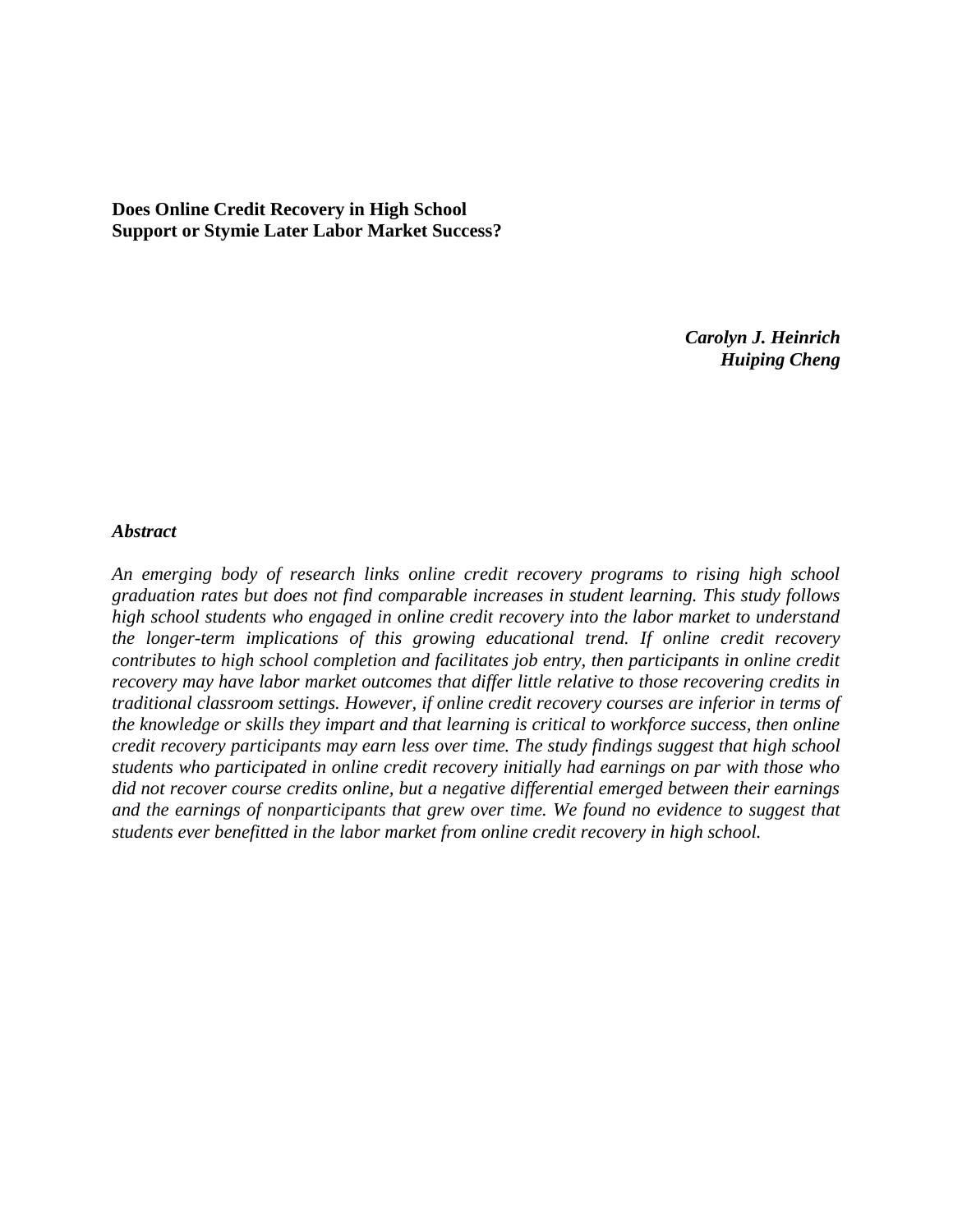## **INTRODUCTION**

The high school graduation rate, as Heckman and LaFontaine (2010, p. 244) asserted, is a "barometer of the health of American society," as well as a frequently used gauge of the skill level of the labor force. A half century ago, the U.S. high school graduation rate was highest among the Organization for Economic Co-operation and Development (OECD) countries, but until recently, it largely stagnated, and the U.S. fell behind most of its OECD peers (Murnane, 2013). This elicited a puzzle, given that the average economic returns to a high school degree were increasing over this same period, and also spurred more investigation into how high school graduation rates were being measured—including both who and what (e.g., General Educational Development, or GED, certificates) was counted (Heckman & LaFontaine, 2010; Murnane,  $2013$ .<sup>1</sup> Concerns about the accuracy of graduation rate measures were elevated when the No Child Left Behind (NCLB) Act of 2001 made them a key indicator of academic success in our federal and state public school accountability systems and mandated state reporting of high school graduation rates.

One explanation offered as to why U.S. high school graduation rates lagged in the latter decades of the 20th century is that students were not entering high school with the skill levels necessary to attain a diploma. Murnane (2013) showed that, particularly for low-income, urban black and Hispanic students, enrolling for another year of high school was not resulting in an additional year completed. NCLB impelled states to reduce these racial and socioeconomic gaps in graduation rates and other achievement measures, specifying consequences for the lowestperforming schools and those with large and persistent achievement gaps. States were also required to adopt a uniform measure of high school graduation—the adjusted cohort (on-time,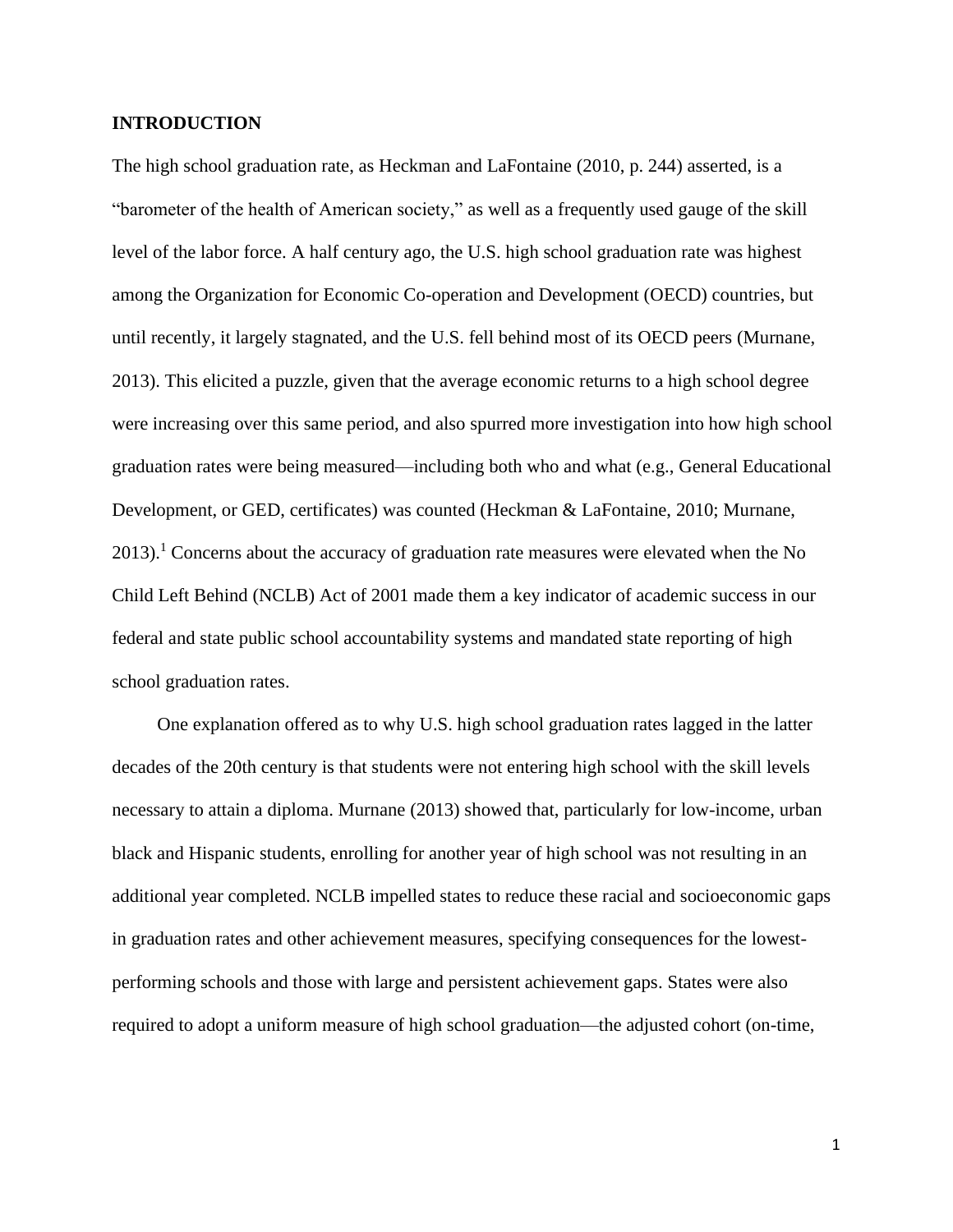i.e., four-year) graduation rate—which became effective (mandatory) in the 2010/2011 school year.

The trend in U.S. graduation rates turned positive after 2000, increasing an estimated six percentage points between 2000 and 2010; in addition, achievement (test score) gains were larger among low-income students and those of color (Dee & Jacob, 2010; Murnane, 2013). However, despite the concerted efforts to place states and school districts on a level "playing field" in terms of standards and measures, research on NCLB implementation has cast doubt on claims that the accountability provisions of NCLB propelled real improvements in student learning and academic outcomes (Balfanz, Herzog, & MacIver, 2007; Dee & Jacob, 2010). Recent analyses of high school graduation rates using the uniform measure suggest that graduation rates have been increasing even faster since 2010, rising another six percentage points overall between the 2010/2011 and 2016/2017 school years (Gewertz, 2019). Moreover, the rate of increase was nearly double the average for black students (11 percentage points) and was larger for Hispanics (9 percentage points) and low-income students (8 percentage points) as well.

When a measure that has been relatively stable through decades of economic, social, and education changes and reforms abruptly shifts following greater accountability pressures, we should be skeptical, argues Dynarski (2018), owing to Campell's Law.<sup>2</sup> Dynarski and others (Hansen, 2017; Harris et al., 2020; Malkus, 2018; Morgan, Sinatra, & Eschenauer, 2015) studying the rapidly rising graduating rates have identified a number of potential explanations, including substantive efforts to intervene earlier to help students stay on track for graduation (e.g., the Gaining Early Awareness and Readiness for Undergraduate Program, or GEAR UP), "shortcuts" that provide alternate, easier options to complete a high school degree, or "fudging" the numbers (e.g., removing students from graduation cohorts).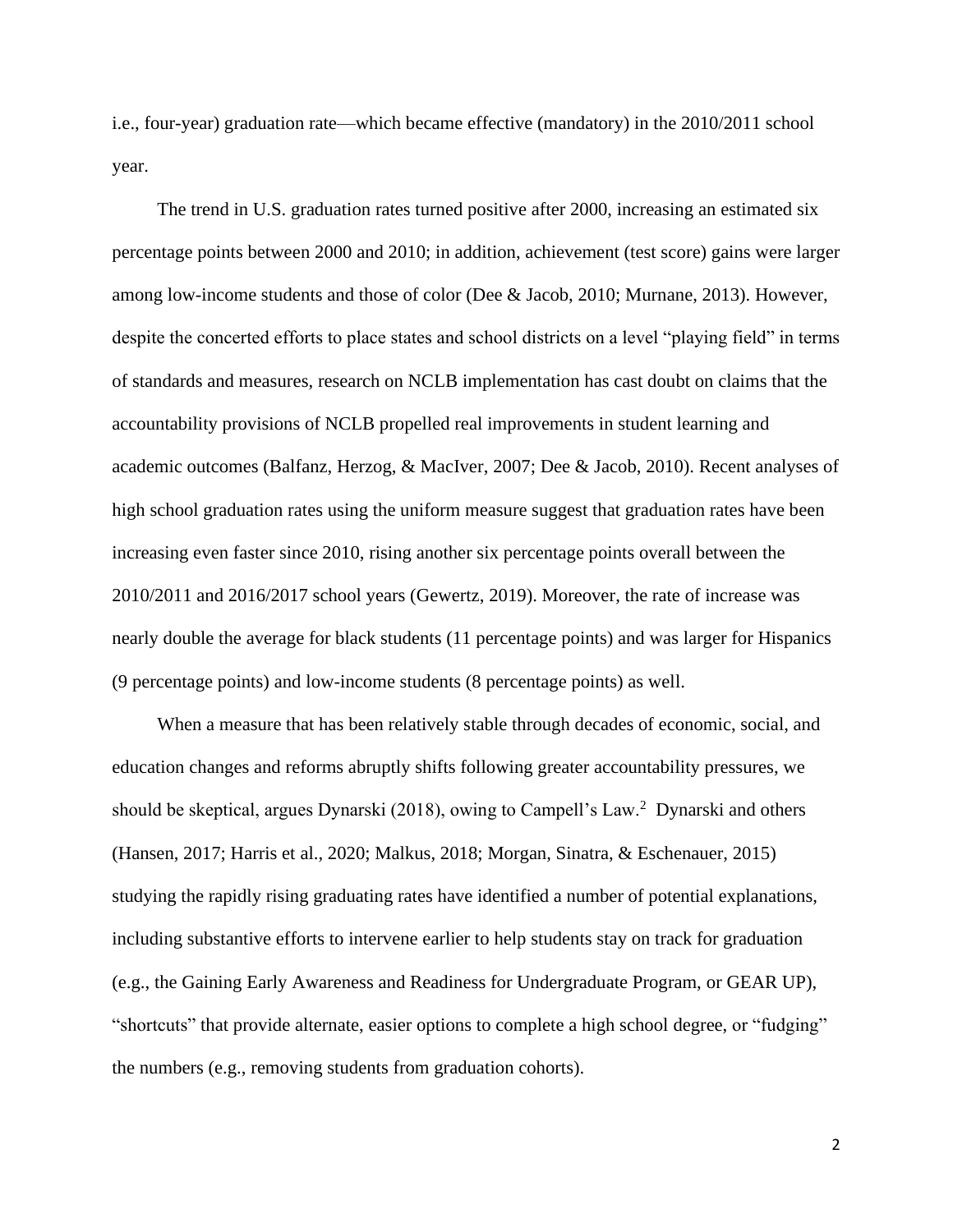This study focuses on one of these alternative options, offered through digital instructional programs and commonly known as "online credit recovery," in which high school students repeat failed courses in an alternative (online) and sometimes abbreviated format. An emerging body of research links online credit recovery programs to the rise in high school graduation rates but does not find comparable increases in student learning as measured by standardized test scores or end-of-course tests (Heinrich & Darling-Aduana, 2021; Viano, 2018; Viano & Henry, 2019). This study follows high school students who failed at least one course in high school and engaged in online instruction to recover those credits (instead of repeating the course in a traditional classroom) into the labor market to understand the longer-term implications of this growing educational trend for their employment and earnings. If, as some research suggests (Levin, 2009), high school completion improves noncognitive outcomes among students in ways that enhance their labor market prospects (independent of academic performance), making the attainment of a high school diploma less costly through credit recovery could potentially improve these students' labor market outcomes. However, if high school courses and degree completion through online credit recovery are inferior to traditional classroom instruction in terms of students' cognitive and noncognitive skills development, this could potentially devalue the high school credential in the labor market, to the further detriment of students directed to online credit recovery programs.

At the same time, online course-taking typically offers high school students options for "anytime, anywhere" access to instruction, which may allow students to more flexibly balance employment with their schooling obligations. Especially for students heading directly to the labor market, working during high school could help them gain a toehold in the labor market, acquire "soft skills" and an understanding of workplace norms, and explore career opportunities.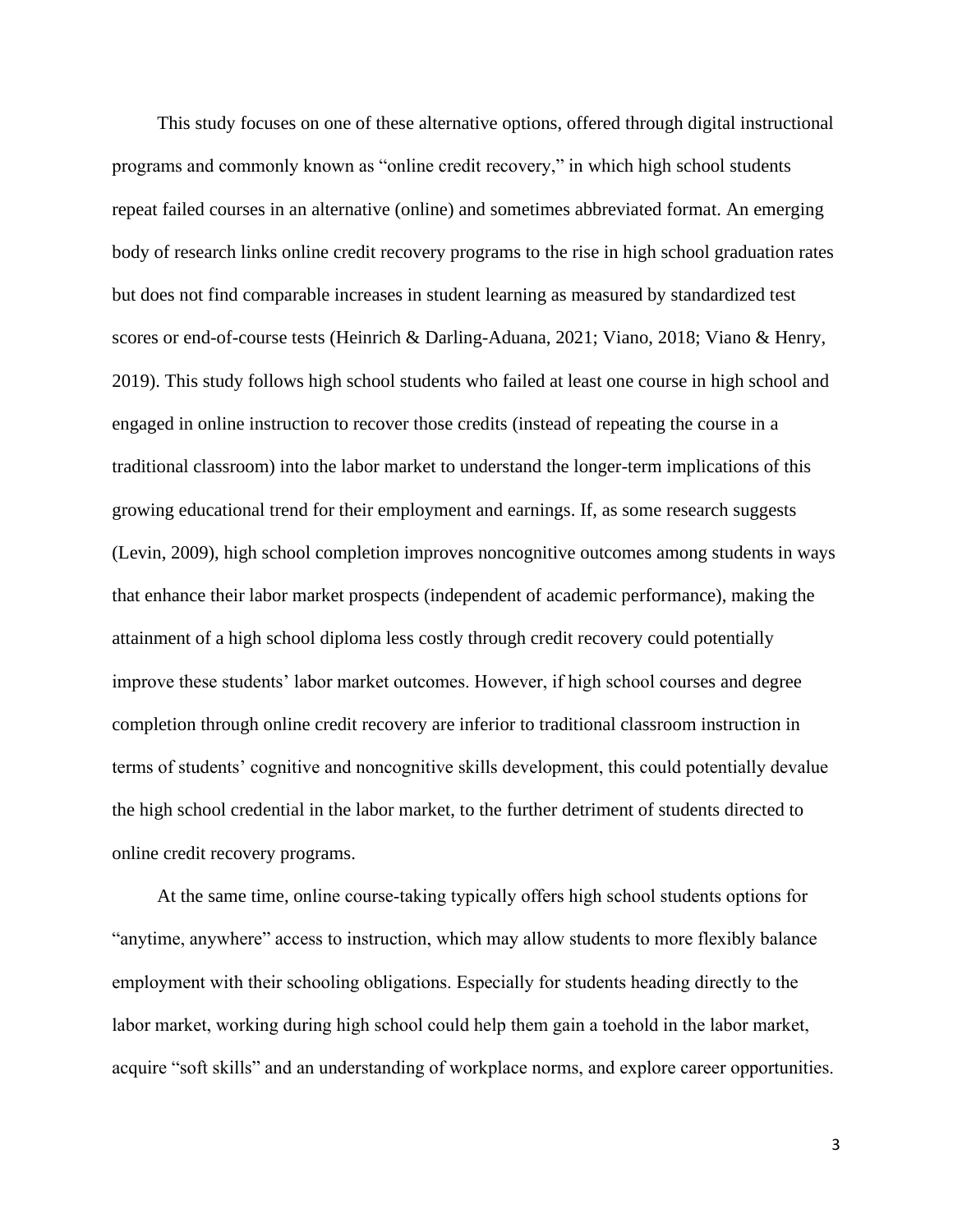Yet concerns about high schoolers working outside of school, pertaining to the potential loss of hours for study time, increased absenteeism, and poorer school performance, might be only partially alleviated by online course-taking options (Quirk, Keith, & Quirk, 2001; Rothstein, 2007; Tyler, 2003). Rothstein (2007) also points out that we know little about how working in high school affects students' choices in course-taking, their course progression, and how course enrollment and credits earned affect post-high school labor market outcomes. The rapid expansion of online credit recovery programs in U.S. high schools brings new attention to and heightens public interest in addressing these questions.

In undertaking this research, we draw on data assembled in a longitudinal study of the implementation and effects of online instruction, primarily for credit recovery, in a large, urban school district in the Midwest. High schools in this district began offering online instructional opportunities for credit recovery in 2010, and by the 2017/2018 school year, about half of students exiting high school had completed at least one course through the online course-taking system. Data from student school records were linked to data from the technology (online instructional program) vendor to construct detailed, student-level measures of online and traditional course-taking in high school from 2010/2011 to 2017/2018. These data were also linked to Unemployment Insurance records of student employment and earnings during and following their enrollment in high school, as well as to National Student Clearinghouse (NSC) data that provide information on student participation in postsecondary education. These data are used to test theory-informed hypotheses about the implications of online course-taking to recover failed credits for post-high school labor market participation and outcomes.

In the following section, we draw on theories of the economics of education and empirical evidence to develop expectations for the implications of online credit recovery programs (that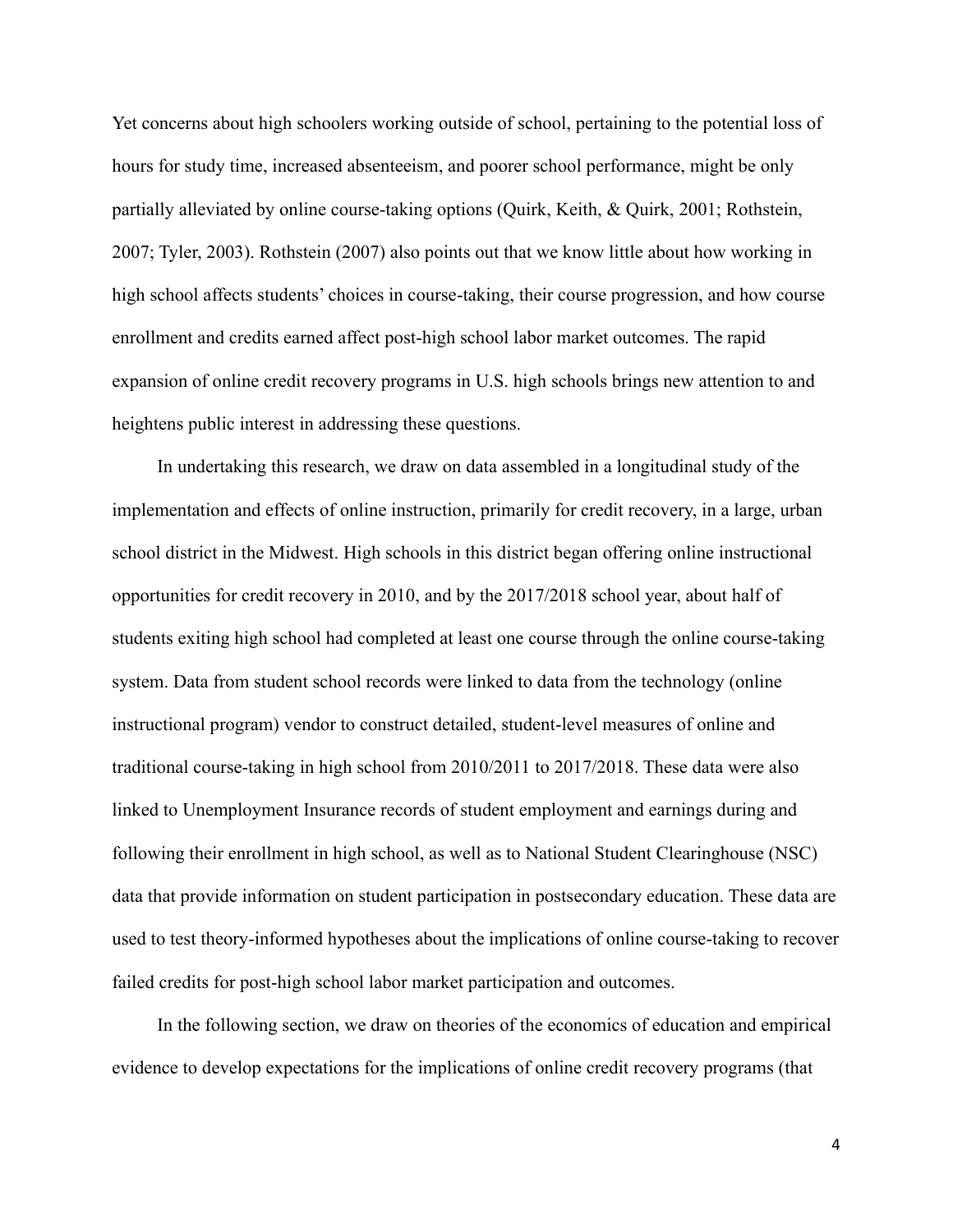potentially increase high school completion) for these young adults' post-high school labor market outcomes. We then describe the context of this study and the longitudinal data used, as well as the methodology employed in the analysis. We limit the analytical sample to high school students who failed at least one course in high school and would have had options for online credit recovery or repeating the course in a traditional face-to-face classroom setting, given the timing of the school district's adoption of online credit recovery.

The findings of our instrumental variables estimation suggest that high school exiters who engaged in online credit recovery initially had earnings on par with those who did not repeat courses online. Over time, however, a large negative differential emerged between their earnings and those of students who did not repeat courses online in high school. At the same time, there were no statistically significant differences in the likelihood of being employed or the likelihood of retaining employment for online credit recovery participants compared to nonparticipants in the four post-high school years. This suggests that the increasingly negative differential in estimated earnings for online credit recovery participants may have been more likely driven by lower wages received on the job (or a slower rate of increase in earnings compared to nonparticipants) than by their employment rates. The findings are consistent with human capital theory and the inference that ability is gradually revealed over time in the labor market. We found no evidence to suggest that students ever benefitted in the labor market from online credit recovery in high school.

# **THEORY AND EVIDENCE INFORMING EXPECTATIONS FOR CREDIT RECOVERY PROGRAM EFFECTS**

The market for credit recovery programs that provide an inexpensive (typically online) alternative for completing course credits required for high school graduation has proliferated in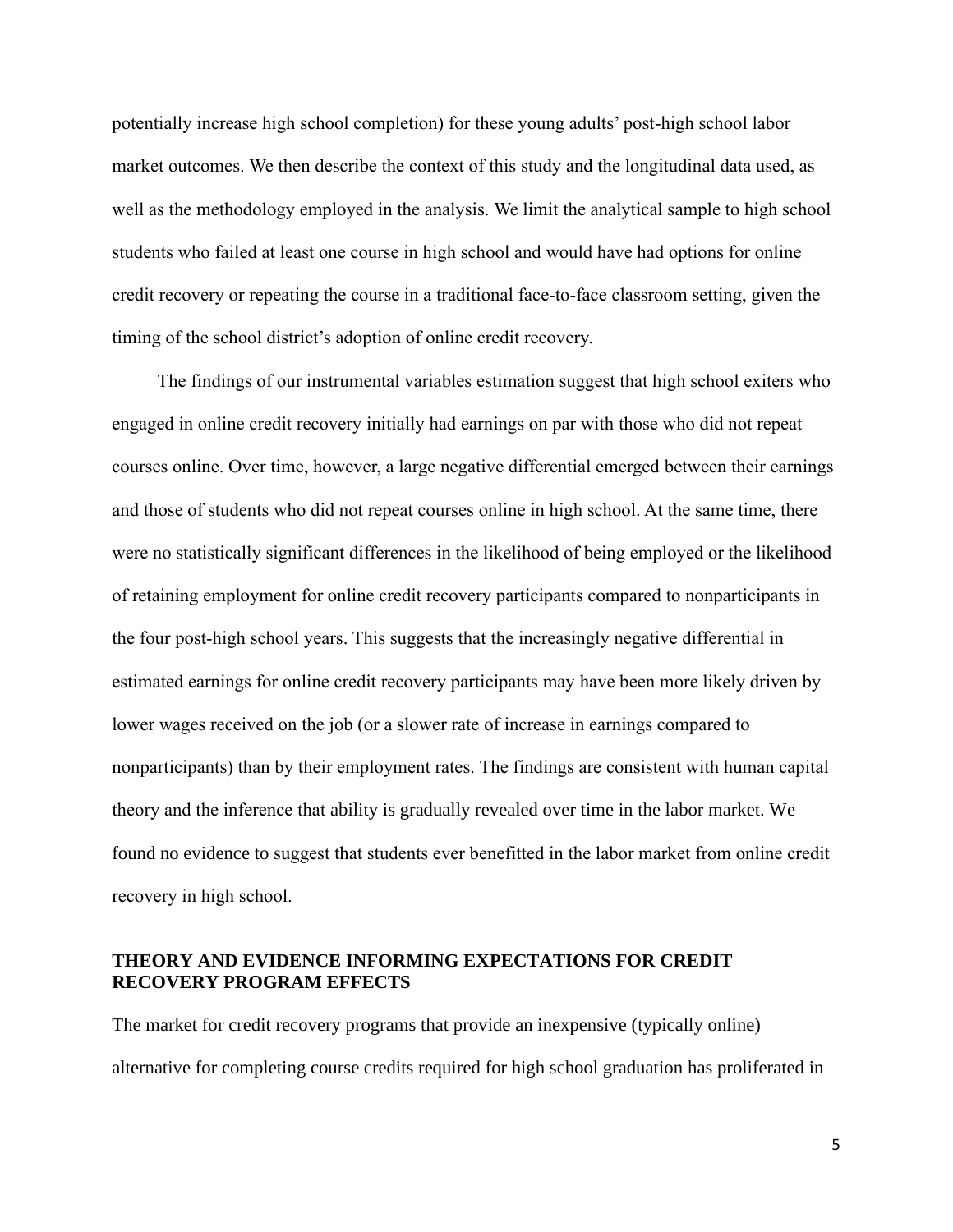the past decade. Failing courses in high school sets students behind in their progress toward graduation, and it is also costly for schools when students have to repeat (and pass) core courses or other credits that are required to graduate. Heinrich and Darling-Aduana (2021) estimated that online credit recovery program costs per student are approximately 50 percent of the cost of providing credit recovery in a traditional classroom setting. Particularly for large, urban high school districts with greater numbers of students failing courses and at risk for exiting high school without a diploma, credit recovery programs are believed to have contributed to substantial increases in their high school graduation rates, i.e., some more than 15 to 20 percentage points (Heinrich & Darling-Aduana, 2021; Kirsch, 2017; Malkus, 2018).

Although some empirical analyses confirm positive associations between online course taking for credit recovery and credits earned among upper classmen in high school, the research is fairly consistent to date in finding insignificant or negative relationships between participation in credit recovery and measures of student achievement, i.e., reading and math test scores (Heinrich et al., 2019; Heppen et al., 2017; Viano, 2018; Viano & Henry, 2019). Research that has looked into how students engage with online credit recovery programs likewise questions whether students directed to repeat their high school courses online are learning in those courses. As part of a larger research study, we conducted hundreds of classroom observations of credit recovery, as well as some observations of traditional (face-to-face) credit recovery classrooms (Heinrich et al., 2019). The online credit recovery observations revealed students frequently ignoring instructional videos and searching online for quiz or test answers rather than engaging with the course content; mismatches between student reading levels and the course content; inadequate language supports in the credit recovery program; high student-teacher ratios, limited teacher expertise with the course content, and low teacher expectations for student learning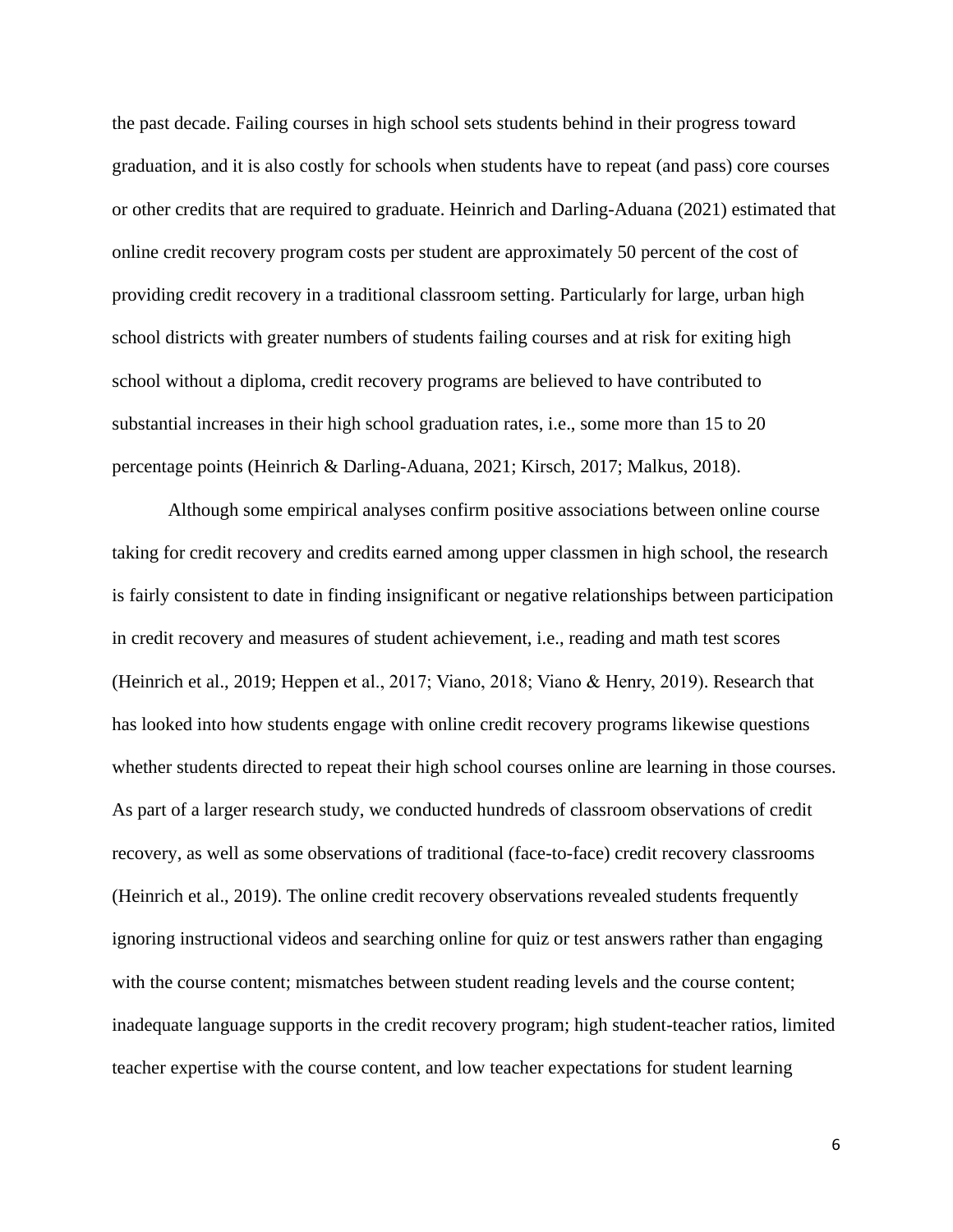(Heinrich et al., 2019). In traditional credit recovery classrooms, we observed comparatively lower student-teacher ratios, more teacher-student interactions to support instruction, and content-based grouping of students. In an experimental study that compared freshman who took Algebra 1 through an online program vs. face-to-face instruction, Rickles et al. (2018) reported that although students were allowed to move at their own pace through online instruction, they were lacking in supports to help those struggling with the content, and the "mentors" or aides were not expected to be certified mathematics teachers or to provide instructional support. In fact, the International Association for K-12 Online Learning that develops national standards and builds communities of practice for online instruction critiqued online credit recovery as "lowcost" programs that have "very low levels (if any) of teacher involvement and require very little of students in demonstrating proficiency. They are used primarily because they are inexpensive, and they allow schools to say students have 'passed' whether they have learned anything or not" (Powell, Roberts, & Patrick, 2015, p. 10).

#### **Human Capital Explanations and Evidence**

Online credit recovery is germane to the ongoing theoretical and empirical debate about whether a high school diploma reflects gains in human capital (i.e., cognitive skills valued by employers), or rather is primarily a signal to employers who value other desirable (but unobservable) attributes among those completing secondary education. Human capital theory predicts that time spent learning in school will directly increase labor market wages through its role in increasing worker productivity (Weiss, 1995). This suggests that if the way online credit recovery programs are implemented by high schools and used by students constrains their learning and acquisition of skills that employers value, students completing their high school courses with the aid of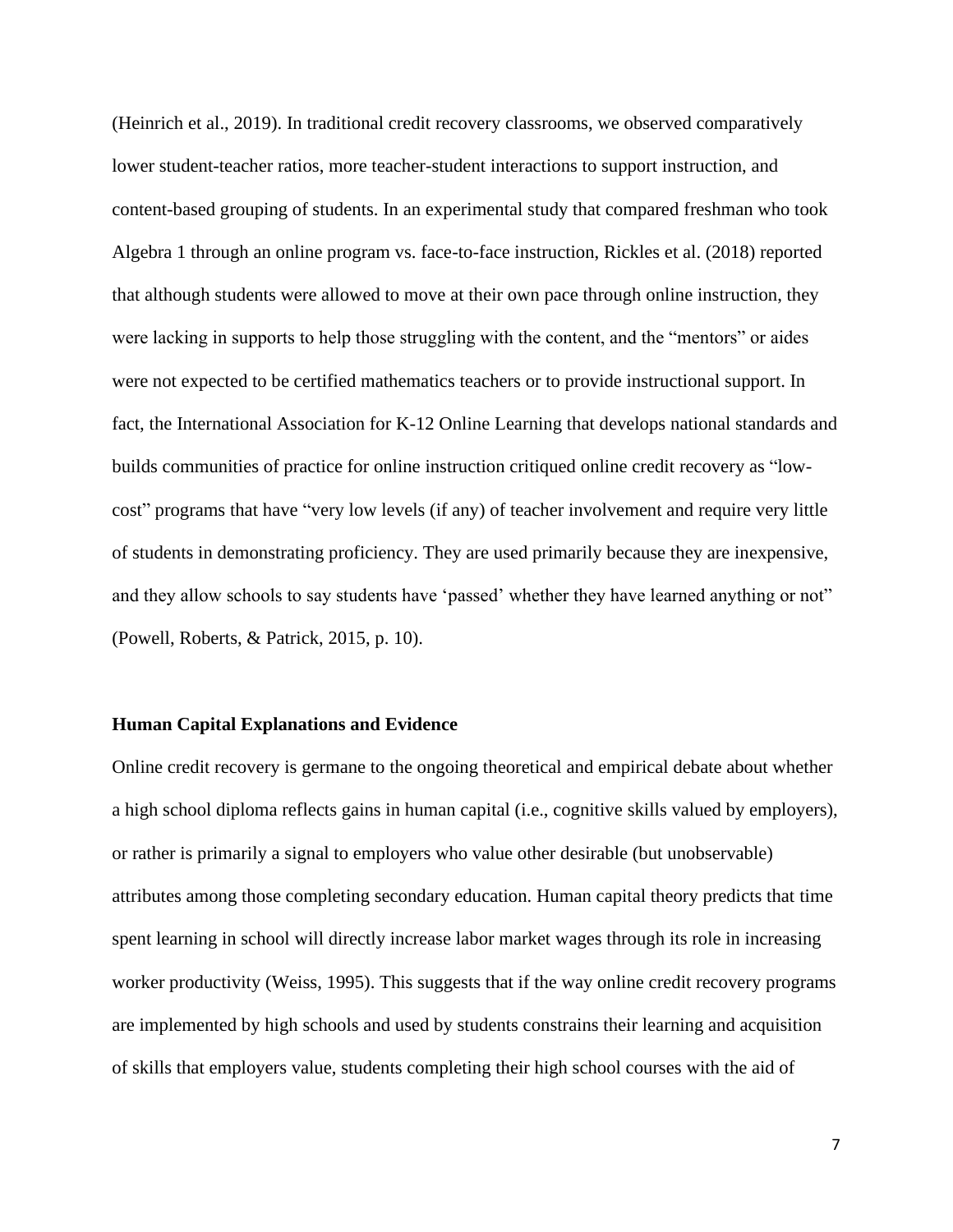online credit recovery programs could face poorer labor market prospects. In their study of high school students in Texas and Florida, Clark and Martorell (2014) compared those who barely passed and barely failed high school exit exams to assess the signaling value of a high school degree. They found considerable variation in earnings among school completers that was correlated with diploma status, which they surmised was based on firms' ability to acquire information on applicants' productivity. They thus concluded that the returns to a high school diploma were likely reflecting productivity differences (rather than signaling value). On the other hand, some empirical research that has sought to test the theory that wages earned are causally associated with additional years of schooling—or that coursework matters for learning and later wages—has cast doubt on human capital explanations for returns to schoolings (Altonji, 1995; Kang & Bishop, 1986).

Acknowledging that most analyses of the relationship between education and wages assess the effects of *years of schooling,* Altonji (1995) alternatively used a national (1972) survey of secondary school curriculum that included measures of student semester hours in specific academic subjects in grades 10 to 12, as well as their earnings through 1985, to estimate the effects of coursework on their post-high school outcomes. He posed the question: How would students' post-high school earnings be affected if rather than taking the standard course load, all course periods consisted of lunch or recess (essentially, a "social promotion")? Altonji adjusted for selection into courses using an instrumental variables approach, in which the high school averages of semester hours of each course taken (in a given subject) instrumented for the courses chosen by individual students in his sample (all of whom were high school graduates).<sup>3</sup> He found that an additional year of core instruction in science, math, English, social studies, and foreign languages would contribute to a small, statistically insignificant wage increase (i.e., only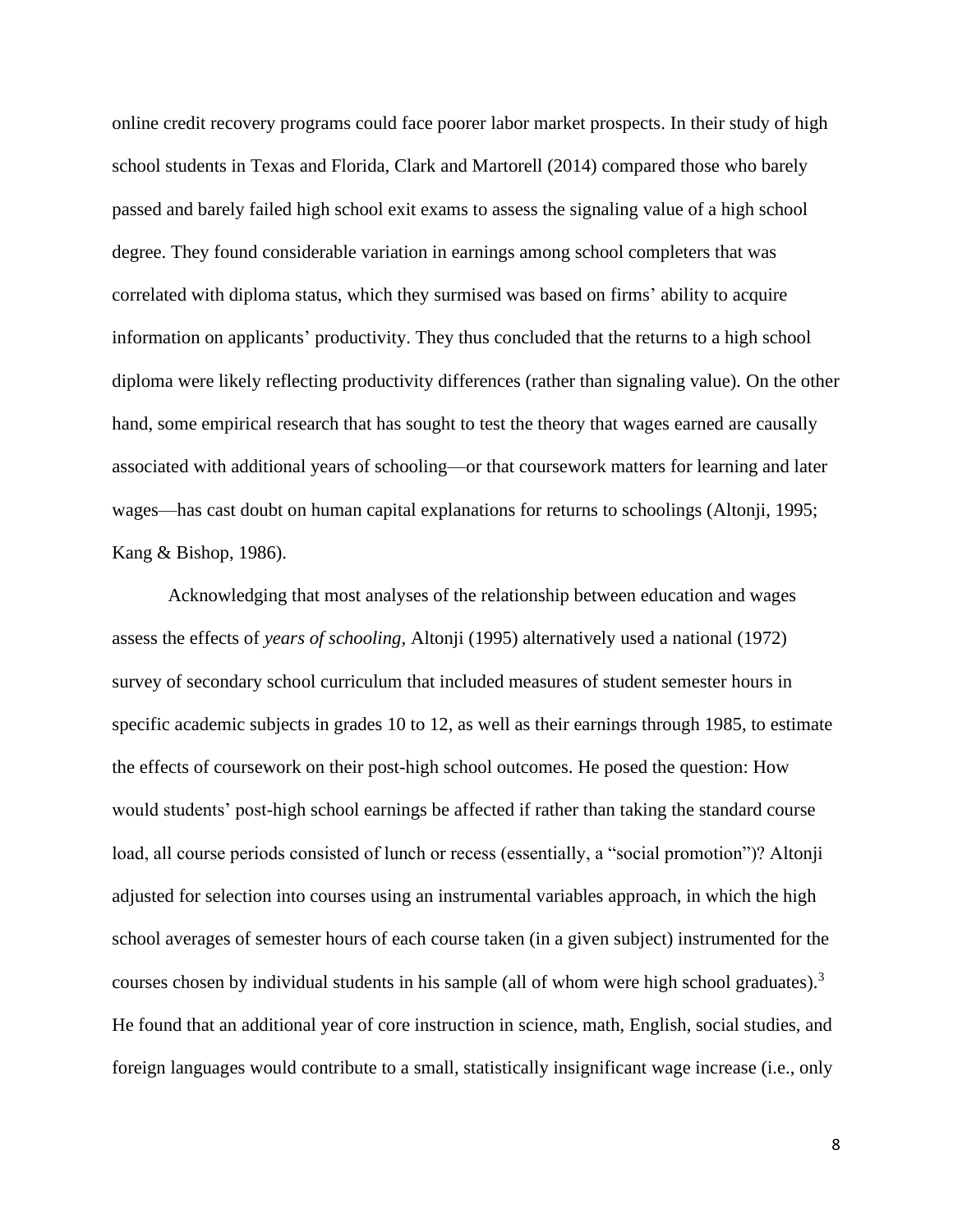0.3 percent), less than the value of a year in high school, with no subsequent improvement in wages over the 13 years following the students' high school graduation.

Although decades have passed and curricula has changed since Altonji's (1995) analysis, his findings have particularly important bearing on the investigation of online credit recovery programs, because they suggest that at least for labor market outcomes, it may not matter if instruction is inferior or learning is limited in online credit recovery courses (relative to traditional high school course-taking). Weiss (1995) comments that these findings are especially remarkable because they reflect both the potential learning and signaling effects of the courses. The implication is that as long as students persevere through another year of high school, making attainment of a high school diploma less onerous for students and less expensive for districts through credit recovery programs may come at little or no cost in terms of students' post-high school labor market outcomes. That said, Altonji did find that coursework in high school mattered for student success in postsecondary education. His estimates from instrumental variables (IV) models with controls for family background characteristics suggested that an additional year of math, science, and foreign language increased postsecondary educational attainment by about a third of a year. More recently, Gottfried and Plasman (2018) applied a similar IV estimation strategy to Altonji and found that high school career and technical education (CTE) course-taking increased the probability of on-time graduation from high school. In addition, Goodman (2019) studied state changes in high school minimum math requirements and found strong evidence that increases in completed math coursework were linked to increased adult earnings, particularly for Black students whose course-taking was affected by the reforms.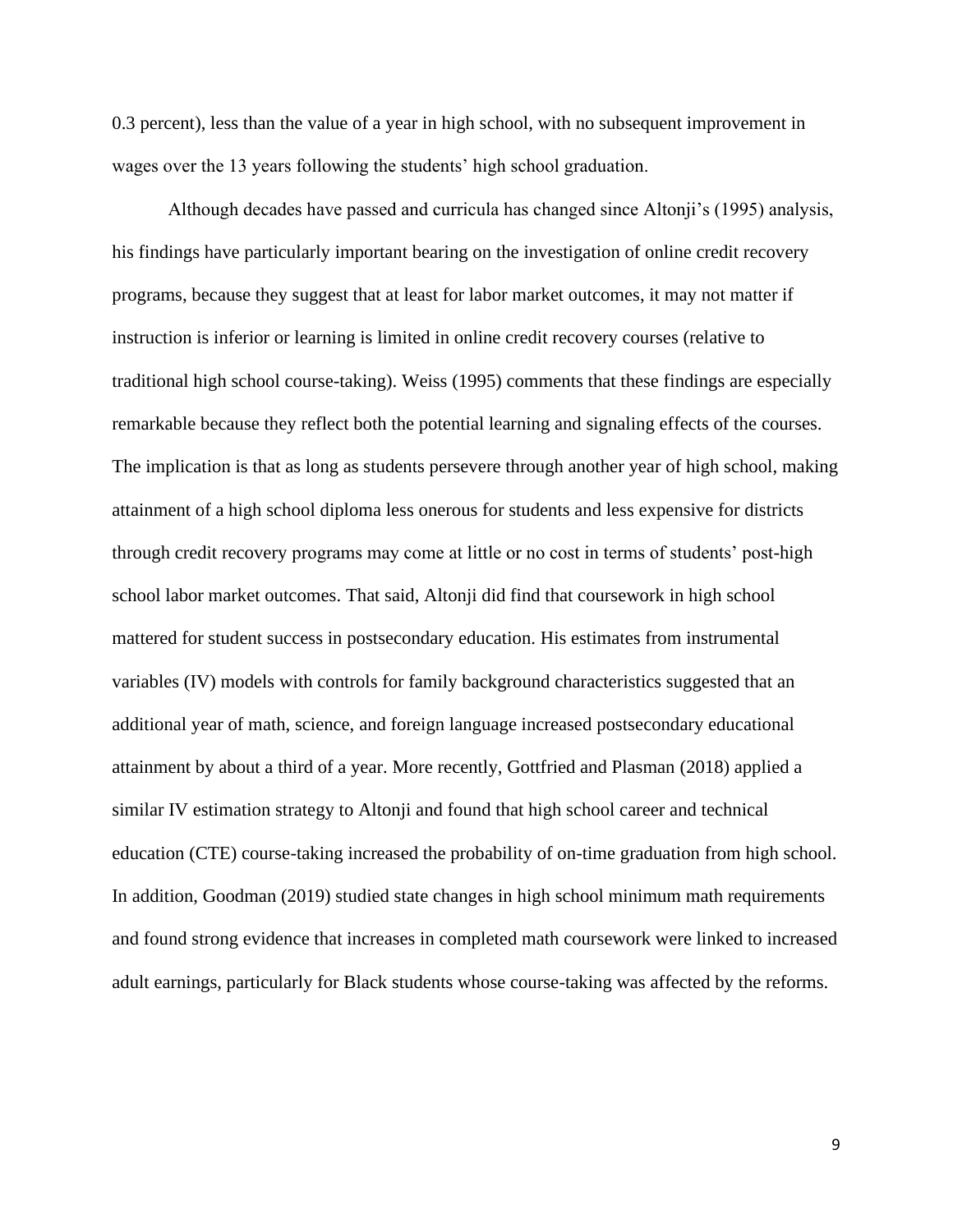#### **Sorting and Signaling Explanations and Evidence**

Sorting models, distinct from human capital theory, factor in individual productivity differences that are *correlated* with their choices in schooling but are not directly determined by them. Employers are limited in the attributes they directly observe about a prospective worker's productivity; for example, whether students completed a course credit through online credit recovery (after failing a course) is not observable on their high school transcript (nor is the initial course failure). Employers may thus use an individual's education level (e.g., receipt of a high school diploma) to make inferences about characteristics they are not able to observe but that may be correlated with schooling decisions (e.g., motivation, perseverance, health, etc.). In this regard, sorting models allow for learning to play a role in returns to education, while focusing on the ways in which educational attainment serves as a signal or filter for expected productivity differences (Weiss, 1995). That is, to the extent that employers reward the attainment of a high school diploma beyond the contributions (to worker productivity) of any learning that has taken place, students who persist to achieve their diploma through credit recovery programs should similarly see the returns in their labor market outcomes.

Arcidiacono, Bayer, and Hizmo (2010) explored related questions about sorting and signaling using data from the National Longitudinal Survey of Youth, which includes standardized measures (the Armed Forces Qualifying Test, AFQT) that can proxy for ability. They compared the extent to which the wages of high school graduates vs. college graduates were related to their ability, assuming that education at the college level more directly conveys ability to the labor market via explicit information such as college attended, GPA, majors, etc. Their analysis confirmed that while ability is accurately observed for college graduates, it is revealed more gradually for high school completers in the labor market. In other words, the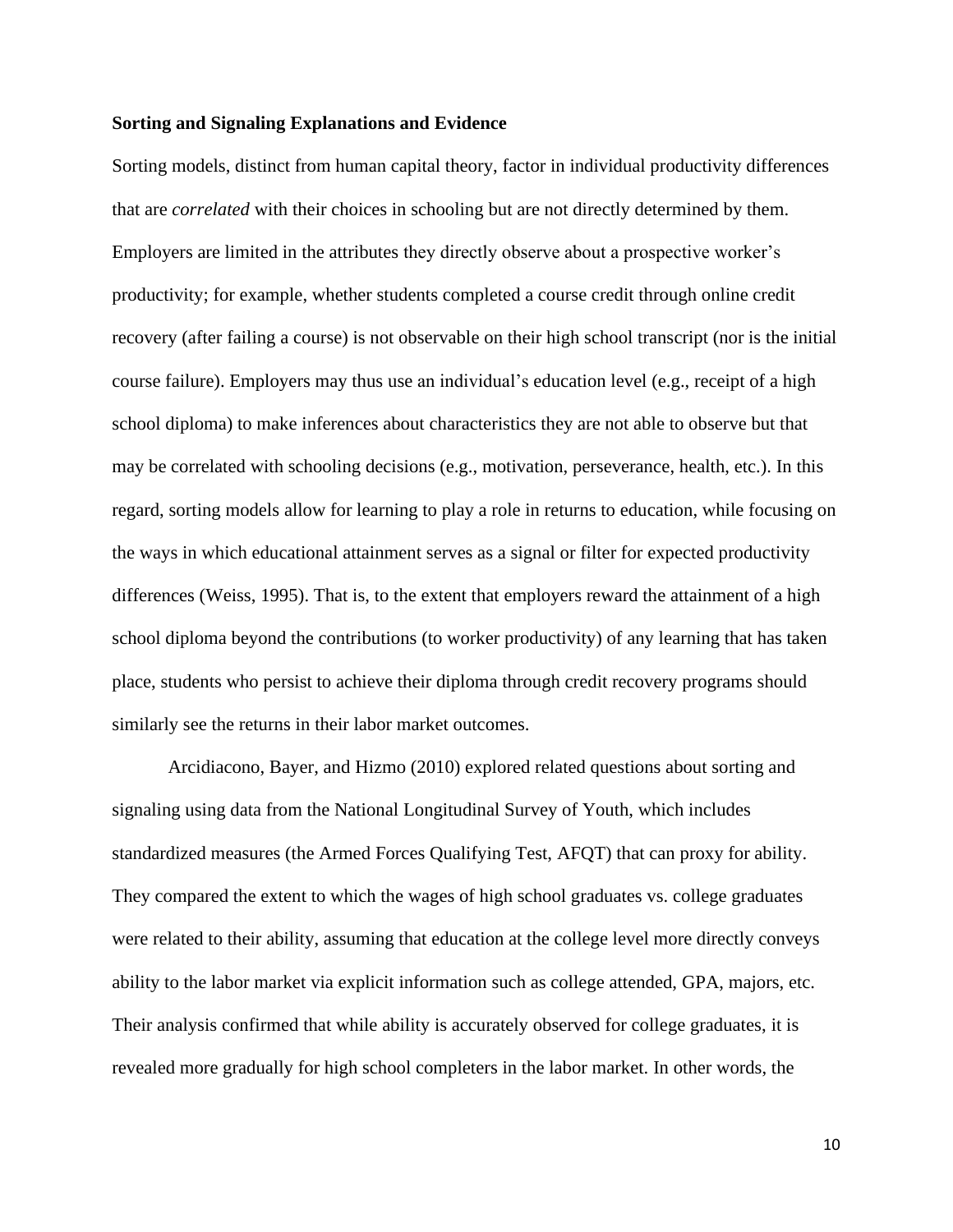signaling value of a high school diploma will wane as firms gain more knowledge about worker productivity, and as Altonji and Pierrett (2001) concluded in their earlier study, pay will become more tied to productivity and less dependent on any easily observable characteristics or credentials.

While human capital theory has been generally interpreted to predict a close link between education (and the value of skills it imparts) and individuals' labor market earnings, Levin (2012) points out that Becker's (1964) conceptualization of human capital was broader, that is, extending beyond skills that would be measured via the standardized achievement tests used in public schools today. Indeed, the empirical evidence base reports mixed findings on the relationship between cognitive test scores and earnings; while Goldhaber and Özek's (2019) analysis concludes there is an abundance of evidence suggesting a causal link between test scores and later life outcomes, other research suggests that test scores account for little of the apparent relationship between high school completion and earnings (e.g., Murnane et al., 2001; Murnane, Willett, & Tyler, 2000). This leaves open the question of whether the negative associations identified between online credit recovery program participation and student test scores in high school will extend to wages earned after they exit high school (with or without a high school degree).

It is also possible that by making the attainment of the diploma less arduous through online credit recovery (i.e., less time and effort), more students would be motivated to complete a high school degree. The online credit recovery program examined in this study allows students to take online course pretests and potentially "test out of" or bypass some or all parts of online course instruction, thereby allowing them complete courses in fewer sessions. Heinrich and Darling-Aduana (2021) found positive associations between use of this online credit recovery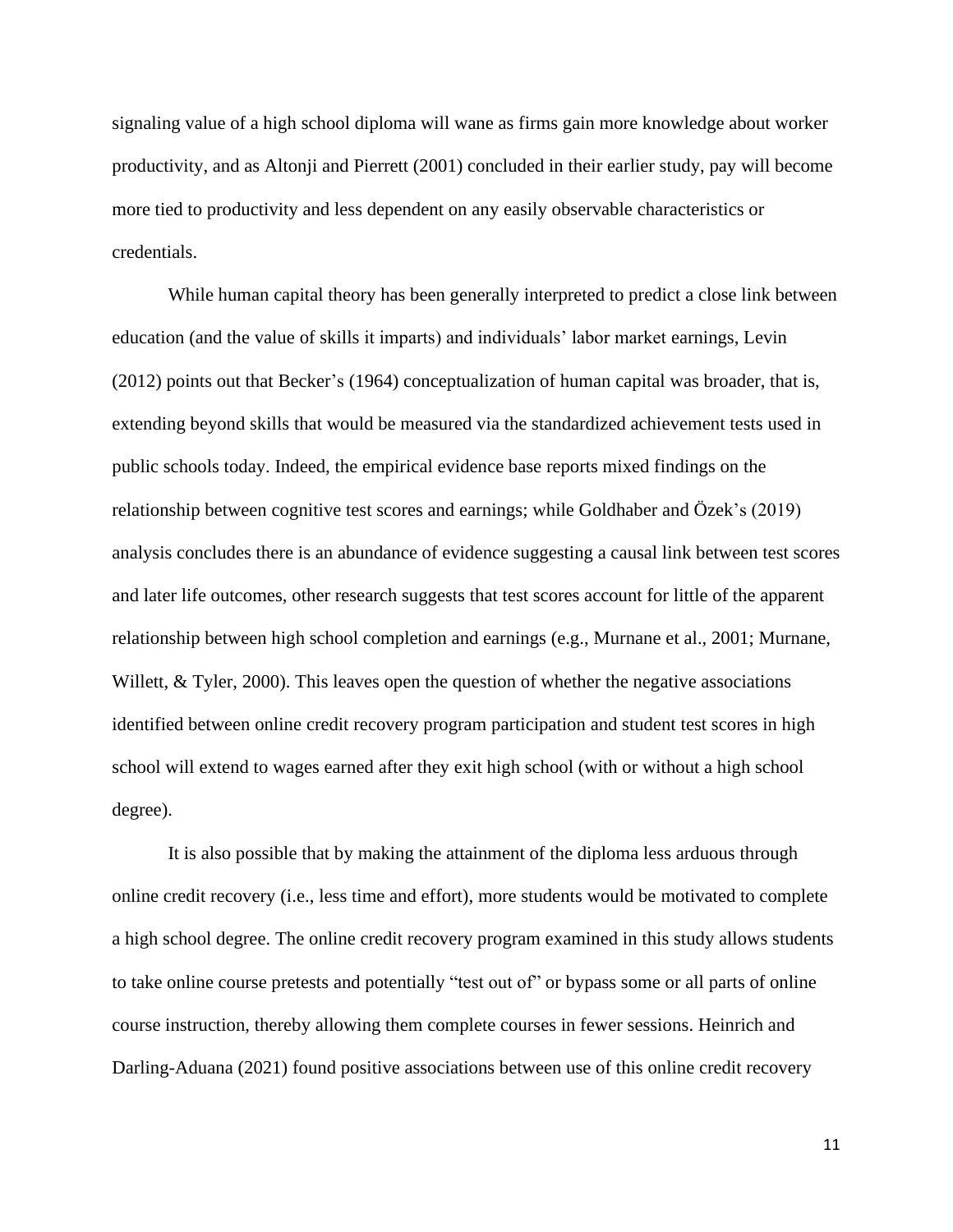program and high school graduation, ranging from about 5 to 13 percentage points (depending in part on the intensity of online course-taking). Empirical evidence on the net public benefits of high school completion shows strong returns in the form of higher earnings, improved health, reduced crime, and lower public program participation (Levin, 2012). In addition, online credit recovery programs, which allow flexible access to course-taking outside the regular school day, might open more opportunities for students to combine labor market participation with schooling. To the extent that engaging in work while attending high school contributes to the development of noncognitive skills that are valued by employers—or signals to employers that students will have acquired these skills—this could be another pathway through which online course-taking for credit recovery potentially improves students' post-high school labor market outcomes.

#### **Research Hypotheses**

The theories and research evidence discussed above suggest a potential concern that high school courses recovered online may not impart the same level of skills or human capital as courses repeated in face-to-face instruction, although they may help high school students to recover credits more quickly and stay on track for timely completion. Because high school transcripts do not reveal if a course was failed and then repeated online to attain credit, employers would not necessarily suspect any skills deficits associated with online credit recovery at the time of hire. Accordingly, we would not expect differences in *immediate* post-high school earnings based on the mode of credit recovery for students who failed courses in high school, conforming to the expectations set out by signaling or sorting theories. That said, human capital theory predicts that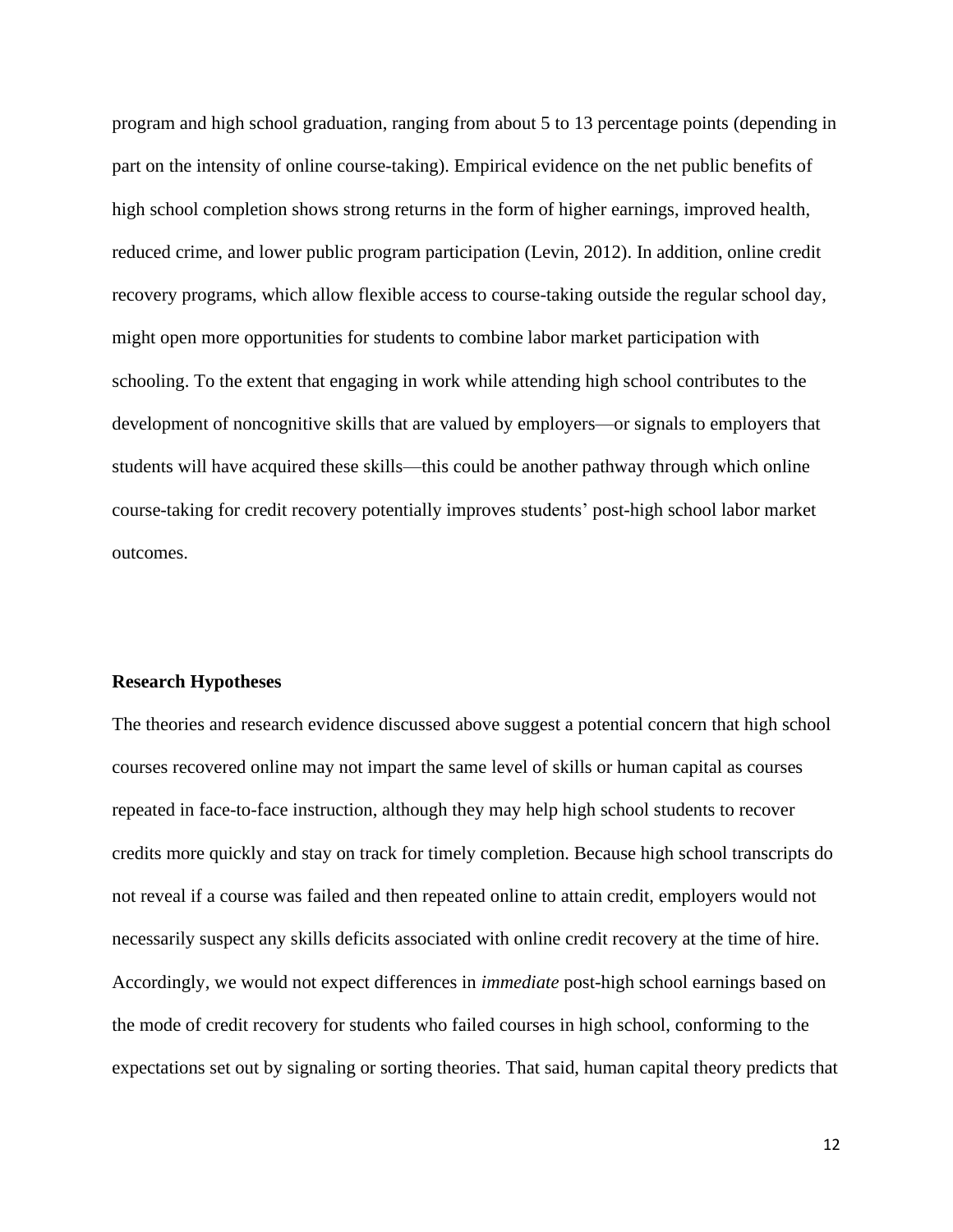if high school online credit recovery courses are inferior in terms of the learning that takes place and that learning is critical to workplace productivity, online credit recovery participants may earn less in the labor market over time, if in later post-high school quarters or years employers observe that these students perform relatively more poorly on the job. In addition, online credit recovery program participants might work fewer quarters following their exit from high school if they are less likely to retain jobs over time.

## **STUDY TREATMENT, DATA, SAMPLES, METHODS, AND MEASURES**

In the large urban school district that is the site of this study, course failure rates across high schools in the district are relatively high. At the 5th percentile of high schools in the district, about one-third of high school students have failed a course, where the average is about twothirds, and the median is 71 percent (of students in high school failing at least one course) during our study period. This translates into a very high cost for the school district in providing opportunities (seats in classrooms) for credit recovery.

In this study, the treatment of interest—online course-taking for credit recovery—takes place during the students' high school years. To enable high school students to repeat courses necessary for graduation, the school district provides credit-recovery course options in traditional classroom settings as well as online. The school district purchased a license from an online credit recovery program vendor that allows a specified number of students to be logged into the system at any given time (inside or outside of school). In the first year (2010/2011) the online credit recovery program was adopted, approximately 5 percent of high school students took at least one course online, and this rose to more than 40 percent of high school students over the study period. It took time for schools to determine the physical, technological, and personnel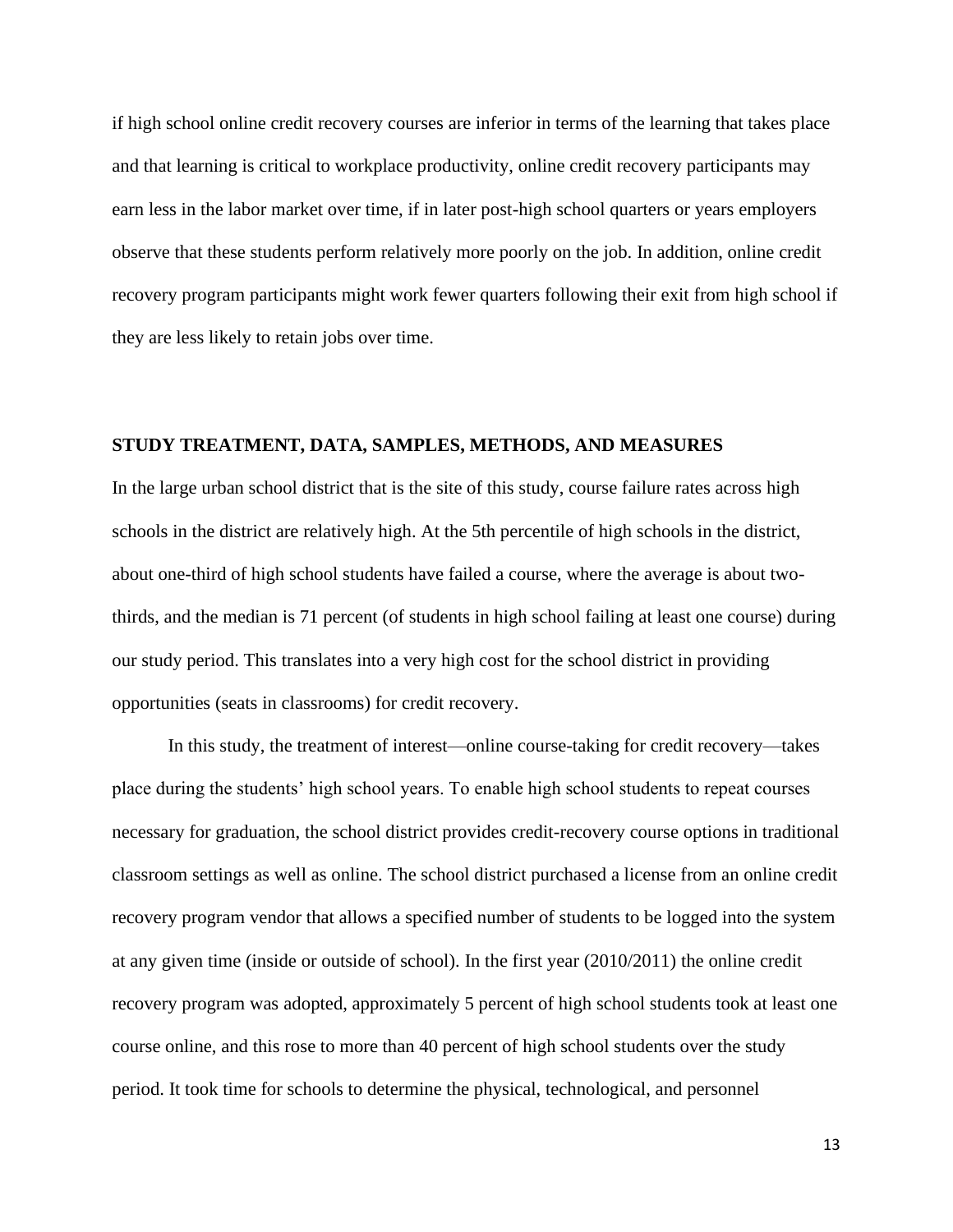infrastructure necessary to operate the online course-taking system and manage student use effectively, but most schools eventually offered online credit recovery. Less than 3 percent of students attended high schools over the study period that did not provide online credit recovery opportunities, and of the high school students who accessed the online course-taking system, nearly four-fifths had failed a course.

During this period of ramping up online credit recovery, the proportion of students taking courses online varied considerably both between and within the districts' 46 high schools (e.g., from zero to more than 93 percent). Interviews with district staff and teachers suggested that school-level administrative and staffing decisions were among the most important factors determining the incidence of online credit recovery (Heinrich & Darling-Aduana, 2021). For example, in one school, a new school principal wanted to learn more about the online coursetaking system before committing instructional space for its use, and hence in her first year, only students who had not completed online courses initiated in the prior year were allowed to continue (contributing to a steep decline in the rate of student online course-taking that year). The district credit recovery program coordinator explained that when administrative and instructional considerations (e.g., regarding space, staffing, programming, and other resources) allowed it, both schools and students preferred the online option for credit recovery. It was more costly for schools to place students in traditional classrooms to repeat a course, and very few students preferred the semester-long, traditional classroom route, because they could test out of course modules and work at a faster pace to complete courses in online credit recovery (Heinrich et al., 2019). Among the students who failed a course over our study period, 57 percent repeated the courses through online credit recovery, completing, on average, about two courses through online credit recovery, although the number of courses taken online ranged as high as more than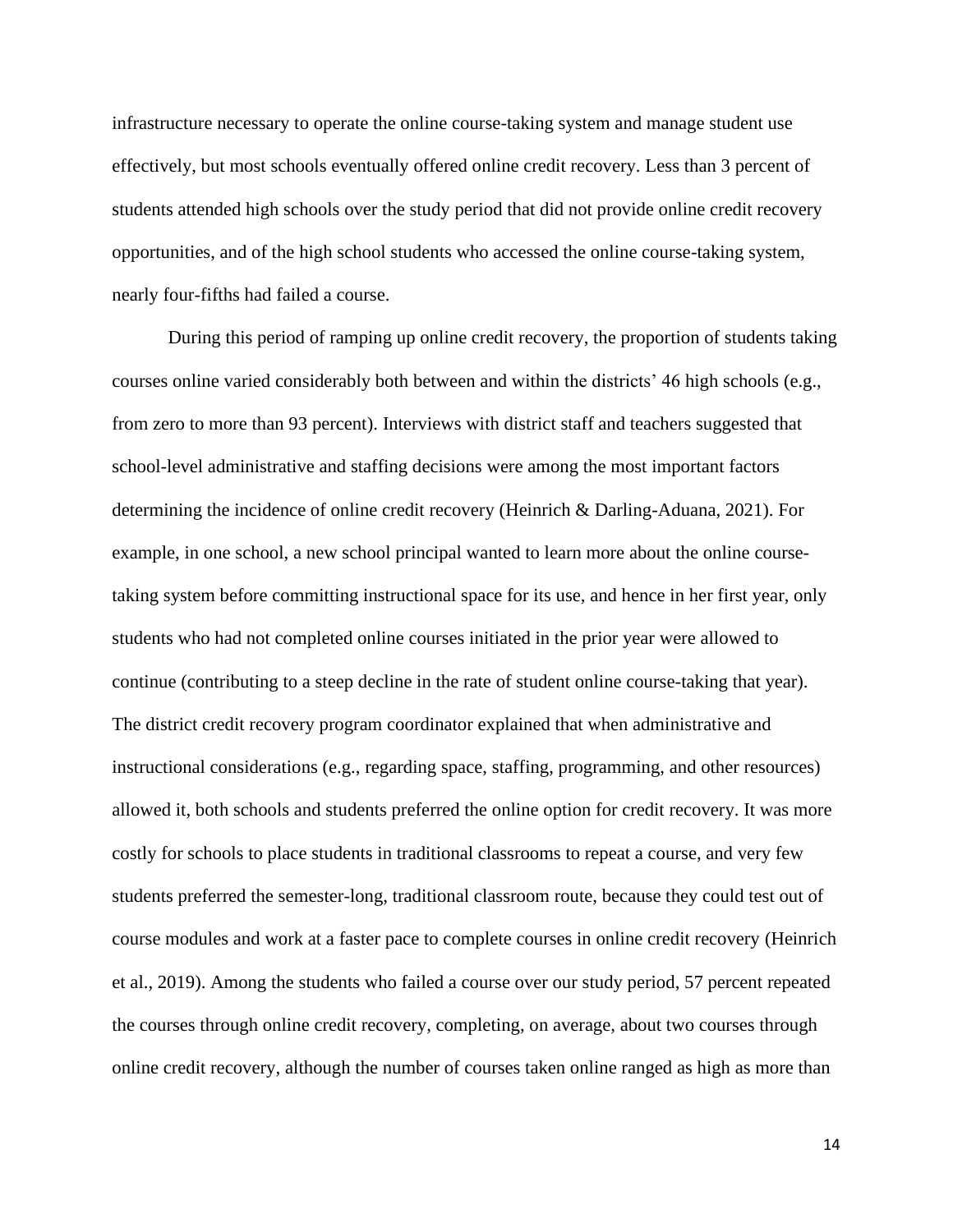16 for a given student. While initially the district allowed online course-taking (not for credit recovery) among ninth graders, this practice was swiftly discontinued because they were not effective users of the system (Heinrich et al., 2019).

#### **Study Data**

The school district provided school records for all high school students from the 2010/2011 through 2017/2018 school years. These include student demographic information, absences and suspensions, course credits earned, grade point average (GPA), ACT scores, and standardized test scores; we also received data from the state department of education that identified high school dropouts. The student records were linked to data provided by the vendor of the online instructional program for this same period, with a match rate of about 85 percent.<sup>4</sup> This particular technology vendor provides online courses to school districts in all 50 states, primarily for credit recovery, including eight of the 10 largest districts in the nation (Clough, 2016). The study school district is among the top 50 school districts in the U.S. (by population size). The vendor data include detailed information on students' online courses and their engagement with the online instructional system (for each session a student logged in), as well as measures of their course progress, completion, and online course grades. The school district also provided data from the National Student Clearinghouse that include information on student participation in postsecondary education (for those who exited high school). In addition, data on school characteristics that are made publicly available on the district's website, including school type, geographic location, and others, were also linked to the district-provided data.

An important contribution of this study is the linking of Unemployment Insurance (UI) records from the state workforce development agency on student employment and earnings both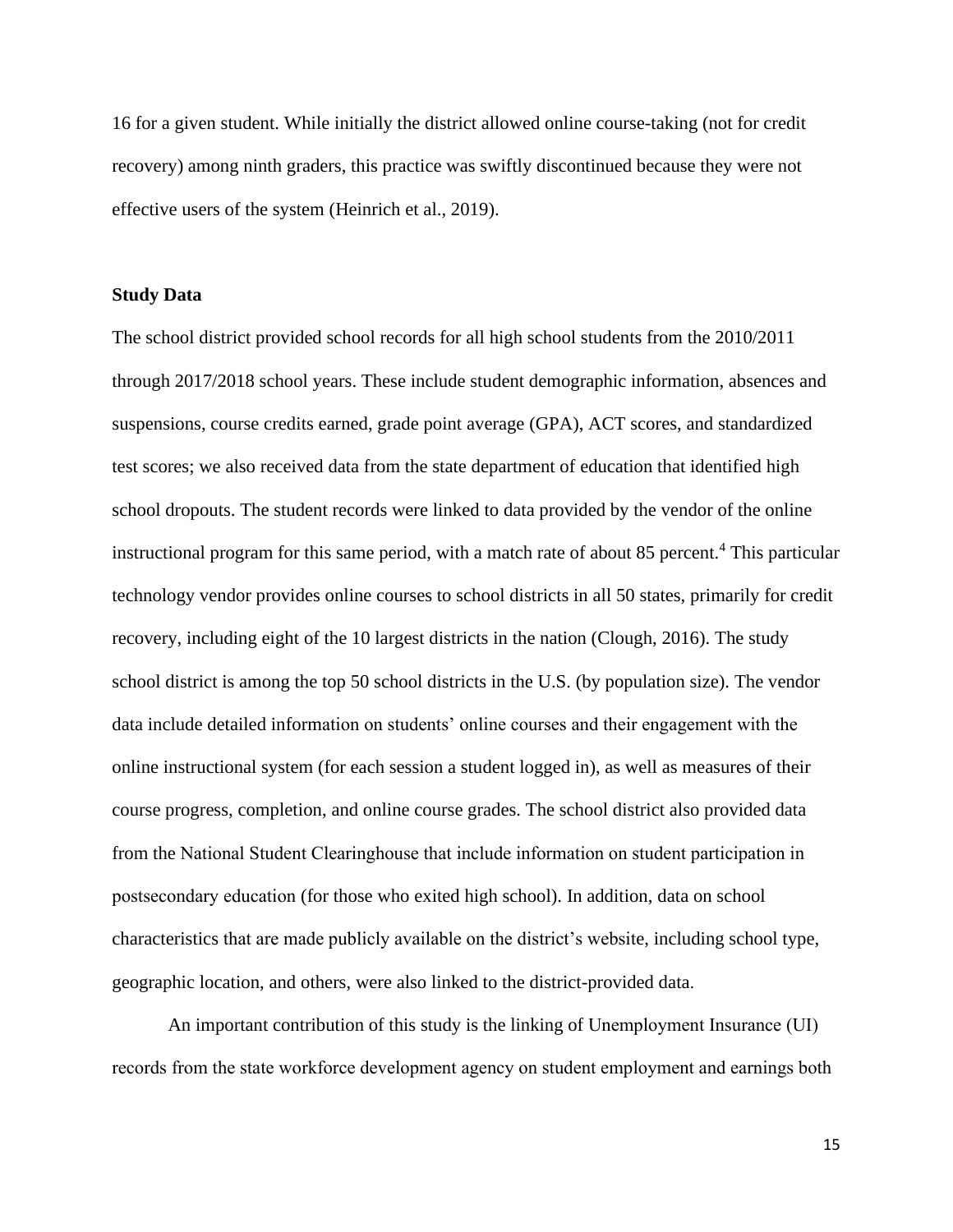during high school and after their exit from high school to student school records. Measures of students' employment and earnings are available for seven cohorts of students who attended high school in the study district after it rolled out the online credit recovery program. Matches between the student records and UI data were identified for 98.8 percent of these high school students. For each student, there are as many as four years of earnings records before high school exit and up to seven years (30 quarters) of post-high school earnings data, varying according to the years in which the students entered high school. The UI records include total earnings per quarter, employment by quarter, and employers the student worked for in a given quarter. As expected, for the earlier cohorts of students, there are more quarters of post-high school employment and earnings available than for later cohorts. In addition, because of labor restrictions on children under age 16, few students work in their first two years of high school.

These data were used to generate annual and quarterly measures of student earnings, the number of quarters worked in a year, and the number of employers they worked for in reference to the students' *expected* (on-time) quarter and year of exit from high school, which were defined based on the quarter and year they first enrolled in high school. For example, for a student first entering high school in fall 2010, the first year of post-high school earnings would start in July 2014, and the year beginning July 2013 and going through June 2014 would be the most recent year of in-school earnings. We also constructed measures of the number of consecutive quarters that each individual had earnings after their expected exit from high school, and the number of consecutive quarters that they worked for the same employer to assess post-high school employment retention.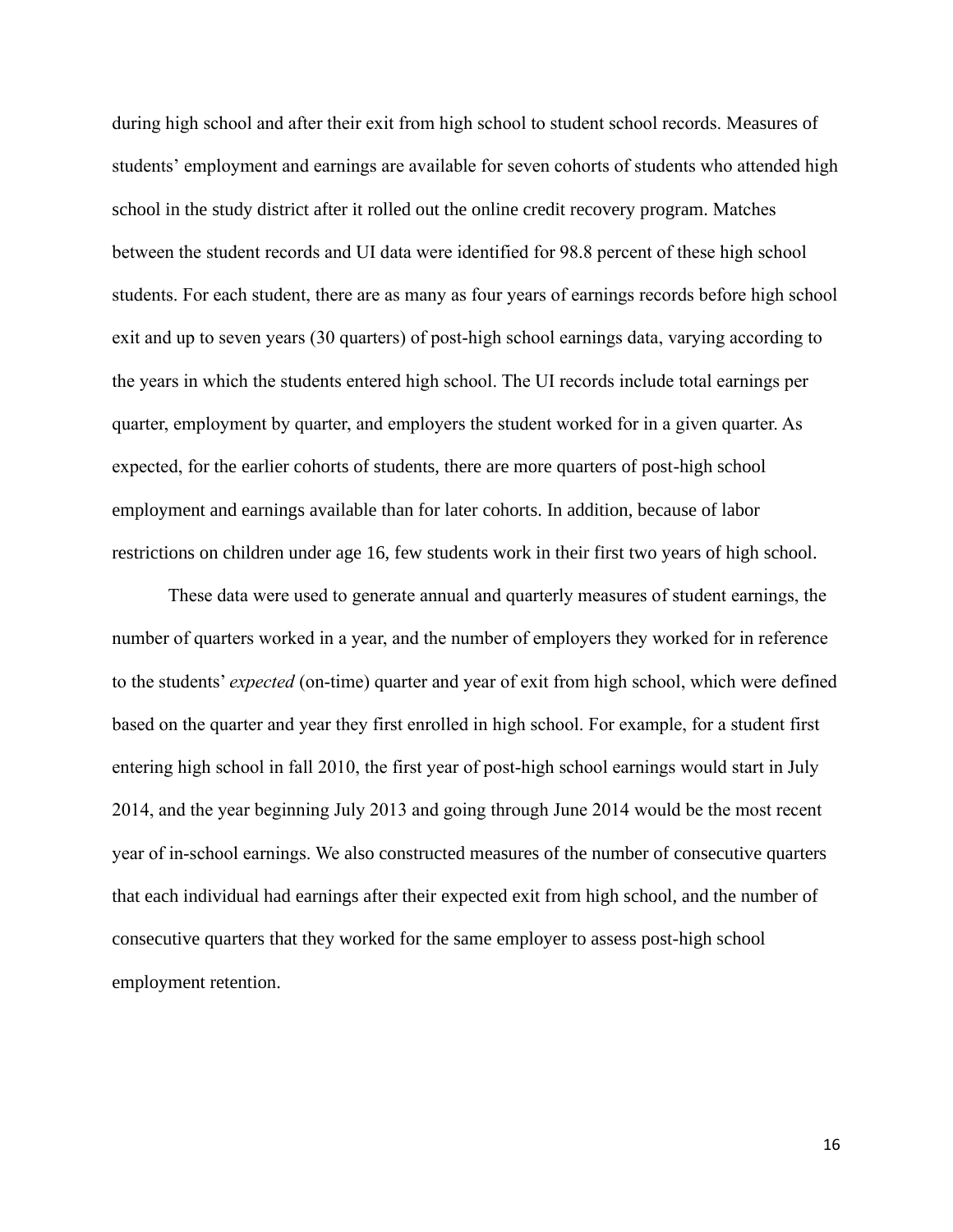#### **Study Samples and Descriptive Information**

We began with a study sample frame including all high school students in the district who were enrolled sometime in the 2010/2011 through 2017/2018 school years and subsequently exited high school. Given that the treatment of interest is participation in online credit recovery, we restricted our primary analytic sample to students who failed at least one course in high school. Of course, students leaving high school in more recent years will have comparatively fewer quarters of post-high school exit earnings information. In addition to the timing of exit, missing data on the outcome variables (quarterly or annual earnings and employment) could also occur for any of the following reasons: (1) the individual moved out of the state; (2) the employer did not report earnings information to the state; or (3) the individual worked in the informal sector and did not report earnings. We therefore also performed our analyses on a (constant) subsample who had earnings records for four full years (16 quarters) following their expected exit from high school. Basic descriptive information on student and school characteristics for the sample frame, students who failed a course in high school, and the subsample of students with four full years of post-high school earnings records is presented in Table 1 (separately for students who engaged in online credit recovery and those who did not).

#### [Insert Table 1 here]

The descriptive statistics presented in the first two columns of Table 1 show that there are statistically significant differences (indicated in boldface) between students engaging in online credit recovery (the treatment group) and the comparison group that did not participate in online credit recovery across student demographic and school characteristics (confirmed in two-sample tests). Black students were more likely to engage in online credit recovery, as were students who were absent more frequently, had lower grade point averages (GPAs), and were earning fewer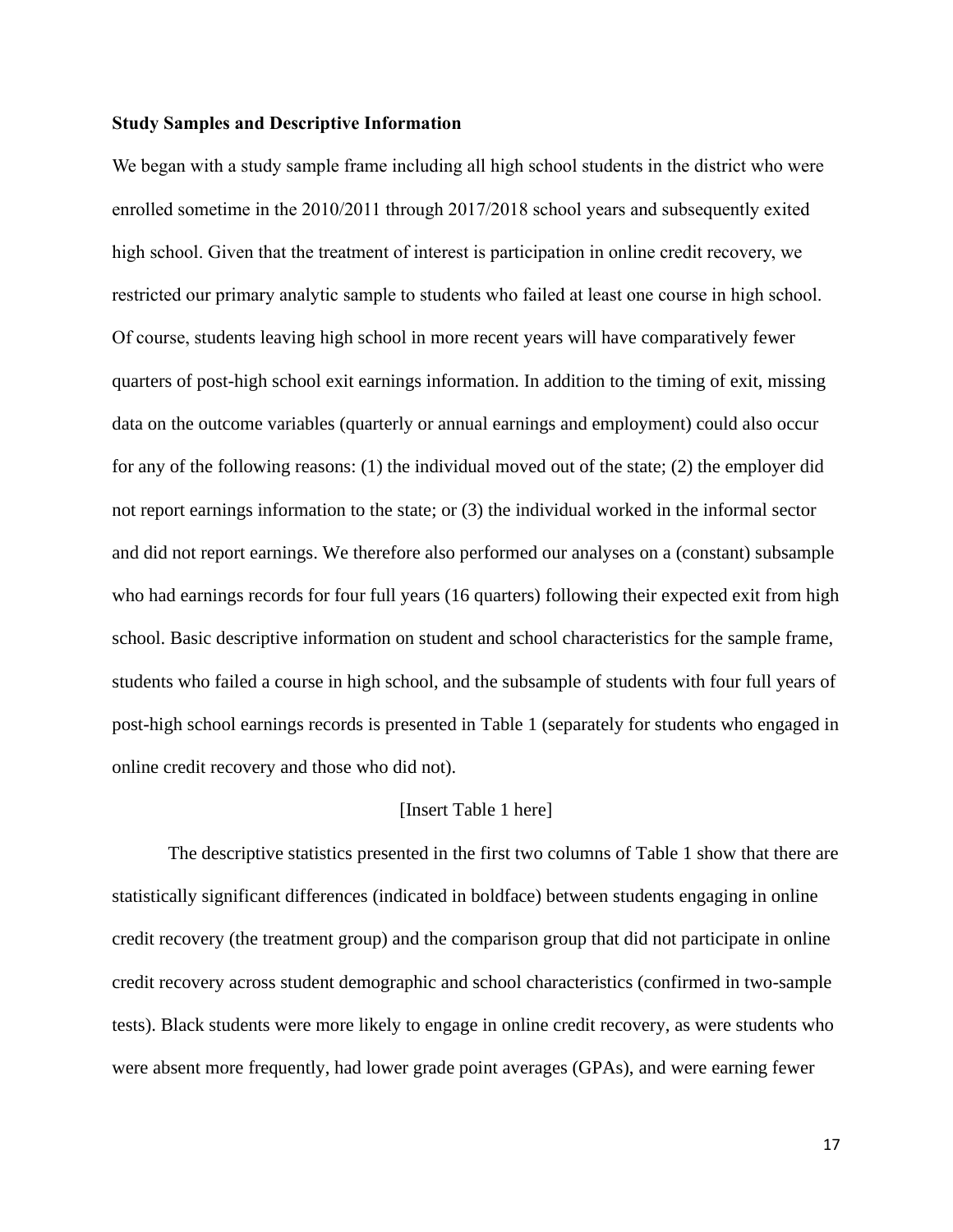credits. White and Asian students, English language learners, and those with disabilities were less likely to recover failed credits online. Although it was speculated that enrolling in online courses (which allows students to perform their coursework outside the school day) might increase students' availability for labor market work and their earnings while in high school, there were no statistically significant differences in students' earnings in the years before they exited high school by whether they took courses online for credit recovery. In fact, Figure 1 shows parallel trends in *quarterly* earnings across eight quarters before expected high school exit between online credit recovery participants and those who did not repeat courses online. Looking at *school* characteristics in Table 1, students participating in online credit recovery attended schools in which higher proportions of other students were taking course online, were free or reduced-price lunch eligible, and had disabilities, and they were more likely to be attending alternative high schools and schools with higher average student mobility and were less likely to attend charter schools (relative to neighborhood schools). Online credit recovery participants also attended high schools where there were fewer advanced and career and technical education (CTE) courses made available but where more service-learning courses were offered.

#### [Insert Figure 1 here]

#### *Descriptive Information on Study Outcomes*

Table 2 presents descriptive information on earnings outcomes for the study samples (by treatment status) and indicates the percentage of cases each year with UI data on earnings. For the reasons described above—i.e., students leaving high school later in the study period, and possibly the absence of employer earnings reports, work in the informal sector, or moves out of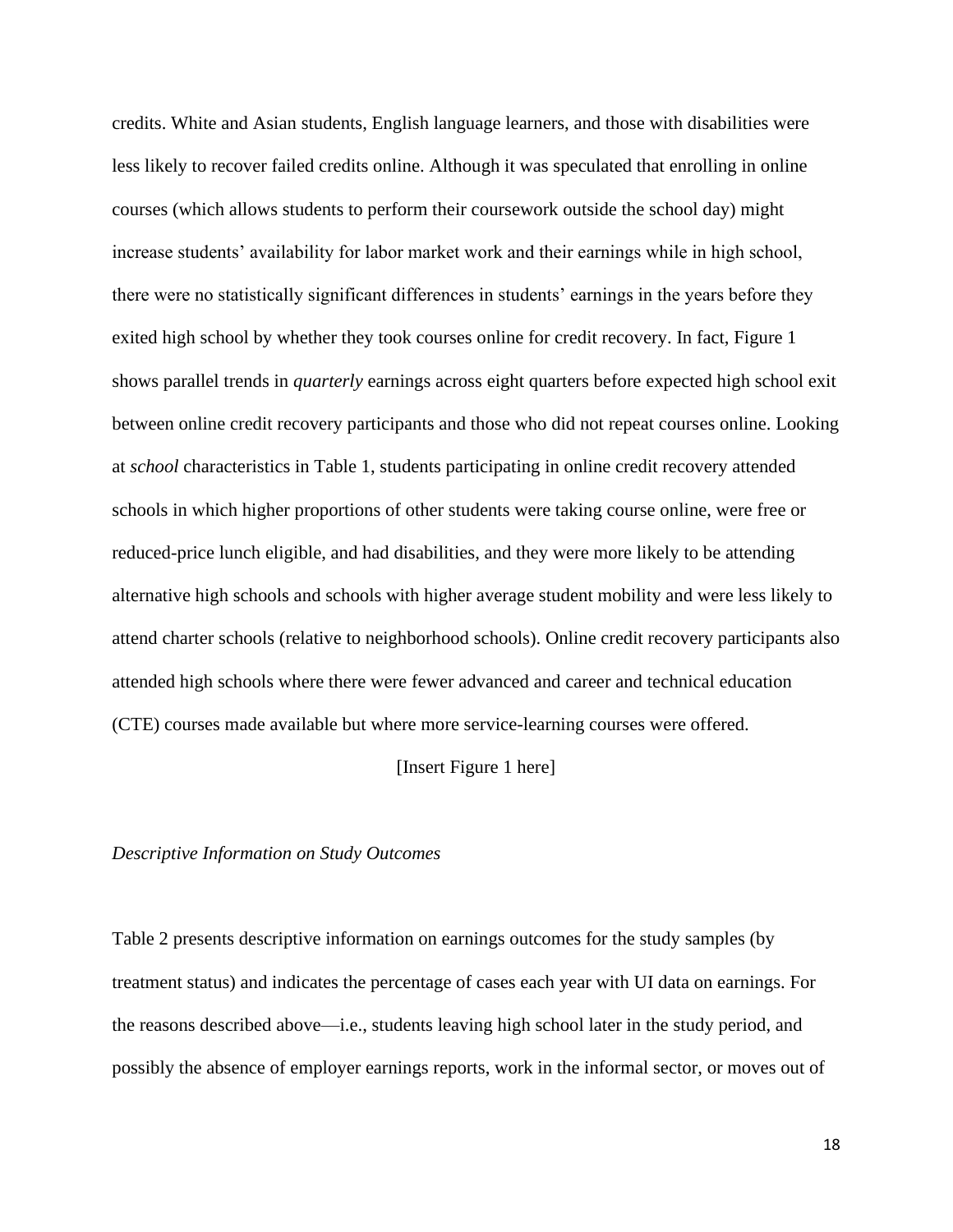state—the number of cases available for analysis declines each year. This table also distinguishes reports of *zero* earnings from the absence of reported earnings. Students who failed a course in high school and participated in online credit recovery had a higher graduation rate than those who did not repeat their courses online, and they initially (in the first year after their expected high school exit) were more likely to have reported (UI) earnings that were slightly higher on average than the comparison group who did not recover course credits online. By the second post-high school year, however, the comparison group who did not engage in online credit recovery was more likely to have reported UI earnings that were higher than the treatment group average, a pattern that continued into the fourth post-high school year (with a widening gap in earnings). Among the subsample of high school students who failed at least one course and had UI earnings in each of the four post-high school years (also shown in Table 2), a higher proportion of the comparison group had UI earnings and higher earnings on average in all four post-high school years.

## [Insert Table 2 here]

In descriptively investigating whether missing outcome data differed by treatment status (online credit recovery), we created dummy variables for each post-high school year that indicate whether earnings data were reported for a given observation. We then estimated logistic regressions with the missing data dummies as the dependent variable to predict missing outcome data, including as covariates the treatment status indicator and cohort and high school exit year dummies, and in separate models, the addition of student characteristics that are controlled for in the analysis. The results of these regressions show that when only controlling for the entry cohort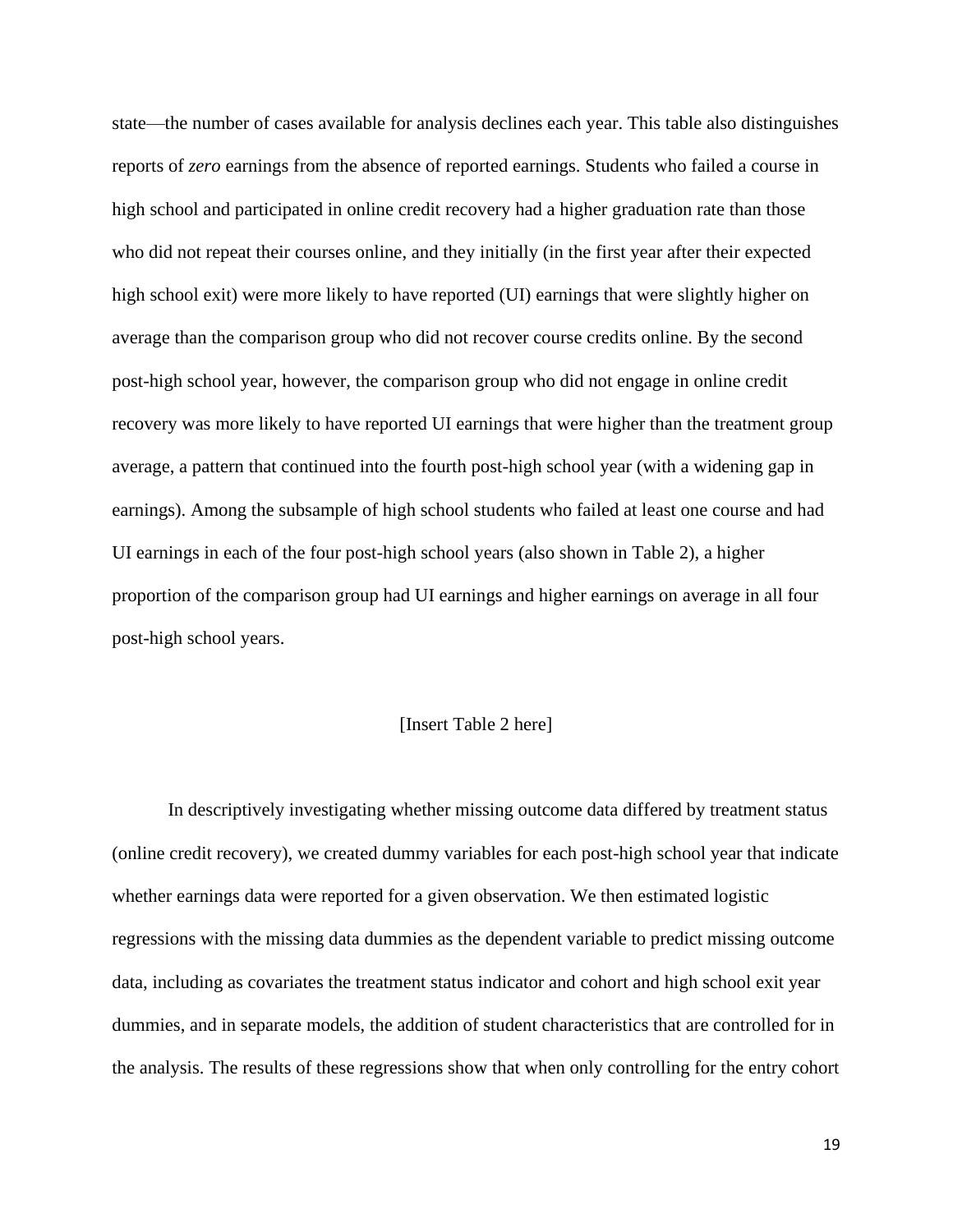and high school exit years, students participating in online course-taking are significantly less likely to be missing earnings data. The cohort dummies confirm our expectation that students entering in later high school years are significantly more likely to be missing data on outcomes. When student characteristics controlled for in the analysis are added to these models, the treatment status (online credit recovery) dummy is no longer statistically significant in these regressions. Below, we discuss the estimation of alternative approaches to further explore the implications of missing outcome data for our analysis.

Figures 2a and 2b present the descriptive trends for student annual earnings both before and after their expected high school exit graphically, including during the final two years of high school and four years post-high school, for students with earnings data available. Figure 2a presents these trends (by online credit recovery) for all students who failed a course in high school, while Figure 2b presents these same descriptive trends for the (constant) subsample with UI earnings data in all four post-high school years. These graphs confirm the parallel trends in pre-exit earnings, and they also show the pattern of diverging earnings trajectories post-high school between online credit recovery participants and those who did not repeat courses online. Of course, these descriptive trends in earnings do not take into account the differences between students who engaged online credit recovery and those who did not, which we adjust for in the two stage least squares (2SLS) instrumental variables (IV) estimation of the effects of online credit recovery (discussed below).

[Insert Figures 2a and 2b here]

## **Study Methods**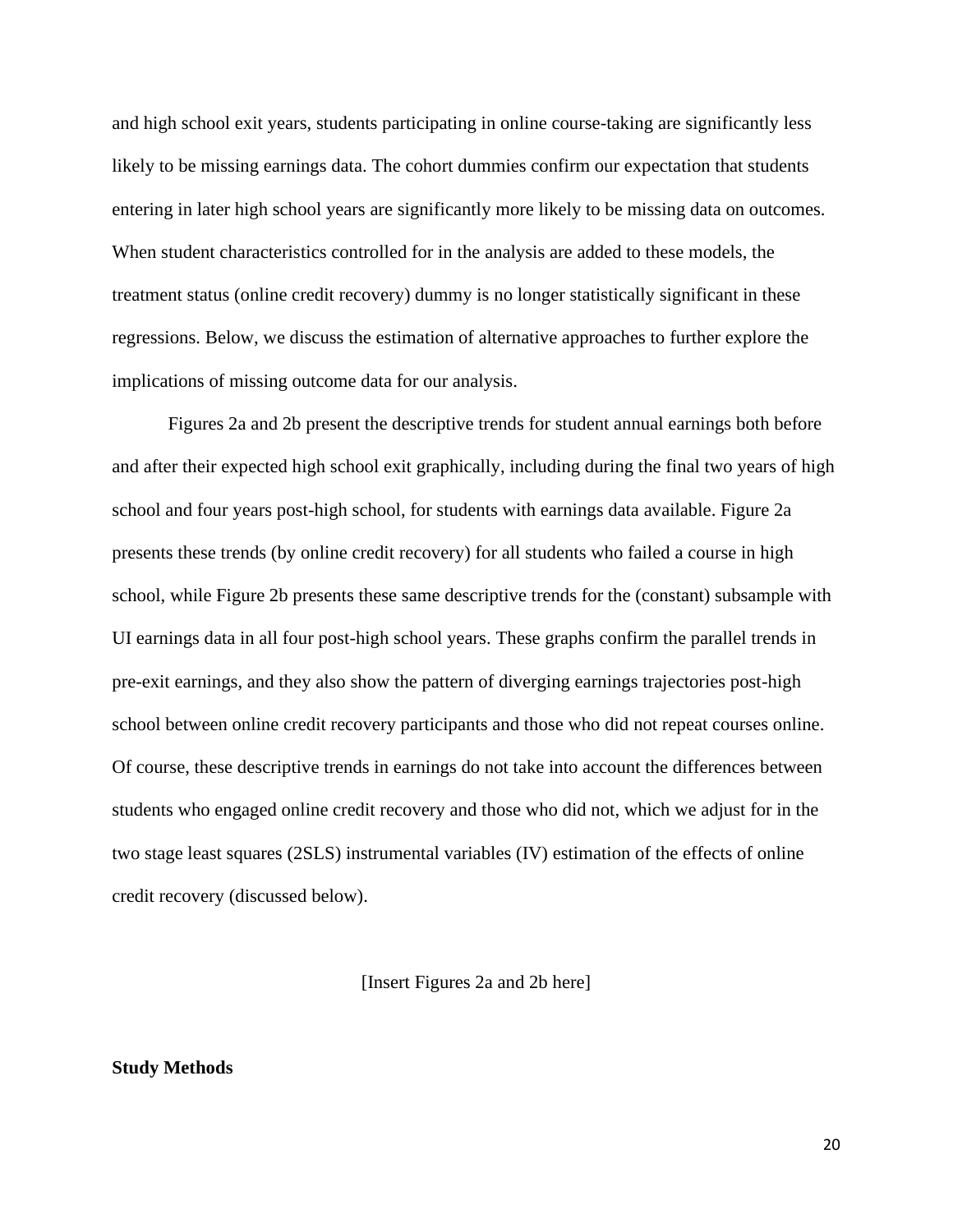As described above, the large majority of students in our study district failed at least one course in high school (the average number of courses failed per student over our study period is 1.82), and more than half of these high school students repeated a course using the online credit recovery program the district adopted; the alternative is to repeat the course in the traditional classroom (face-to-face) setting. District staff conveyed that students consistently took the online credit recovery course option (over repeating a course in a traditional classroom setting) when it was available, and that the availability of online credit-recovery (and other specialty course options) depended largely on administrative and school staffing and resource decisions and varied over time within and between schools. Although this information suggests that student characteristics may be less influential in determining who engages in online credit recovery in this district, it is important to adjust for any observed and unobserved student- and school-level factors that might otherwise bias our estimation of the effects of online credit recovery on students' post-high school labor market outcomes.

#### *Estimation Approach*

In estimating the relationship between online course-taking for credit recovery and student labor market outcomes, we employ a 2SLS IV approach to account for the potential selective differences between online credit recovery participants and nonparticipants and get closer to plausibly causal estimates. Similar to Altonji (1995), Rose and Betts (2004), Gottfried and Plasman (2018), and Darolia et al. (2020), we use variation across high schools in the types of courses made available to students in each high school as our primary instruments in the first stage of the 2SLS IV model. The intent is to purge the portion of course selection that may be correlated with student abilities. We closely followed Darolia et al. (2020) in developing these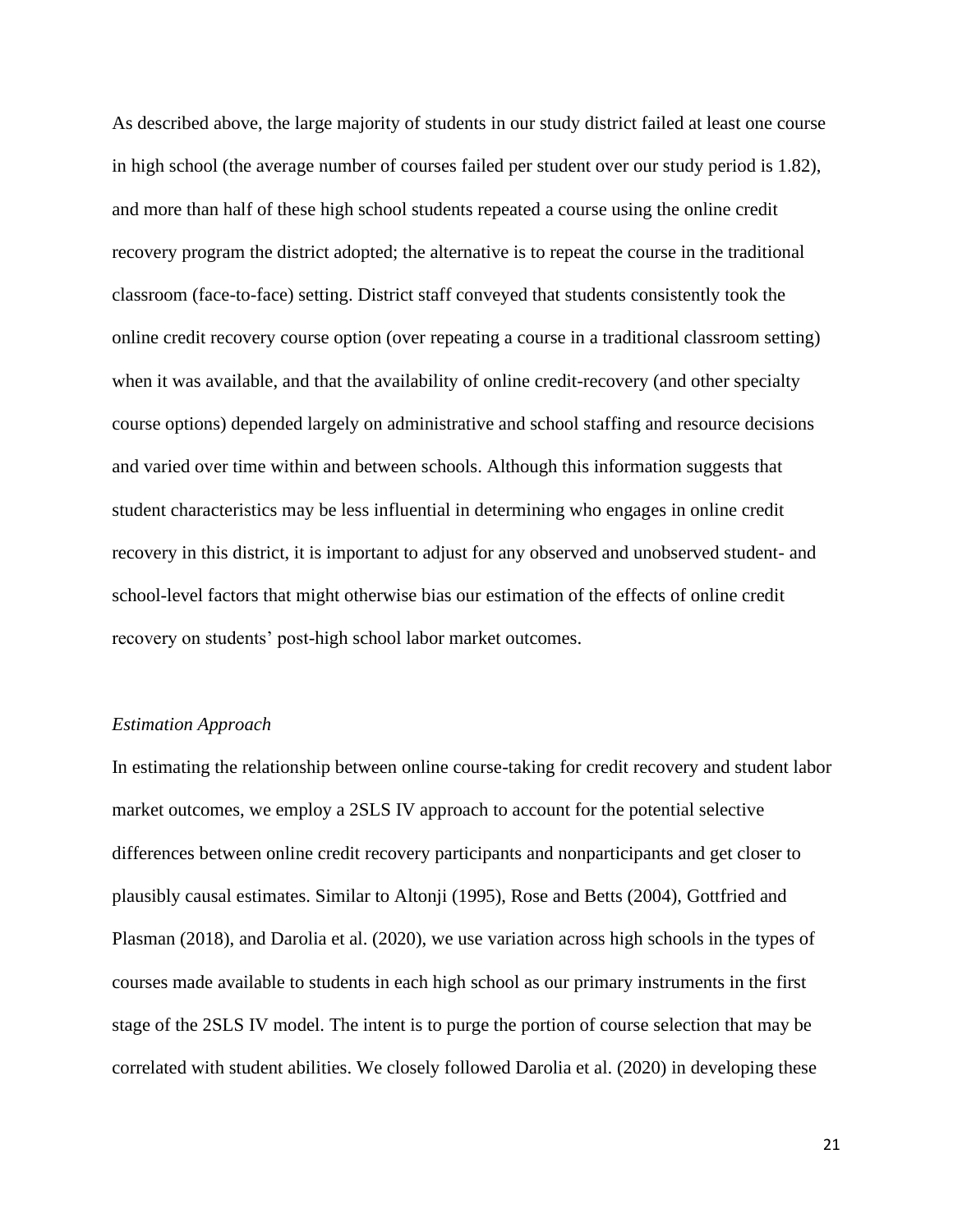instruments, because, like Darolia et al., we have administrative data on the scheduled offering and availability of courses to multiple cohorts of students attending the district high schools over the study period, which allows for the construction of course availability measures that do not incorporate variation from a given student's own course-taking behavior. The primary instruments consist of courses available to a student averaged over their time in high school (and adjusted for enrollment, i.e., availability per 100 students)—focusing on total courses and specialty courses that include advanced, CTE, and service learning/work courses—as well as a measure of access to the online credit recovery system that consists of the proportion of other students in a high school accessing the system in a given school year. Other school-level characteristics added to the first-stage model to adjust for selection into online credit recovery include school type (alternative and charter schools vs. neighborhood schools); average student mobility across schools in the district, and average student demographics (race/ethnicity, English language learners, students with disabilities, and free or reduced-price lunch eligible). Like Gottfried and Plasman (2018) and Darolia et al. (2020), we also included high school fixed effects, as well as cohort<sup>5</sup> and high school (expected) exit year fixed effects, in the 2SLS models to account for other unobserved school factors and cohort-specific unobserved influences on online credit recovery participation and year-specific effects on labor market outcomes.

As shown in equation (1) below, the dependent variable in the first-stage model is an indicator (binary measure) of any online course-taking for credit recovery  $(O_{i,j})$  for student *i* in school *s* whose expected year of high school exit is year *t*. The vector  $Z_{st}$  includes the instruments for school course offerings (and other school-level characteristics such as school type, average student demographics and mobility, etc.) described above. The first-stage model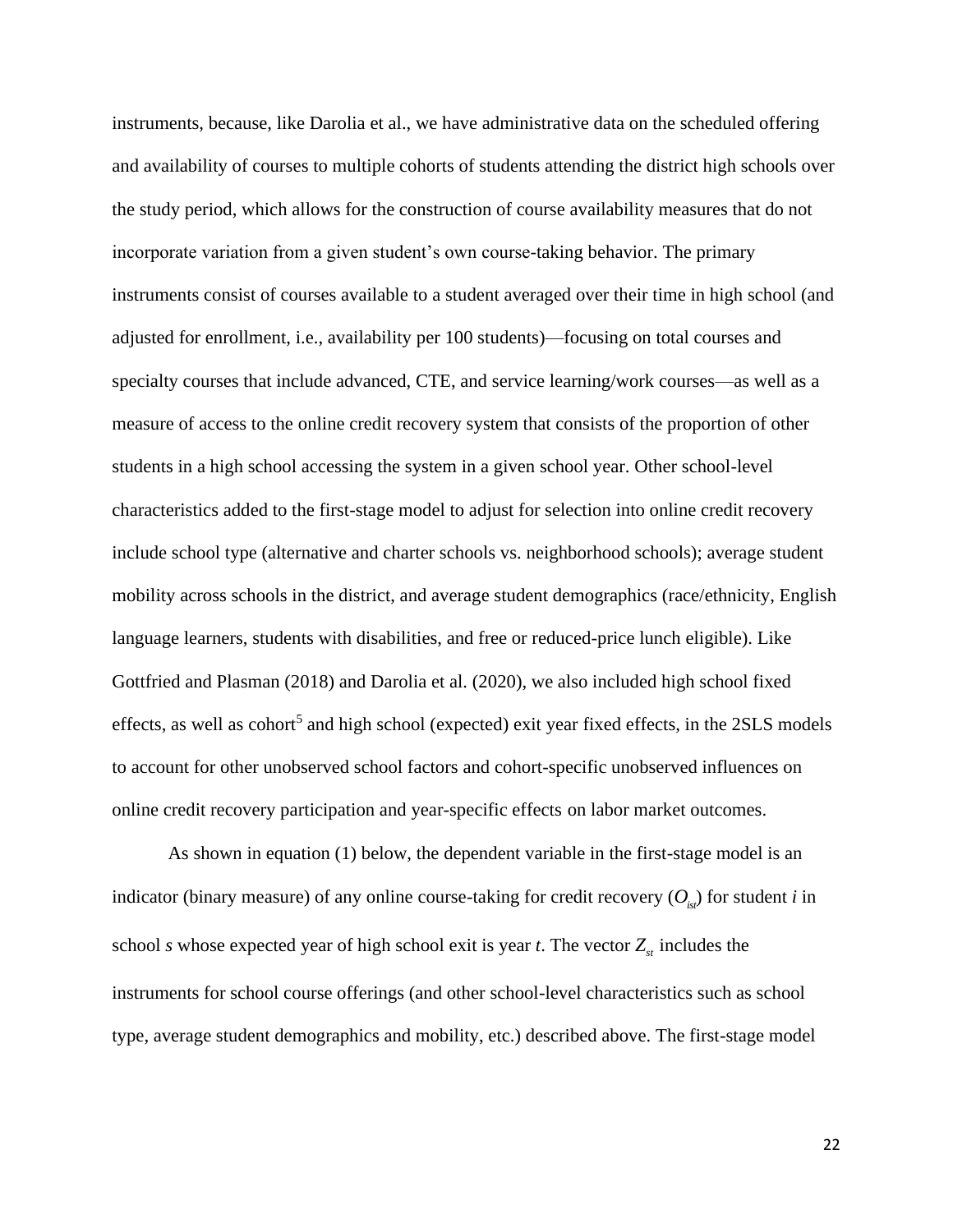also includes student-level characteristics  $(X_{i}^{k})$ , measured in the 9th-grade year (or other baseline school year for transfers), and cohort  $(\phi_{i_s})$  and school  $(\psi_s)$  fixed effects:

$$
O_{\rm{ist}} = \beta_0 + \beta_1 X_{\rm{ist}} + \beta_2 Z_{\rm{st}} + \phi_{\rm{is}} + \psi_{\rm{s}} + e_{\rm{list}} \quad . \tag{1}
$$

The cohort and school fixed effects help to account for factors that affected the ramp-up of online course-taking for credit recovery over time after it was introduced in the school district.

In the second-stage model (equation 2 below),  $\check{Z}$  is the predicted probability of online credit recovery from the first-stage estimation,  $\delta_2$  is the estimated causal effect of online credit recovery on student labor market outcomes  $(Y_{ist})$ , and  $\eta_t$  are (expected high school exit) year fixed effects.

$$
Y_{ist} = \delta_0 + \delta_1 X_{it} + \delta_2 \check{Z}_{st} + \phi_s + \psi_s + \eta_t + e_{2ist}
$$
\n<sup>(2)</sup>

The model is estimated separately for each of four years of students' post-high school earnings, as well as for three measures of post-high school employment: the number of quarters worked in the first two years after expected high school exit; the number of consecutive quarters that they had earnings in the first three years (12 quarters) after expected high school exit, and the number of consecutive quarters (of the first 12 quarters after expected high school exit) that students worked for the same employer. As indicated earlier, we also estimated the 2SLS IV models on a (constant) subsample of students who failed at least one course in high school and had no missing UI earnings records in the 16 quarters post-high school. Robust standard errors are specified.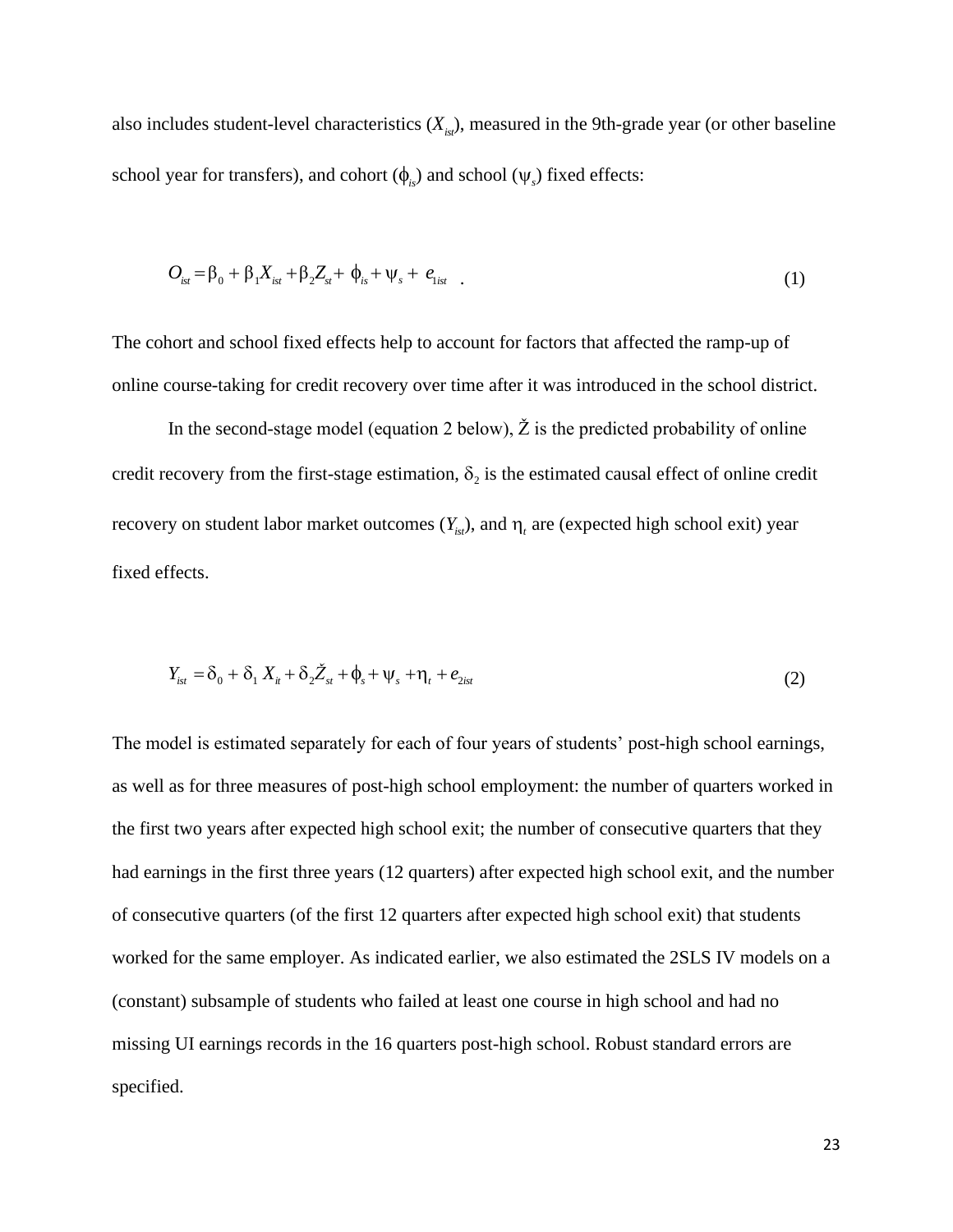To summarize, the identifying variation we employ to estimate  $\delta_2$  (the causal effect of online credit recovery) takes advantage of idiosyncratic differences in exposure to online course recovery both *within schools across time*, controlling for cohort and high school exit year, and *within time across schools*, controlling for school differences with school fixed effects. To assess whether the model is correctly specified and the performance of the instruments, we conduct tests for underidentification, weak identification/weak instruments, and overidentification for each 2SLS IV estimation. For the underidentification test, we report the Kleibergen-Paap rk LM statistic, where rejecting the null affirms that the excluded instruments are relevant (i.e., correlated with the endogenous regressors). We also assess the Stock-Wright LM S statistic, where, alternatively, accepting the null hypothesis would imply the overidentifying restrictions are valid. We use the Hansen J statistic to assess the validity of the overidentifying restrictions, (i.e., that they are jointly equal to zero). Finally, we test the exogeneity (or orthogonality) of several subsets of the instruments using the C-statistic,<sup>6</sup> where accepting the null hypothesis would imply that the full set of orthogonality conditions is valid.

## **STUDY FINDINGS**

## **Main Results on Online Credit Recovery Effects**

We begin by presenting a summary of the main estimated effects of online credit recovery on earnings post-high school (from the 2SLS IV models) in Table 3. Focusing first on the sample of students who failed a course in high school (panel A), the estimated effects of online credit recovery are negative in sign, and the gap or difference in earnings between online credit recovery participants and nonparticipants increases in magnitude (and is negative) each subsequent year. However, only the estimated effect on earnings in the fourth year post high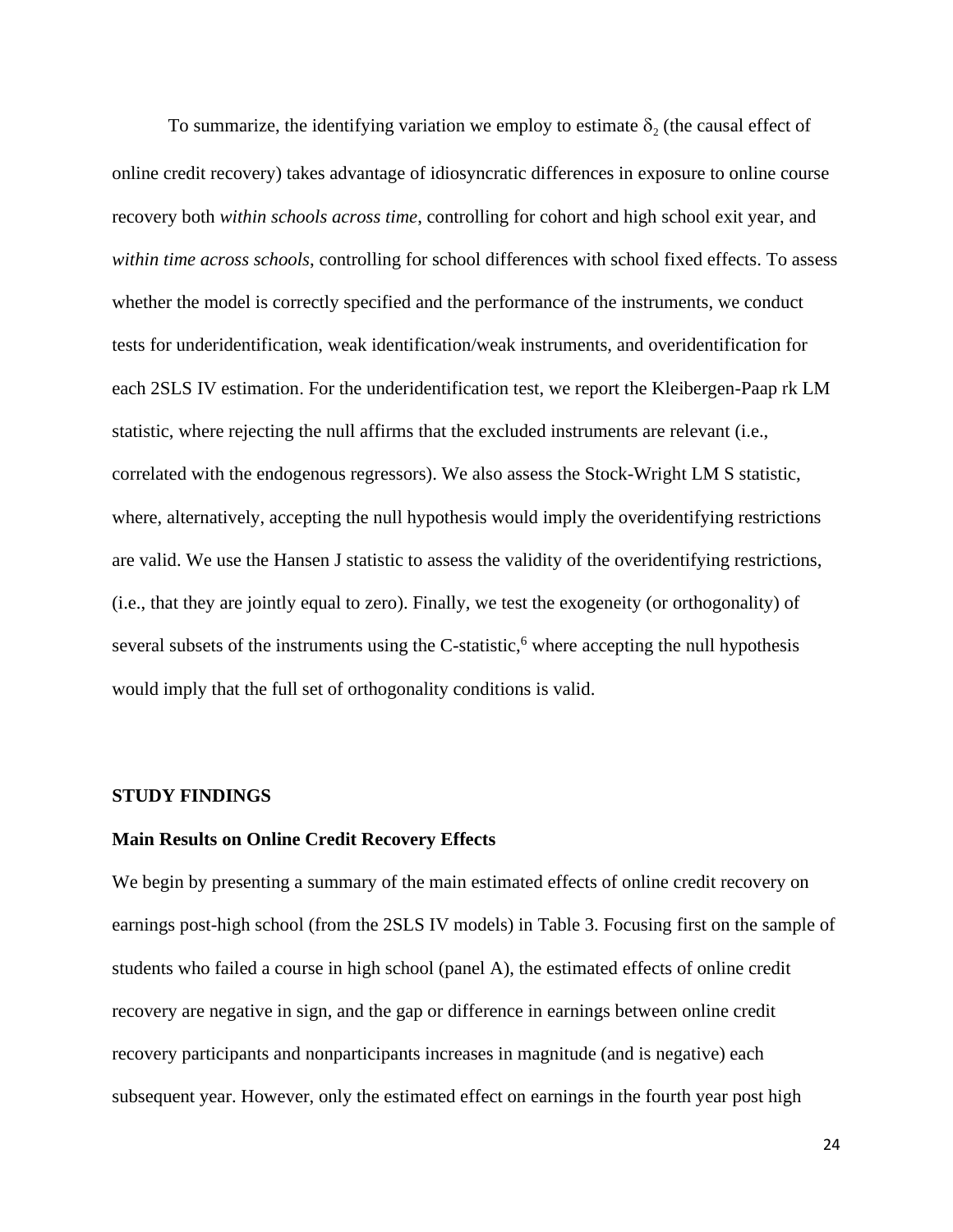school—a negative differential of nearly \$3,000—is statistically significant. When the study sample is restricted to the (constant) subsample of students who had no missing UI-reported earnings in each of the four years post high school (panel B), we see the same pattern in estimated effects, although the negative effects are larger and statistically significant in both the third and fourth years post high school (a difference of approximately \$4,000 by year four). Figures 3a and 3b present these results graphically with the (robust) standard error bars.

[Insert Table 3 here]

[Insert Figures 3a and 3b here]

Table 3 also presents information on the performance of the 2SLS IV models. We report *p*-values associated with the test statistics for the three main tests: model underidentification (Kleibergen-Paap rk LM statistic), weak instruments (Stock-Wright LM S statistic), and overidentification (Hansen J statistic). The *p*-values associated with the Kleibergen-Paap rk LM statistic clearly reject the null hypothesis that the model is underidentified for each year of posthigh school earnings (i.e., chi-square values ranging from 135 to 888 for the models in panels A and B). The weak instruments tests—both the Stock-Wright LM S statistic and Hansen J statistic—likewise confirmed that the overidentifying restrictions are valid for each of the models presented in panels A and B. The results of the C tests indicated that the null hypothesis implying that the full set of orthogonality conditions is valid was not rejected.<sup>7</sup>

We also present the first-stage model results from the 2SLS IV estimation model of earnings in the first year post high school for students who failed a course in high school and the subsample with no missing earnings reports in Table 4. The results suggest that school-level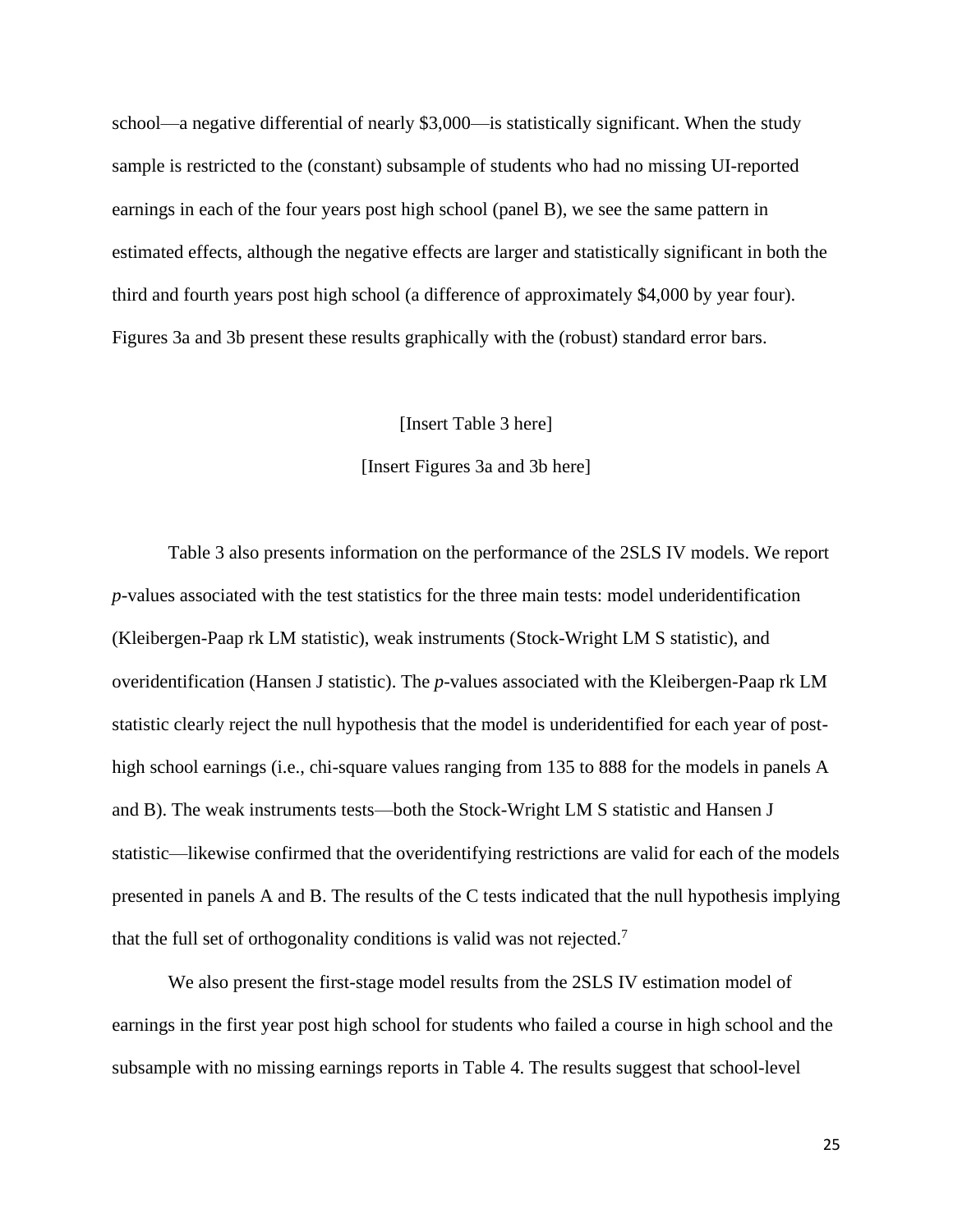characteristics were among the most important factors predicting student participation in online credit recovery, particularly the percentage of other students taking online courses and the measures (instruments) for course availability for advanced and CTE courses, as well as average student body characteristics and school mobility (and high school cohort indicators). The results are generally similar for all students who failed a course in high school and for the subsample with no missing earnings reports across the four post-high school years.

## [Insert Table 4 here]

## *Estimated Effects on Employment*

To better understand the observed post-high school earnings differences between students who participated in online credit recovery in high school and those who failed a course in high school but did not repeat courses online, we estimated the number of quarters worked in the first two years after expected high school exit, the number of consecutive quarters that they had earnings in the first three years (12 quarters) after expected high school exit, and the number of consecutive quarters (of the first 12 quarters after expected high school exit) that students worked for the same employer. Simple descriptive statistics showed that online credit recovery participants worked 5.88 of 8 quarters in the first two post-high school years compared to 5.73 of 8 quarters for nonparticipants (a statistically significant difference), while there were no statistically significant differences in the number of consecutive quarters that they had earnings in the first three post-high school years (7.04 vs. 7.02 consecutive quarters on average, respectively). Alternatively, online credit recovery participants had significantly fewer quarters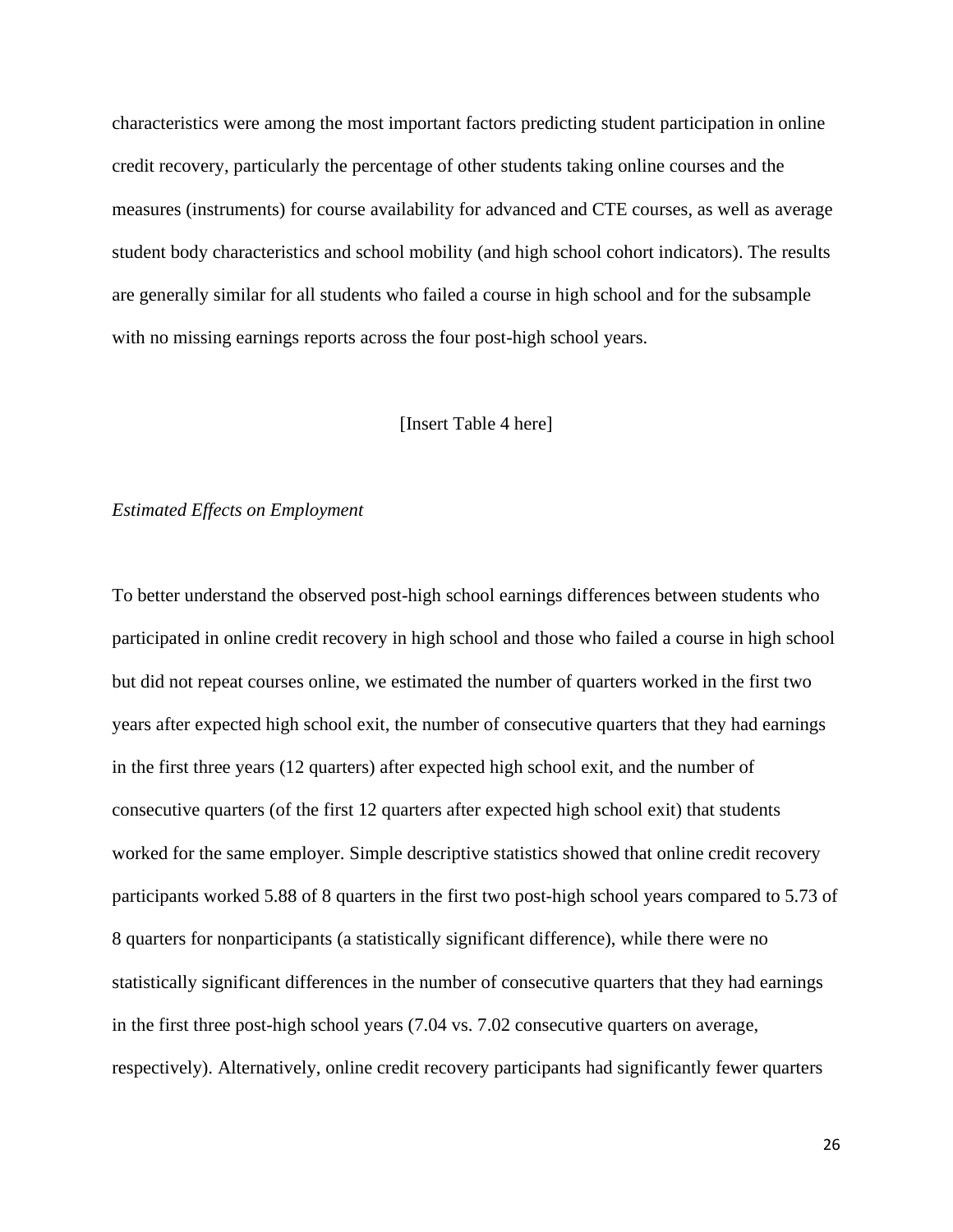working consecutively for the same employer in the first three post-high school years (4.58 vs. 4.74 consecutive quarters, respectively).

Table 5 presents the results of the 2SLS IV estimation of the effects of online credit recovery on these post-high school employment outcomes. The tests for model underidentification, weak instruments, and overidentification were likewise all satisfied for the employment models; that is, the instruments (overidentifying restrictions) are valid and not weak. The 2SLS IV analysis results show that among students who failed a course in high school, there are no statistically significant differences in the likelihood of being employed or the likelihood of retaining employment for online credit recovery participants compared to nonparticipants in the four post-high school years. The sign on the treatment coefficients changes from positive to negative when we restrict the analysis to the subsample of students who had UI earnings in all four post-high school years, but the estimates are all imprecise. Thus, the increasingly negative differential in estimated earnings for online credit recovery participants observed in the post-high school years may be more likely driven by lower wages received on the job (or a slower rate of increase in earnings compared to those who did not participate in online credit recovery) than by their employment rates.

## [Insert Table 5 here]

#### **Estimated Effects Adjusting for Missing Data on Outcomes**

The sample sizes reported in Table 2 confirm that the number of earnings records available decreases with each year post high school; the high UI earnings data match rate (nearly 99 percent) implies that this is largely because later earnings data are not available for students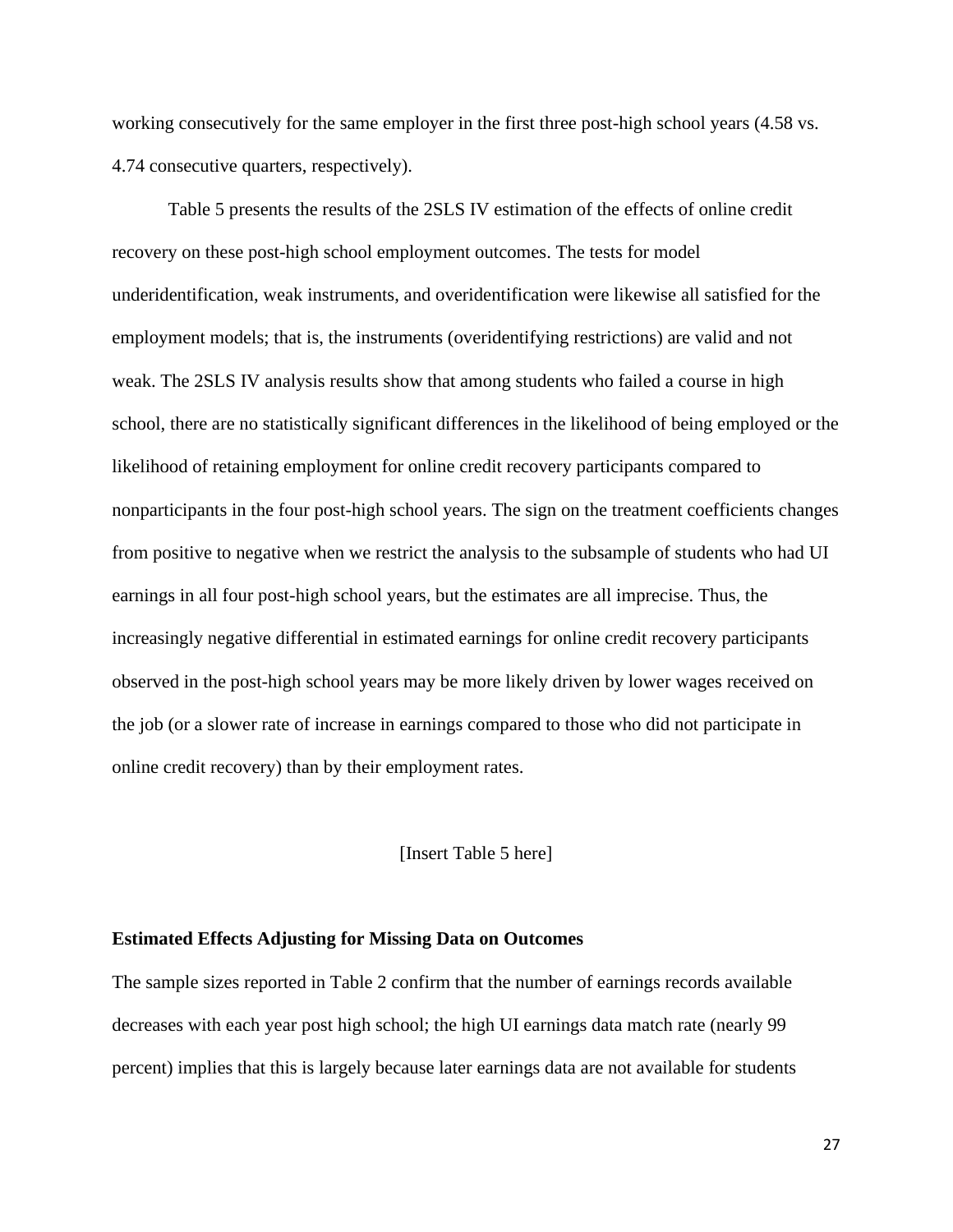leaving high school in more recent school years. However, as we also noted, UI earnings data could also be missing because the student moved out of the state after high school or worked in the informal sector, or the employer did not report earnings information. The initial exploration of missing data discussed above suggests that students who engaged in online credit recovery were less likely to be missing data, possibly associated with lower geographic mobility; however, after adding control variables for student characteristics to the models, the differences were no longer statistically significant. Existing research suggests that workers in sectors with no or partial coverage in UI data represent about 10 percent of U.S. employment (Hotz & Scholz, 2002; Kornfeld & Bloom, 1999). Estimates of employers or workers neglecting to report earnings associated with self-employment or the "gig economy" or flexible staffing arrangements are harder to estimate, although Abraham et al. (2017) suggest that administrative data are less likely to miss these newer types of self-reported earnings than are survey data.

To further address potential concerns about missing data on earnings, we first estimated 2SLS IV models of the effects of online credit recovery using measures of post-high school earnings in which missing earnings data were replaced with zeros (assuming zero earnings for a quarter in which earnings were missing). The results showed the same general patterns in estimated effects and statistical significance of the estimates as in the primary models for students who failed a course in high school; all estimated effects of online credit recovery were negative, although, as expected, the magnitudes of the effects were smaller (ranging from \$-746 to \$-1,937). In addition, we also estimated the probability of appearing in a given year of UI earnings data for each student (using the available student-level characteristics shown in Table 1) and subsequently included inverse probability weights in the second-stage 2SLS IV model as an alternative method to assess the implications of the missing data on outcomes. The inverse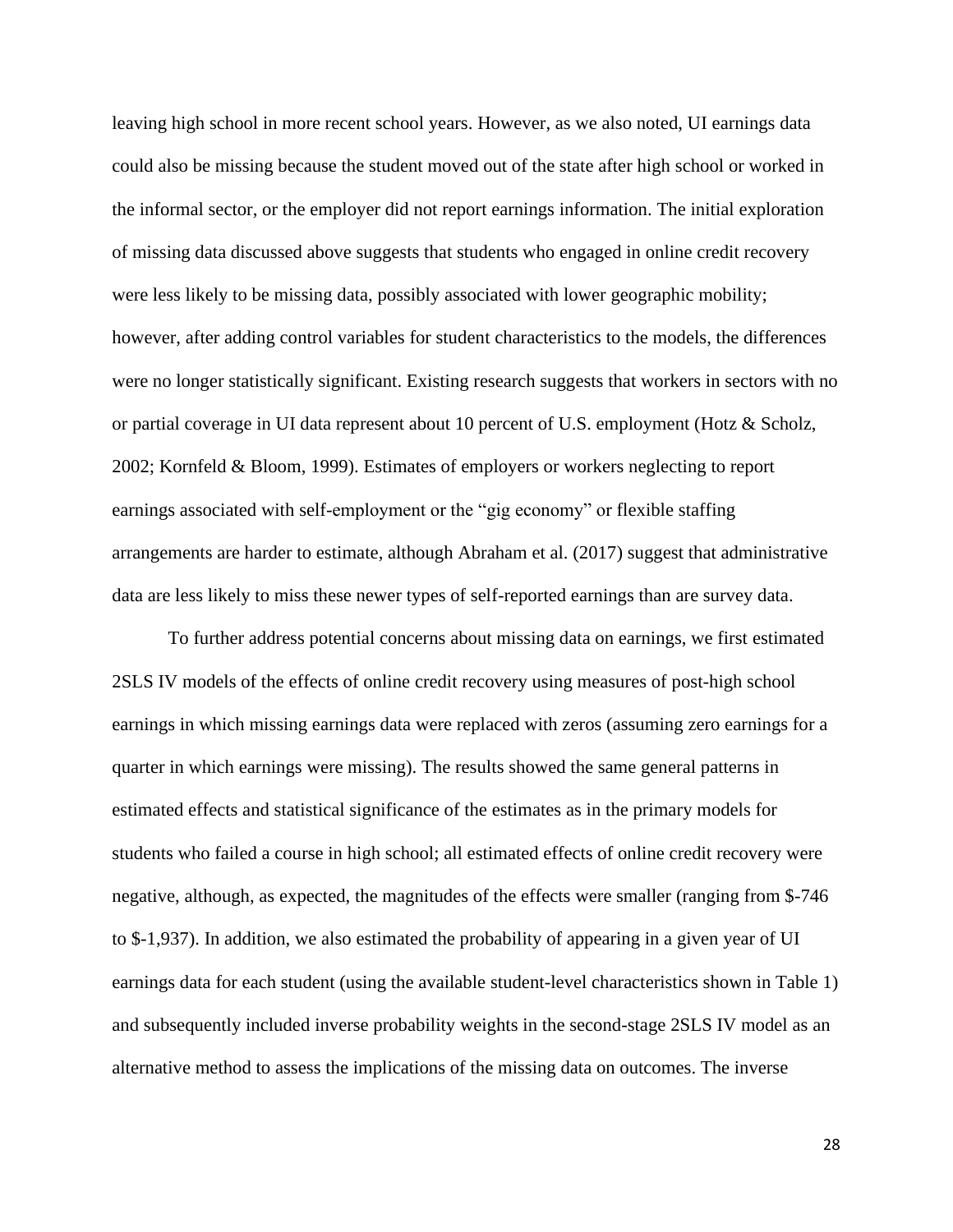probability weights were not statistically significant in any of the four post-high school earnings models and did not alter the pattern in estimated online credit recovery effects or the performance of the 2SLS IV models (i.e., validity of the instruments).

Research by Foote and Stange (2019) examines the bias that potentially occurs in estimating earnings outcomes using administrative data with missing values, particularly missing data associated with individual moves out of state. They use the U.S. Census Longitudinal Employer-Household Dynamics (LEHD) data that include UI earnings records from all states and the District of Columbia, in combination with state UI data from Colorado and Texas, to compare the results of analyses that use in-state earnings records to those using the national records. Focusing on a college-going sample, they find that out-of-state migration is a larger problem for high-earners, flagship graduates, and business majors, which is minimally applicable to the sample used in estimation for this study. Foote and Stange furthermore conclude that any bias present is more likely to be reduced by constraining the sample to those with positive observed earnings (vs. simply assuming those missing data are not working), as we have done in producing the primary estimates for this study.

# **DISCUSSION AND CONCLUSION**

In framing this analysis based on theory and existing research evidence, we hypothesized that high school students engaging in online credit recovery (vs. repeating courses in traditional classroom settings) would likely have comparable earnings when first entering the labor market post high school, in accord with the expectations set out by signaling (or sorting) theories given that participation in online credit recovery is not observed on student transcripts. However, human capital theory would predict that if high school online credit recovery courses are inferior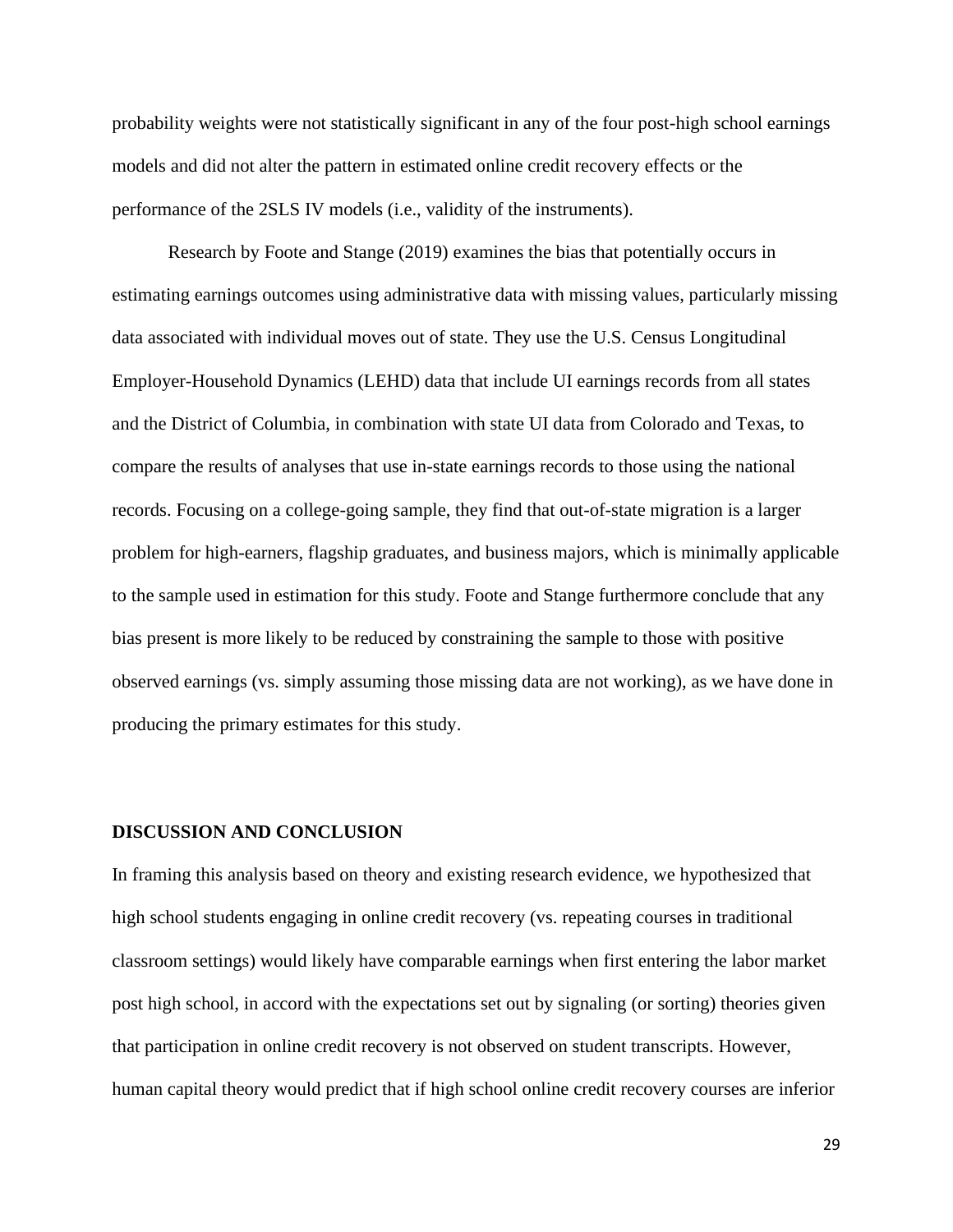in terms of the knowledge or skills they impart and that learning is critical to workplace productivity, online credit recovery participants may earn less (or see slower growth in earnings) in the labor market over time, particularly if employers subsequently observe that these students perform relatively more poorly on the job. Indeed, this plausibly causal explanation appears to be consistent with the findings generated in this study. High school students who failed a course in high school and engaged in online credit recovery initially had comparable earnings to those who did not participate in online credit recovery (negative but statistically insignificant earnings differentials in the first couple of years after exiting high school), but the gap became larger and statistically significant by the fourth post-high school year.

These findings are consistent with the research of Arcidiacono, Bayer, and Hizmo (2010), who found that ability is gradually revealed over time in the labor market for high school completers, implying that the signaling value of a high school diploma will wane as knowledge about worker productivity is gained. They also echo the findings of Altonji and Pierrett (2001), who likewise concluded that wages become more closely tied to productivity and less dependent on readily observable characteristics or credentials with time in the labor market. In addition, the concerns about human capital forgone in online credit recovery courses resonate with those of earlier studies of the GED (Cameron & Heckman, 1993, p.1), which concluded that there is "no cheap substitute for schooling." Cameron and Heckman compared those who completed high school through the GED (exam-certified high school equivalents) with traditional high school graduates and examined their subsequent wages and hours of work and postsecondary education participation. Adjusting for selective differences between GED recipients and high school graduates, they found that the wages of GED recipients were significantly lower than those of high school graduates and were closer to those of high school dropouts. Consistent with the more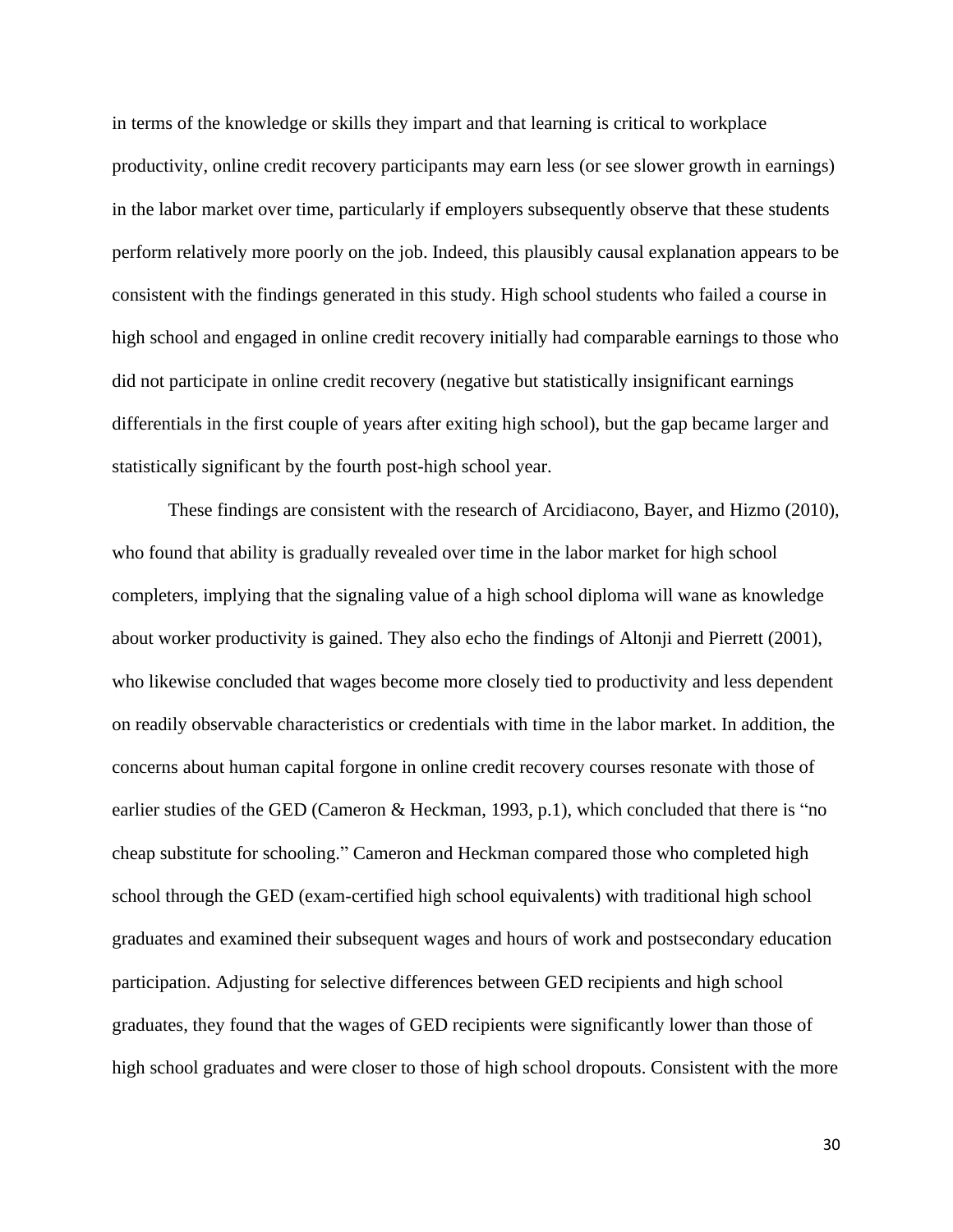recent findings of Clark and Martorell (2014), they determined that human capital (or productivity differences) rather than signaling value explained wages earned by those obtaining a high school degree.

That said, in light of prior research suggesting that online credit recovery may be a comparatively inexpensive option for increasing the probability that high school students graduate from high school, it may be viewed favorably by some that, at least initially, online credit recovery participants did not appear to earn much less in post-high school earnings, and statistically significant differences were not observed in their rate of post-high school employment or employment retention. Heinrich and Darling-Aduana (2021) found that online credit recovery programs in this same school district not only cost about half that of recovering course credits in a traditional classroom setting, but online credit recovery may also be about 8 to 30 times more cost-effective in raising graduation rates than alternative interventions (Levin, 2009). School districts also value these programs because they help them to avoid the loss of state funding that occurs when students drop out of high school or leave for alternative programs outside the district. Thus, with the potential push they give to high school graduation rates (a federally tracked performance measure), online credit recovery programs may be a cheap "fix" that will be difficult for budget-constrained school districts to let go.

We still maintain that our findings suggest some caution is in order for large, urban school districts that have increasingly turned to online credit recovery programs as an inexpensive alternative to helping high school students who are falling behind in their progress toward graduation to recover course credits. Because this is the first study we know of to follow high school students taking courses online for credit recovery into the labor market and it is limited to a single, large urban school district, it is important to further examine in other contexts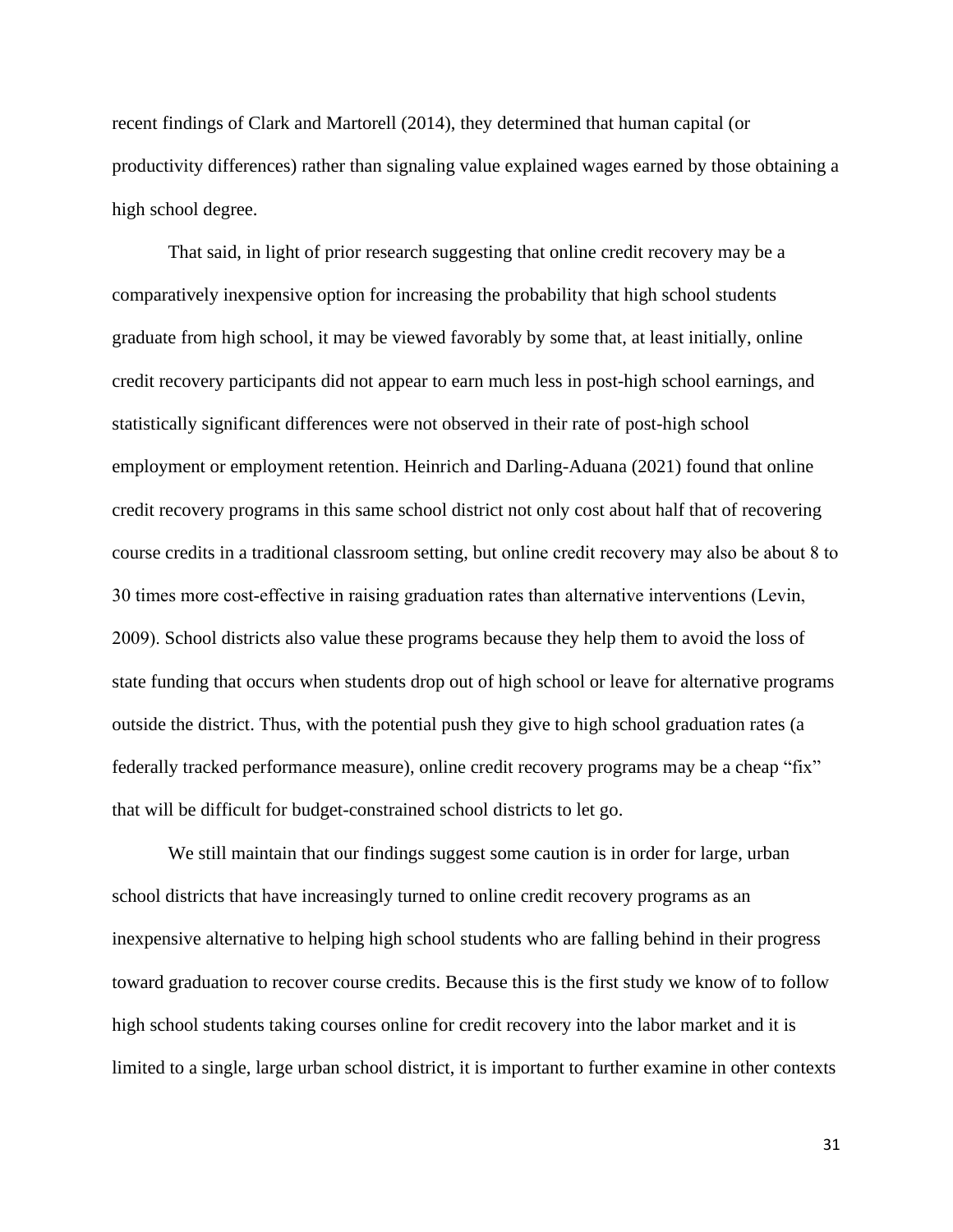whether online credit recovery may be associated with lower human capital accumulation. If these patterns in earnings outcomes for online credit recovery program participants were more widely confirmed, they may suggest the potential for online credit recovery programs to reduce the value of the high school degree in the labor market.

Lastly, there are other important limitations of this research that need to be acknowledged or reiterated. First, while the large urban school district we studied shares many characteristics with other large urban school districts using this same online instructional program (e.g., high poverty rate, largely serving students of color, and low resources), we do not make claims about the generalizability of these findings to similar school districts in the U.S. In addition, although 2SLS IV strategy for empirical estimation appeared to work well in adjusting for student selection into online credit recovery in this district, the potential threats to validity associated with unobserved characteristics of high schools and high school students and the missing outcomes data suggest caution is warranted in drawing conclusions about point estimates and longer-term earnings trends from this analysis.

*CAROLYN J. HEINRICH is the Patricia and Rodes Hart Professor of Public Policy, Education, and Economics at Vanderbilt University, Peabody College of Education and Human Development, Department of Leadership, Policy, and Organizations, 202 Payne Hall, PMB 414, 230 Appleton Place, Nashville, TN 37203 (e-mail: [carolyn.j.heinrich@vanderbilt.edu\)](mailto:carolyn.j.heinrich@vanderbilt.edu).*

*HUIPING (EMILY) CHENG is an Associate Researcher at the Wisconsin Center for Education Research at the University of Wisconsin at Madison, 1025 West Johnson Street, Suite 785, Madison, Wisconsin 53706 (e-mail: [hcheng6@wisc.edu\)](mailto:hcheng6@wisc.edu).*

# **ACKNOWLEDGMENTS**

We thank the JPB Foundation and William T. Grant Foundation for generous funding; Jennifer Darling-Aduana and Annalee Good for overall research project support; Marc Sanders, Kristin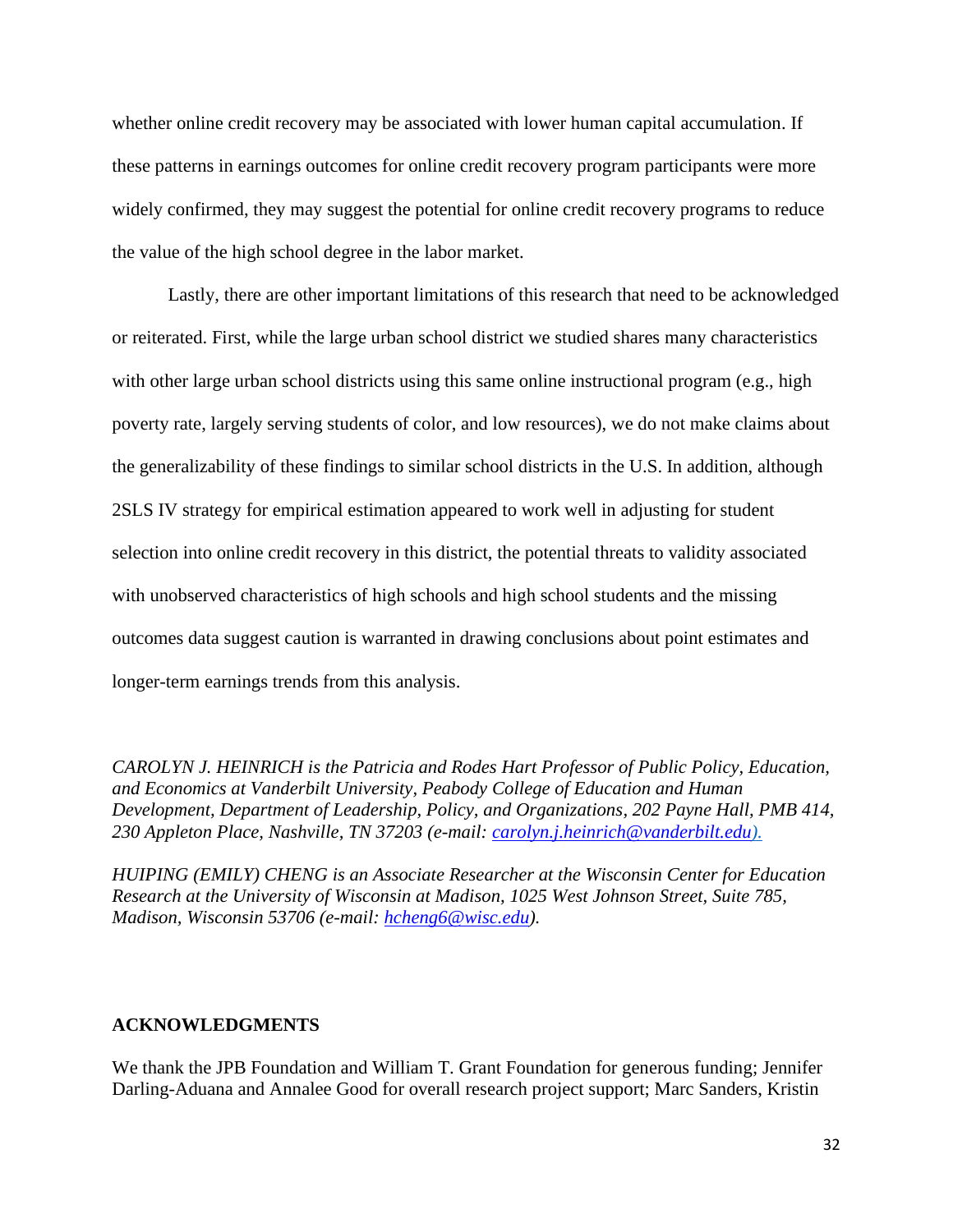Kappelman, Sandy Schroeder, John Hill, William Luedtke, and Andrew Muriuki for assistance in providing student data and other project support from the school district; Lynn Wimer, Steve Cook, and Dan Ross at the Institute for Research on Poverty, University of Wisconsin–Madison, for support in linking earnings data; Lyndsay Marczak, Amy Jarvis, and Zach Lane for support in accessing data from the online instructional system; Vanderbilt University for project administrative support, and Dick Murnane, participants of the Vanderbilt Empirical Applied Microeconomics workshop, Institute for Research on Poverty seminar, Association for Education Finance & Policy conference, and anonymous referees for helpful comments. In addition, the authors would like to thank the Wisconsin Department of Workforce Development and Department of Public Instruction for the use of data for this analysis, but these agencies do not certify the accuracy of the analyses presented. The authors of this article are solely responsible for the content therein.

# **DATA AVAILABILITY STATEMENT**

This paper uses confidential, student-level data from the Wisconsin Department of Workforce Development, the Wisconsin Department of Public Instruction, and Milwaukee Public Schools. The linking of the administrative data was undertaken through access to the Wisconsin Administrative Data Core maintained by the Institute for Research on Poverty at the University of Wisconsin–Madison. These data can be obtained by completing an application to Milwaukee Public Schools Research and Evaluation office (https://mps.milwaukee.k12.wi.us/en/ District/Initiatives/Research-Development/Conducting-Research-in-MPS.htm) and seeking approval for the matching and linking of Wisconsin administrative data from the Institute for Research on Poverty. The first author is willing to assist with the steps in this process (Carolyn J. Heinrich, [carolyn.j.heinrich@vanderbilt.edu\)](mailto:carolyn.j.heinrich@vanderbilt.edu).

# **DISCLOSURE STATEMENT**

Funding Organizations: William T. Grant Foundation and JPB Foundation. Review of the Work: The Wisconsin Department of Workforce Development and the Wisconsin Department of Public Instruction had the right to review the paper prior to its circulation. Institutional Review Board (IRB) Approval: IRB approval was obtained from the University of Wisconsin–Madison (2014-1239-CP001) and Vanderbilt University (#161142). The authors have nothing to disclose.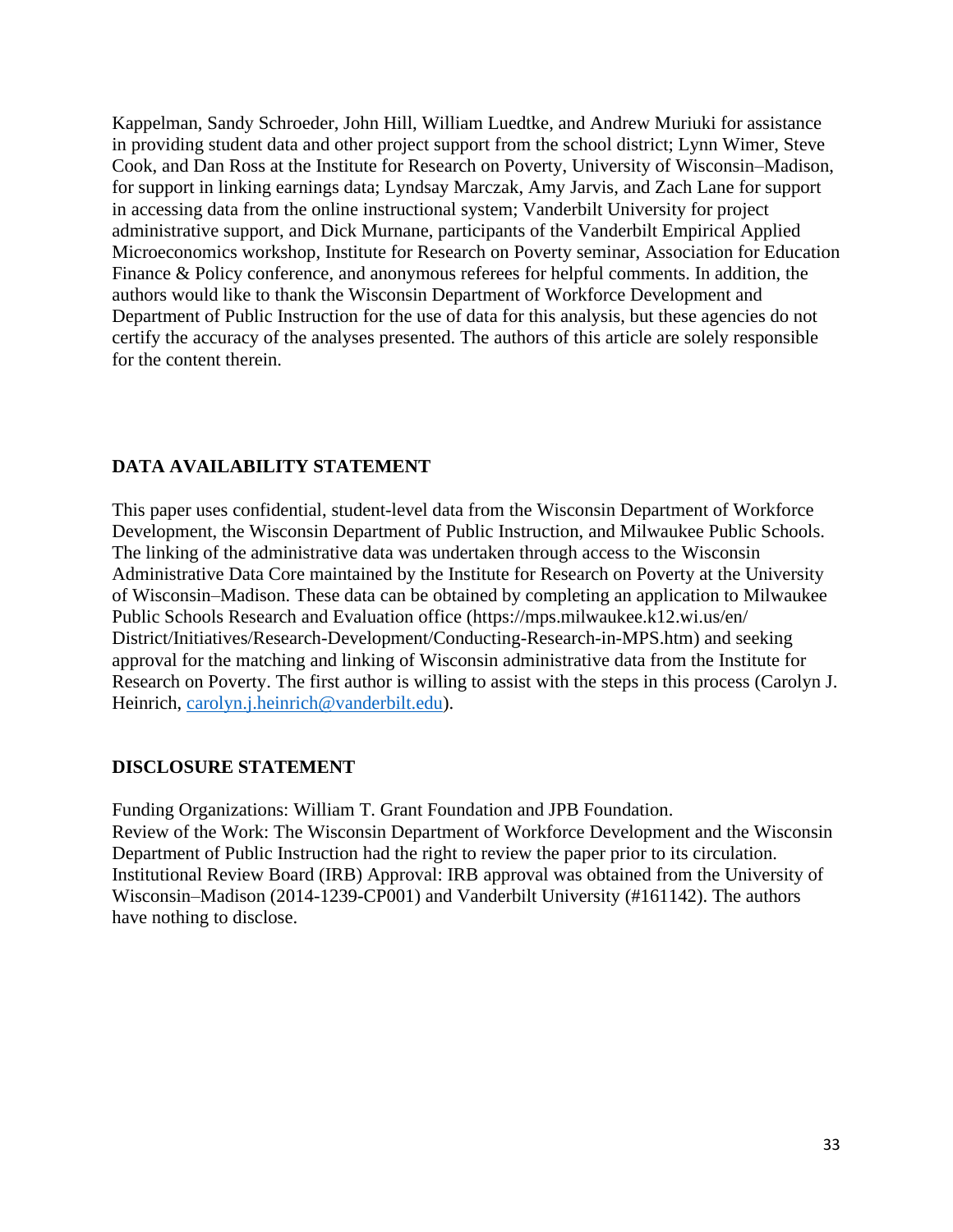# **REFERENCES**

- Abraham, K. G., Haltiwanger, J. C., Sandusky, K., & Spletzer, J. R. (2017). Measuring the gig economy: Current knowledge and open issues. In C. Corrado, J. Haskel, J. Miranda, & D. Sichel (Eds.), Measuring and accounting for innovation in the Twenty-First century. Chicago, IL: University of Chicago Press.
- Altonji, J. G. (1995). The effects of high school curriculum on education and labor market outcomes. Journal of Human Resources*,* 30, 409–438.
- Altonji, J. G., & Pierret, C. R. (2001). Employer learning and statistical discrimination. The Quarterly Journal of Economics, 116, 313–350.
- Arcidiacono, P., Bayer, P., & Hizmo, A. (2010). Beyond signaling and human capital: Education and the revelation of ability. American Economic Journal: Applied Economics*,* 2, 76–104.
- Balfanz, R., Herzog, L., & MacIver, D. J. (2007) Preventing student disengagement and keeping students on the graduation path in urban middle-grades schools: Early identification and effective interventions. Educational Psychologist, 42, 223–235.
- Becker, G. S. (1964). Human capital: A theoretical and empirical analysis, with special reference to education. New York, NY: National Bureau of Economic Research.
- Cameron, S. V., & Heckman, J. J. (1993). The nonequivalence of high school equivalents. Journal of Labor Economics, 11, 1–47.
- Campbell, D. T. (1979). Assessing the impact of planned social change. Evaluation and Program Planning, 2, 67–90.
- Clark, D. & Martorell, P. (2014). The signaling value of a high school diploma. Journal of Political Economy, 122, 282–318.
- Clough, C. (2016). Provider of online credit recovery courses at LAUSD says curriculum is "very rigorous" despite criticism. LA School Report, September 7.
- Darolia, R., Koedel, C., Main, J. B., Ndashimye, J. F., & Yan, J. (2020). High school course access and postsecondary stem enrollment and attainment. Educational Evaluation and Policy Analysis, 42, 22–45.
- Dee, T. S., & Jacob, B. A. (2010). The impact of No Child Left Behind on students, teachers, and schools. Brookings Papers on Economic Activity, Economic Studies Program, The Brookings Institution, 41, 149–207.
- Dynarski, M. (2018). Is the high school graduation rate really going up? Washington, DC: Brookings Institution, May 3.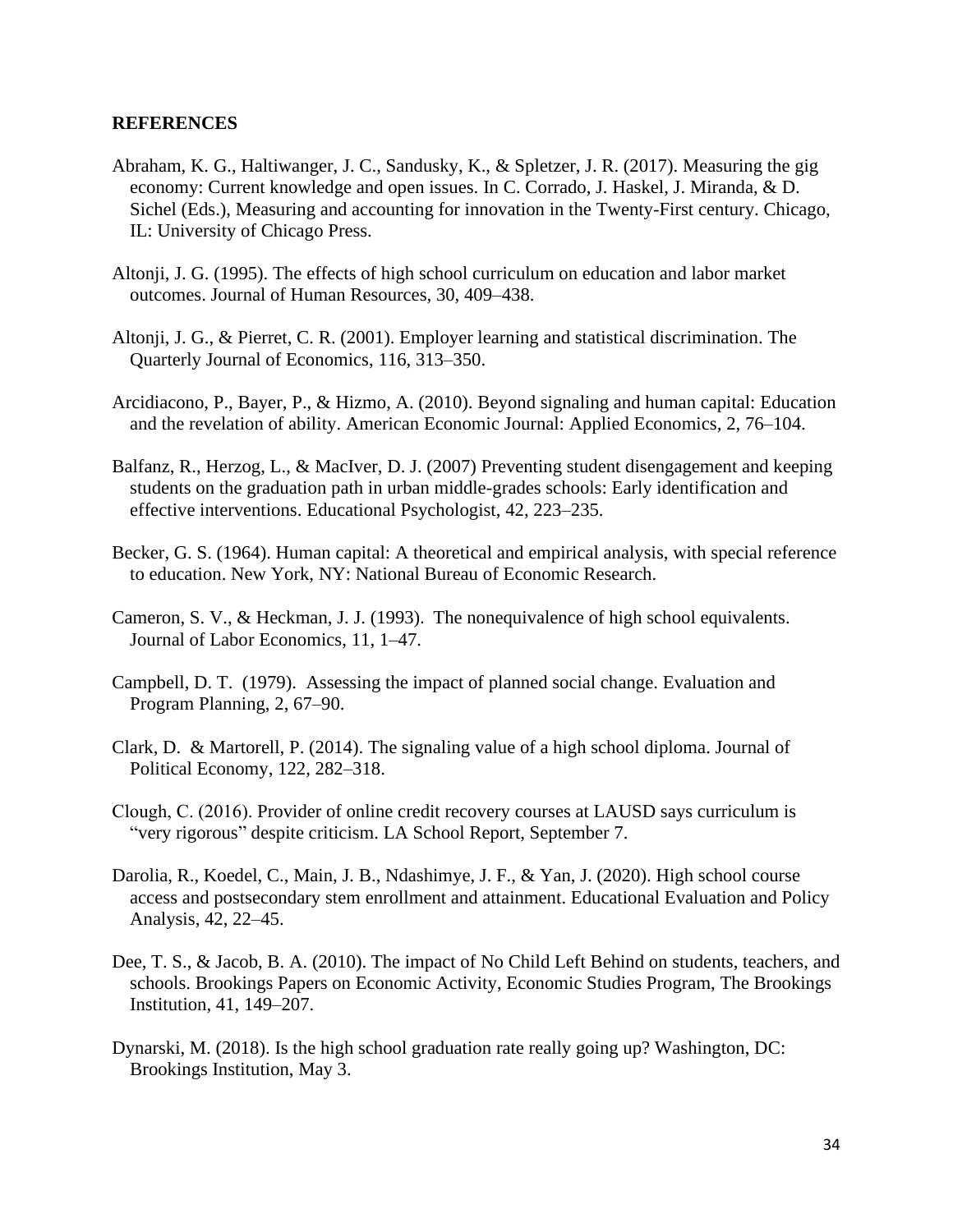- Foote, A., & Stange, K. (2019). Attrition from administrative data: Problems and solutions with an application to higher education. Working paper, November 2019.
- Gewertz, C. (2019). Are rising high school graduation rates real or inflated? Education Week, 38, 6.
- Goldhaber, D., & Özek, U. (2019). How much should we rely on student test achievement as a measure of success? Educational Researcher, 48, 479–483.
- Gottfried, M. A., & Plasman, D. S. (2018). Linking the timing of career and technical education coursetaking with high school dropout and college-going behavior. American Educational Research Journal, 55, 325–361.
- Harris, D. N., Liu, L., Barrett, N., & Li, R. (2020). Is the rise of high school graduation rates real? High-stakes school accountability and strategic behavior. EdWorking Paper No. 20–210.
- Heckman, J. J., & LaFontaine, P. A. (2010). The American high school graduation rate: Trends and levels. The Review of Economics and Statistics, 92, 244–262.
- Heinrich, C. J., & Darling-Aduana, J. (2021). Does online course-taking increase high school completion and open pathways to postsecondary education opportunities? Educational Evaluation and Policy Analysis, 43, 367–390.
- Heinrich, C. J., Darling-Aduana, J., Good, A., & Cheng, H. (2019). A look inside online educational settings in high school: Promise and pitfalls for improving educational opportunities and outcomes. American Educational Research Journal, 56, 2147–2188.
- Heppen, J. B., Sorensen, N., Allensworth, E., Walters, K., Rickles, J., Taylor, S. S., & Michelman, V. (2017). The struggle to pass algebra: Online vs. face-to-face credit recovery for at-risk urban students. Journal of Research on Educational Effectiveness, 10, 272–296.
- Hotz, J. V., & Scholz, J. K. (2002). Measuring employment and income outcomes for lowincome populations with administrative and survey data. In Studies of Welfare populations: Data collection and research issues (pp. 275–315). National Research Council: National Academy Press.
- Kang, S., & Bishop, J. (1986). Effects of curriculum on labor market success immediately after high school. Journal of Industrial Teacher Education, 23, 14–29.
- Kirsch, Z. (2017). How schools got hooked on online learning to boost graduation rates. Dallas News, June.
- Kornfeld, R., & Bloom, H. S. (1999). Measuring program impacts on earnings and employment: Do unemployment insurance wage reports from employers agree with surveys of individuals? Journal of Labor Economics, 17, 168–197.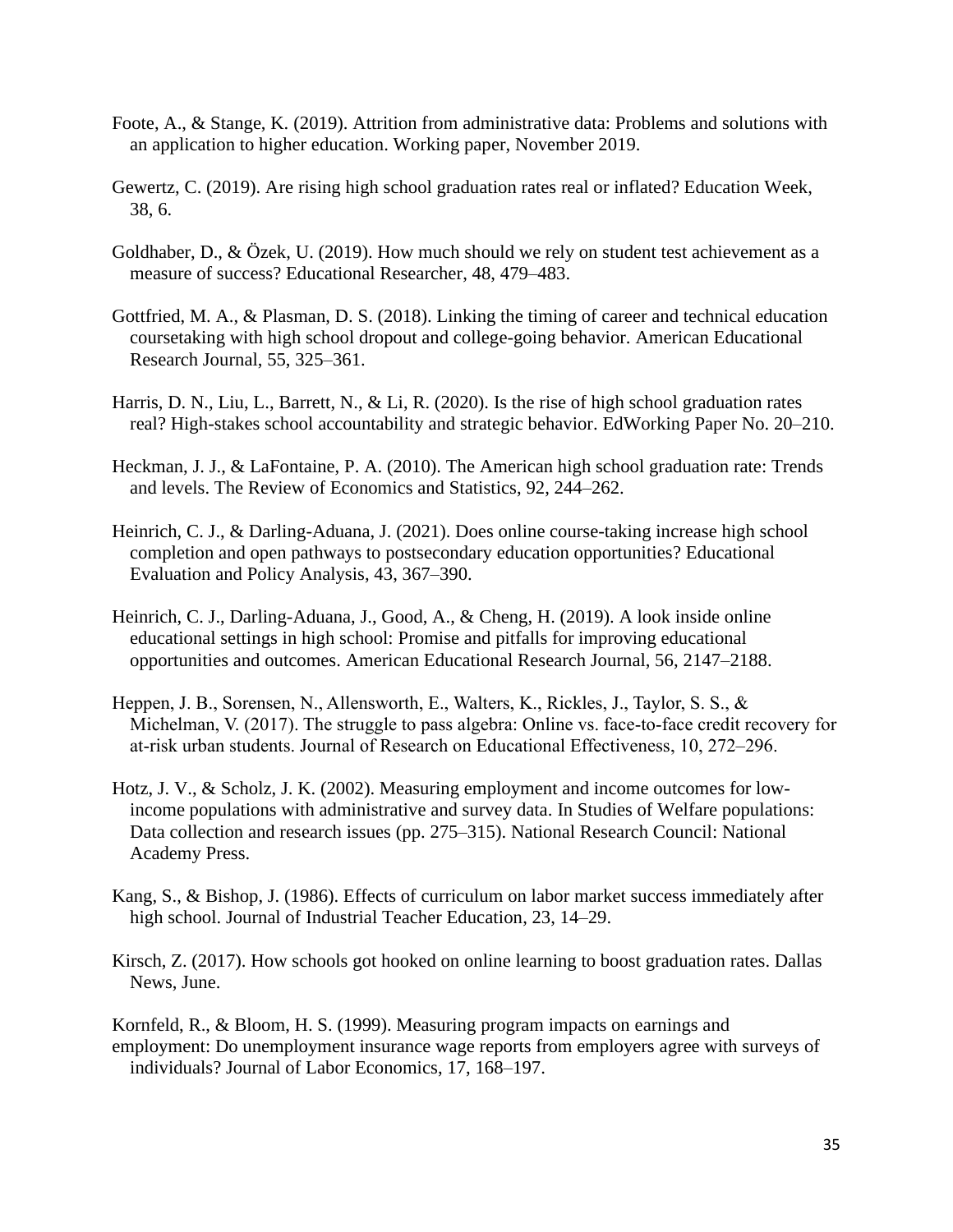- Levin, H. M. (2009). The economic payoff to investing in educational justice. Educational Researcher, 38, 5–20.
- Levin, H. M. (2012). More than just test scores. Prospects: Quarterly Review of Comparative Education (UNESCO), 42, 269–284.
- Malkus, N. (2018). The importance of boots on the ground in schools. Teachers can avert graduation scandals, if leaders will listen. U.S. News & World Report, July 12. Available at [https://www.usnews.com/opinion/knowledge-bank/articles/2018-03-07/listen-to-teachers-to](https://www.usnews.com/opinion/knowledge-bank/articles/2018-03-07/listen-to-teachers-to-avoid-graduation-scandals-like-dc-public-schools)[avoid-graduation-scandals-like-dc-public-schools.](https://www.usnews.com/opinion/knowledge-bank/articles/2018-03-07/listen-to-teachers-to-avoid-graduation-scandals-like-dc-public-schools)
- Morgan, Y., Sinatra, R., & Eschenauer, R. (2015). A comprehensive partnership approach increasing high school graduation rates and college enrollment of urban economically disadvantaged youth. Education and Urban Society, 47, 596–620.
- Murnane, R. J. (2013). U.S. high school graduation rates: Patterns and explanations. Journal of Economic Literature, 51, 370–422.
- Murnane, R. J., Willett, J. B., Braatz, M. J., & Duhaldeborde, Y. (2001). Do different dimensions of male high school students' skills predict labor market success a decade later? Evidence from the NLSY. Economics of Education Review, 20, 311–320.
- Murnane, R. J., Willett, J. B., & Tyler, J. H. (2000). Who benefits from obtaining a GED? Evidence from high school and beyond. Review of Economics and Statistics, 82, 23.
- Powell, A., Roberts, V., & Patrick, S. (2015). Using online learning for credit recovery: Getting back on track to graduation. iNACOL, The International Association for K–12 Online Learning, September.
- Quirk, K. J., Keith, T. Z., & Quirk, J. T. (2001). Employment during high school and student achievement: Longitudinal analysis of national data. The Journal of Educational Research, 95,  $4-10.$
- Rickles, J., Heppen, J. B., Allensworth, E., Sorensen, N., & Walters, K. (2018). Online credit recovery and the path to on-time high school graduation. Educational Researcher, 47, 481– 491. Available at [https://doi.org/10.3102/0013189X18788054.](https://doi.org/10.3102/0013189X18788054)
- Rose, H., & Betts, J. R. (2004). The effect of high school courses on earnings. The Review of Economics and Statistics*,* 86, 497–513.
- Rothstein, D. S. (2007). High school employment and youths' academic achievement. The Journal of Human Resources, 42, 194–213.
- Stock, J. H., Wright, J. H., & Yogo, M. (2002). A survey of weak instruments and weak identification in generalized method of moments. Journal of Business & Economic Statistics, 20, 518–529.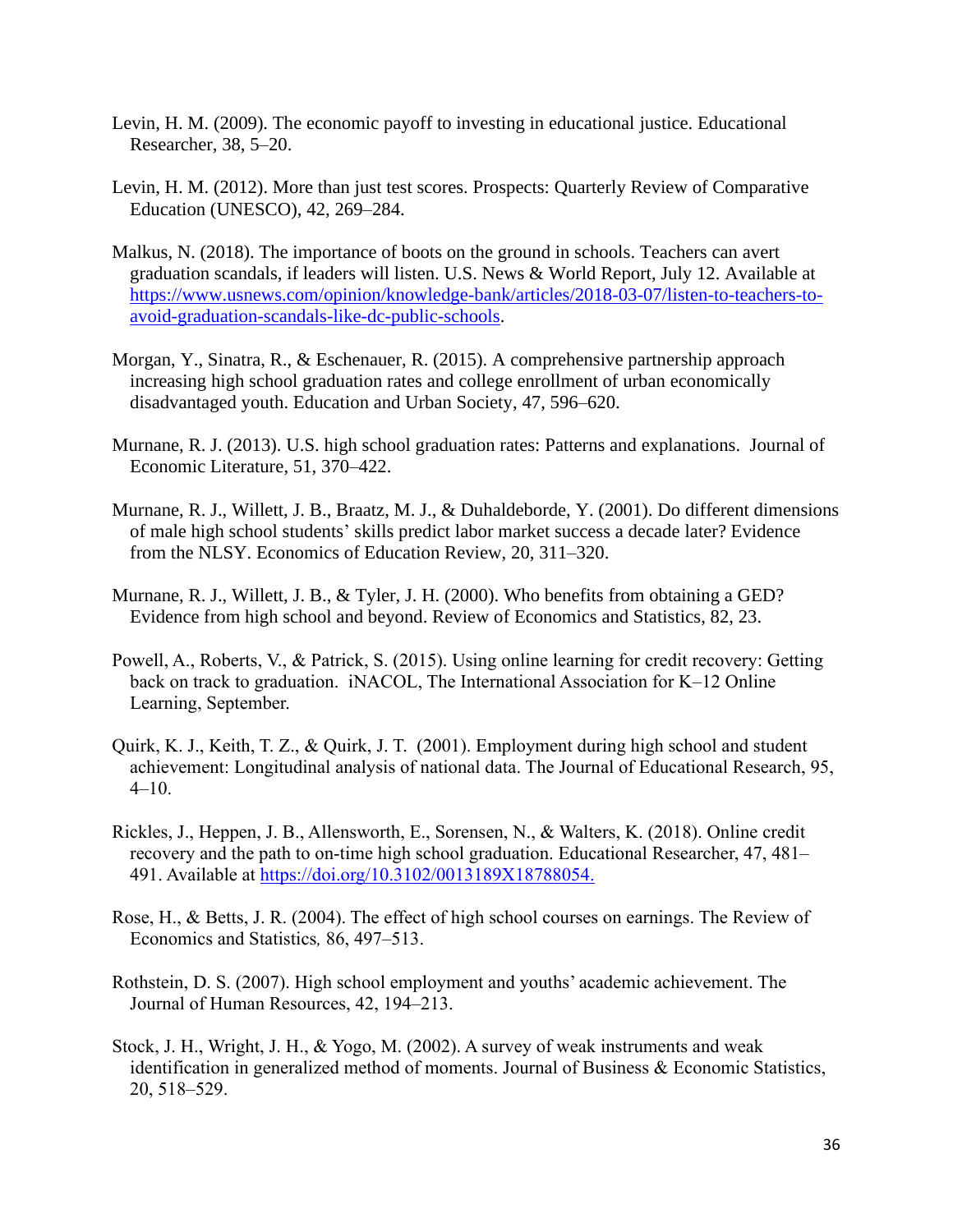- Tyler, J. H. (2003). Using state child labor laws to identify the effect of school-year work on high school achievement. Journal of Labor Economics, 21, 381.
- Viano, S. (2018). Online learning as a remedy for course failure: An assessment of credit recovery as an intervention to earn credits and graduate from high school (doctoral dissertation). Retrieved from Vanderbilt University Electronic Thesis and Dissertations (URN: etd-05312018-143058).
- Viano, S., & Henry, G. T. (2020). An evaluation of credit recovery as an intervention for students who fail courses. EdWorkingPaper No. 20-302. Retrieved from Annenberg Institute at Brown University. Available at [https://doi.org/10.26300/kcx1-vk12.](https://doi.org/10.26300/kcx1-vk12)
- Weiss, A. (1995). Human capital vs. signaling explanations of wages. The Journal of Economic Perspectives, 9, 133–154.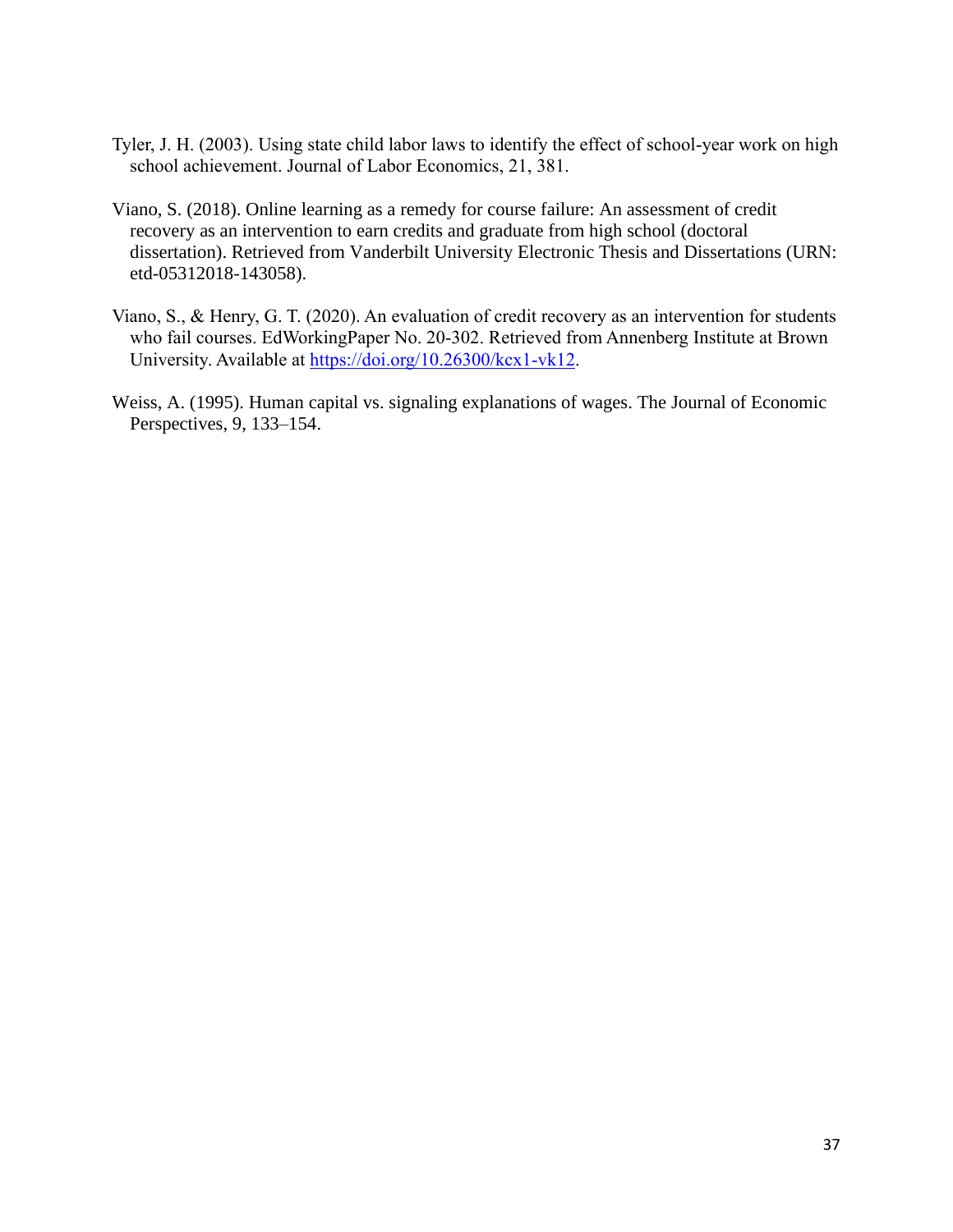| <b>Table 1.</b> Descriptive statistics for study samples and all students exiting high school during the study period. |                                                    |                     |                  |            |                                                                                            |                     |                  |            |                         |                |                  |            |
|------------------------------------------------------------------------------------------------------------------------|----------------------------------------------------|---------------------|------------------|------------|--------------------------------------------------------------------------------------------|---------------------|------------------|------------|-------------------------|----------------|------------------|------------|
| Treatment group=took<br>courses online in $H.S.$ ;                                                                     | Students who failed at least one<br>course in H.S. |                     |                  |            | Students who failed a course and<br>had four years of post-H.S.<br>UI earnings information |                     |                  |            | All high school exiters |                |                  |            |
| Comparison group=no                                                                                                    |                                                    | Treat-              |                  |            |                                                                                            | Treat-              |                  |            |                         | Treat-         |                  |            |
| online courses in H.S.                                                                                                 | $\boldsymbol{n}$                                   | ment                | $\boldsymbol{n}$ | Comparison | $\boldsymbol{n}$                                                                           | ment                | $\boldsymbol{n}$ | Comparison | $\boldsymbol{n}$        | ment           | $\boldsymbol{n}$ | Comparison |
| Student characteristics                                                                                                |                                                    |                     |                  |            |                                                                                            |                     |                  |            |                         |                |                  |            |
| Female                                                                                                                 | 6,344                                              | 0.472               | 4,534            | 0.480      | 1,615                                                                                      | 0.501               | 1,654            | 0.512      | 11,141                  | 0.498          | 14,905           | 0.530      |
| <b>Black</b>                                                                                                           | 6,344                                              | 0.693               | 4,534            | 0.648      | 1,615                                                                                      | 0.723               | 1,654            | 0.655      | 11,141                  | 0.687          | 14,905           | 0.569      |
| Hispanic                                                                                                               | 6,344                                              | 0.204               | 4,534            | 0.211      | 1,615                                                                                      | 0.186               | 1,654            | 0.201      | 11,141                  | 0.197          | 14,905           | 0.199      |
| White                                                                                                                  | 6,344                                              | 0.073               | 4,534            | 0.084      | 1,615                                                                                      | 0.065               | 1,654            | 0.088      | 11,141                  | 0.079          | 14,905           | 0.137      |
| Asian                                                                                                                  | 6,344                                              | 0.023               | 4,534            | 0.052      | 1,615                                                                                      | 0.023               | 1,654            | 0.048      | 11,141                  | 0.031          | 14,905           | 0.090      |
| Other race                                                                                                             | 6,344                                              | 0.007               | 4,534            | 0.005      | 1,615                                                                                      | 0.004               | 1,654            | 0.007      | 11,141                  | 0.007          | 14,905           | 0.005      |
| English lang. learner                                                                                                  | 6,320                                              | 0.070               | 4,532            | 0.100      | 1,615                                                                                      | 0.061               | 1,654            | 0.086      | 11,091                  | 0.067          | 14,899           | 0.084      |
| Free lunch                                                                                                             | 6,320                                              | 0.833               | 4,532            | 0.847      | 1,615                                                                                      | 0.858               | 1,654            | 0.839      | 11,091                  | 0.814          | 14,899           | 0.755      |
| Student w/disabilities                                                                                                 | 6,344                                              | 0.203               | 4,534            | 0.224      | 1,615                                                                                      | 0.200               | 1,654            | 0.175      | 11,141                  | 0.181          | 14,905           | 0.173      |
| Percent absent                                                                                                         | 6,273                                              | 0.231               | 4,422            | 0.203      | 1,564                                                                                      | 0.259               | 1,582            | 0.191      | 10,935                  | 0.217          | 14,419           | 0.142      |
| <b>GPA</b>                                                                                                             | 6,408                                              | 1.312               | 4,719            | 1.428      | 1,649                                                                                      | 1.184               | 1,709            | 1.457      | 10,457                  | 1.662          | 14,866           | 2.257      |
| Credits earned                                                                                                         | 6,428                                              | 4.571               | 4,756            | 4.660      | 1,651                                                                                      | 4.301               | 1,709            | 4.731      | 8,489                   | 5.006          | 11,196           | 5.912      |
| Earnings in yr. before<br>H.S. exit (in 1,000s)                                                                        |                                                    | 4,766 3599.84 3,230 |                  | 3523.99    |                                                                                            | 1,360 3026.13 1,430 |                  | 3097.36    | 8,327                   | 3725.39 10,730 |                  | 3697.83    |
| Year exited-2011                                                                                                       | 6,428                                              | 0.018               | 4,756            | 0.035      | 1,651                                                                                      | 0.031               | 1,709            | 0.042      | 11,316                  | 0.029          | 16,612           | 0.040      |
| Year exited-2012                                                                                                       | 6,428                                              | 0.064               | 4,756            | 0.097      | 1,651                                                                                      | 0.156               | 1,709            | 0.126      | 11,316                  | 0.113          | 16,612           | 0.224      |
| Year exited - 2013                                                                                                     | 6,428                                              | 0.138               | 4,756            | 0.277      | 1,651                                                                                      | 0.325               | 1,709            | 0.479      | 11,316                  | 0.169          | 16,612           | 0.183      |
| Year exited - 2014                                                                                                     | 6,428                                              | 0.157               | 4,756            | 0.196      | 1,651                                                                                      | 0.354               | 1,709            | 0.319      | 11,316                  | 0.165          | 16,612           | 0.150      |
| Year exited - 2015                                                                                                     | 6,428                                              | 0.248               | 4,756            | 0.171      | 1,651                                                                                      | 0.105               | 1,709            | 0.029      | 11,316                  | 0.207          | 16,612           | 0.153      |
| Year exited - 2016                                                                                                     | 6,428                                              | 0.173               | 4,756            | 0.116      | 1,651                                                                                      | 0.019               | 1,709            | 0.004      | 11,316                  | 0.145          | 16,612           | 0.120      |
| Year exited - 2017                                                                                                     | 6,428                                              | 0.199               | 4,756            | 0.107      | 1,651                                                                                      | 0.004               | 1,709            | 0.001      | 11,316                  | 0.166          | 16,612           | 0.109      |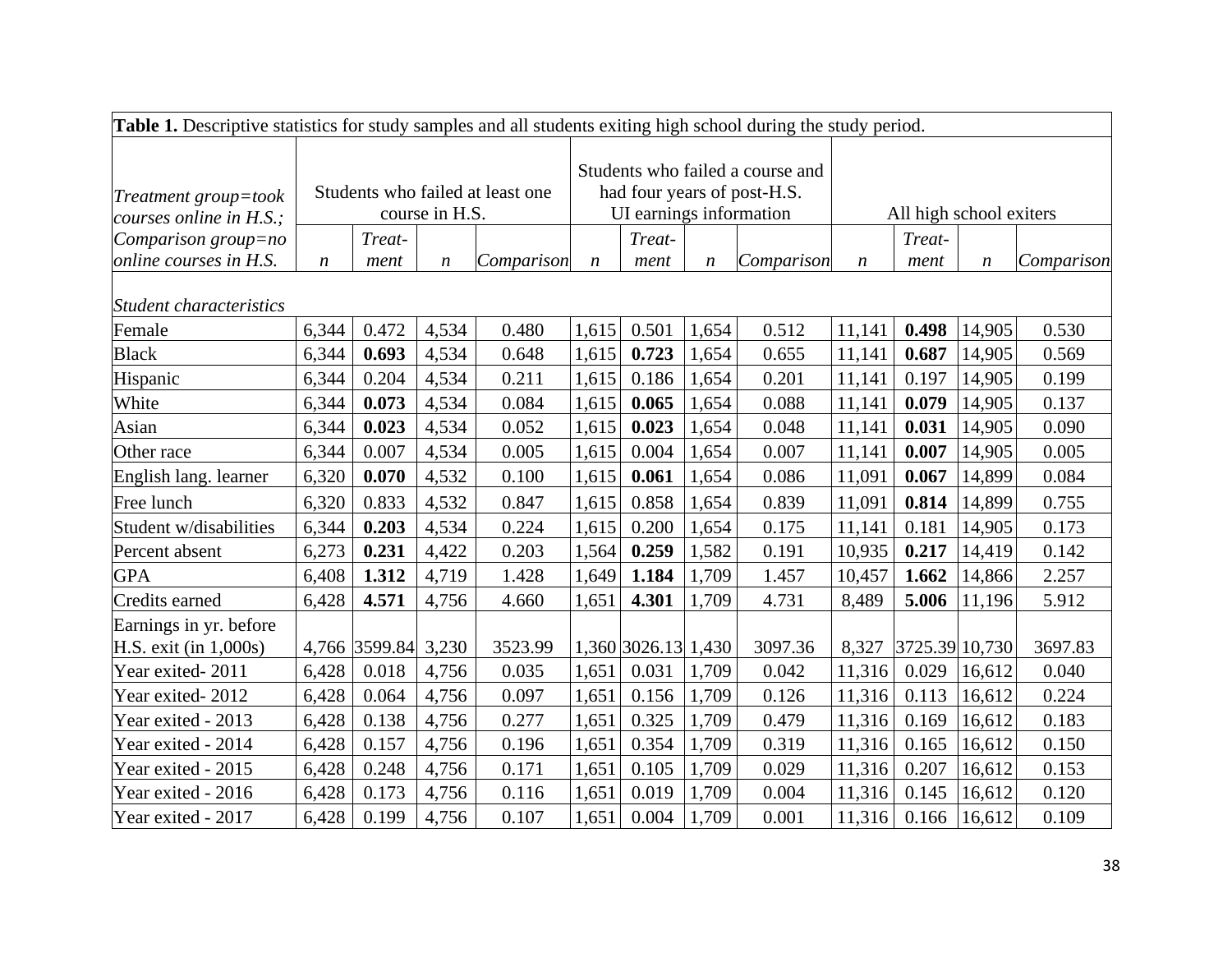| Table 1 (continued).               |                                  |                  |                  |            |                                      |           |                  |            |                         |                  |                  |            |
|------------------------------------|----------------------------------|------------------|------------------|------------|--------------------------------------|-----------|------------------|------------|-------------------------|------------------|------------------|------------|
| Treatment                          |                                  |                  |                  |            | Students who failed a course and had |           |                  |            |                         |                  |                  |            |
| group=took courses                 | Students who failed at least one |                  |                  |            | four years of post-H.S. UI earnings  |           |                  |            |                         |                  |                  |            |
| online in H.S.;                    |                                  |                  | course in H.S.   |            |                                      |           | information      |            | All high school exiters |                  |                  |            |
| Comparison                         |                                  |                  |                  |            |                                      |           |                  |            |                         |                  |                  |            |
| $group = no$ online                |                                  |                  |                  |            |                                      |           |                  |            |                         |                  |                  |            |
| courses in H.S.                    | $\boldsymbol{n}$                 | <b>Treatment</b> | $\boldsymbol{n}$ | Comparison | $\boldsymbol{n}$                     | Treatment | $\boldsymbol{n}$ | Comparison | n                       | <b>Treatment</b> | $\boldsymbol{n}$ | Comparison |
| School characteristics             |                                  |                  |                  |            |                                      |           |                  |            |                         |                  |                  |            |
| % in online<br>courses             | 6,428                            | 0.294            | 4,756            | 0.176      | 1,651                                | 0.281     | 1,709            | 0.139      | 11,316                  | 0.330            | 16,387           | 0.202      |
| Alternative<br>school              | 5,941                            | 0.086            | 4,021            | 0.073      | 1,479                                | 0.121     | 1,392            | 0.060      | 10,129                  | 0.133            | 13,445           | 0.053      |
| Charter school                     | 5,941                            | 0.023            | 4,021            | 0.030      | 1,479                                | 0.033     | 1,392            | 0.019      | 10,129                  | 0.023            | 13,445           | 0.030      |
| % Black                            | 6,344                            | 0.639            | 4,534            | 0.633      | 1,615                                | 0.655     | 1,654            | 0.637      | 11,141                  | 0.658            | 14,905           | 0.599      |
| % Hispanic                         | 6,344                            | 0.209            | 4,534            | 0.202      | 1,615                                | 0.199     | 1,654            | 0.194      | 11,141                  | 0.198            | 14,905           | 0.200      |
| % Asian                            | 6,344                            | 0.048            | 4,534            | 0.057      | 1,615                                | 0.043     | 1,654            | 0.057      | 11,141                  | 0.044            | 14,905           | 0.070      |
| % English<br>learners              | 6,344                            | 0.089            | 4,534            | 0.090      | 1,615                                | 0.088     | 1,654            | 0.086      | 11,141                  | 0.083            | 14,905           | 0.082      |
| % Free lunch                       | 6,344                            | 0.822            | 4,534            | 0.814      | 1,615                                | 0.837     | 1,654            | 0.806      | 11,141                  | 0.817            | 14,905           | 0.777      |
| % Students<br>w/disabilities       | 6,344                            | 0.234            | 4,534            | 0.216      | 1,615                                | 0.228     | 1,654            | 0.208      | 11,141                  | 0.231            | 14,905           | 0.200      |
| Total courses<br>offered           | 6,027                            | 0.001659         | 4,192            | 0.001353   | 1,517                                | 0.001903  | 1,533            | 0.001490   | 10,426                  | 0.001978         | 15,004           | 0.001154   |
| <b>Advanced courses</b><br>offered | 6,027                            | 0.000007         | 4,192            | 0.000018   | 1,517                                | 0.000008  | 1,533            | 0.000029   | 10,426                  | 0.000008         | 15,004           | 0.000012   |
| Serv. learning<br>courses offered  | 6,027                            | 0.000002         | 4,192            | 0.000001   | 1,517                                | 0.000005  | 1,533            | 0.000000   | 10,426                  | 0.000010         | 15,004           | 0.000001   |
| <b>CTE</b> courses<br>offered      | 6,027                            | 0.000041         | 4,192            | 0.000056   | 1,517                                | 0.000046  | 1,533            | 0.000059   | 10,426                  | 0.000039         | 15,004           | 0.000050   |
| School-level<br>student mobility   | 6,428                            | 3.253            | 4,756            | 3.187      | 1,651                                | 3.035     | 1,709            | 3.156      | 11,316                  | 3.148            | 16,612           | 3.245      |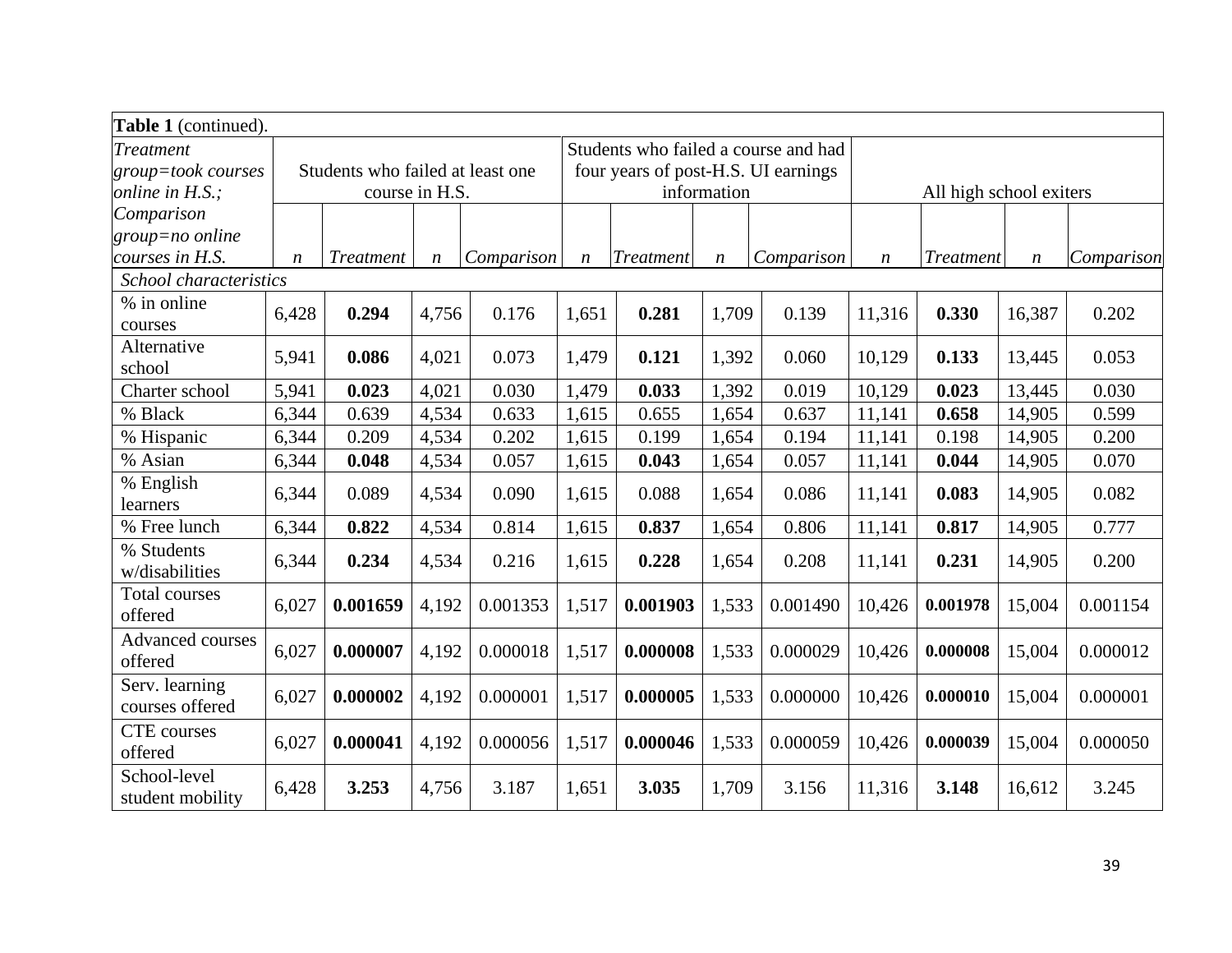| who rance at reast one course in man senoon. |             |                  |                         |                    |             |  |  |
|----------------------------------------------|-------------|------------------|-------------------------|--------------------|-------------|--|--|
|                                              |             |                  | All who failed a course | Constant subsample |             |  |  |
| <b>Outcome measures</b>                      |             | <b>Treatment</b> | Comparison              | <b>Treatment</b>   | Comparison  |  |  |
|                                              | N           | 6,298            | 4,646                   | 1,635              | 1,709       |  |  |
| Graduated from high school                   |             | 77.2%            | 73.5%                   | 72.0%              | 79.1%       |  |  |
|                                              | $\mathbf N$ | 5,154            | 3,559                   | 1,635              | 1,709       |  |  |
| % w/earnings info 1 yr. after H.S.           |             | 81.8%            | 76.6%                   | n.a.               | n.a.        |  |  |
| % w/0 earnings 1 yr. after H.S.              |             | 9.7%             | 9.5%                    | 16.3%              | 12.5%       |  |  |
| Earnings yr. 1 after H.S. exit               |             | \$6,691.42       | \$6,588.05              | \$5,466.58         | \$6,188.89  |  |  |
|                                              | $\mathbf N$ | 4,227            | 3,182                   | 1,635              | 1,709       |  |  |
| % w/earnings info 2 yrs. after H.S.          |             | 67.1%            | 68.5%                   | n.a.               | n.a.        |  |  |
| % w/0 earnings 2 yrs. after H.S.             |             | 5.9%             | 7.7%                    | 6.4%               | $5.0\%$     |  |  |
| Earnings yr. 2 after H.S. exit               |             | \$9,098.62       | \$9,164.16              | \$8,816.84         | \$9,993.59  |  |  |
|                                              | $\mathbf N$ | 3,163            | 2,651                   | 1,635              | 1,709       |  |  |
| % w/earnings info 3 yrs. after H.S.          |             | 50.2%            | 57.1%                   | n.a.               | n.a.        |  |  |
| % w/0 earnings 3 yrs. after H.S.             |             | 4.1%             | 5.4%                    | 4.5%               | $4.4\%$     |  |  |
| Earnings yr. 3 after H.S. exit               |             | \$10,769.39      | \$11,179.65             | \$11,223.38        | \$12,558.07 |  |  |
|                                              | $\mathbf N$ | 1,920            | 2,053                   | 1,635              | 1,709       |  |  |
| % w/earnings info 4 yrs. after H.S.          |             | 30.5%            | 44.2%                   | n.a.               | n.a.        |  |  |
| % w/0 earnings 4 yrs. after H.S.             |             | 3.0%             | 4.1%                    | $8.0\%$            | $6.1\%$     |  |  |
| Earnings yr. 4 after H.S. exit               |             | \$11,615.25      | \$12,984.51             | \$12,647.30        | \$14,309.12 |  |  |

**Table 2.** Descriptive information on earnings after expected high school (H.S.) exit for students who failed at least one course in high school.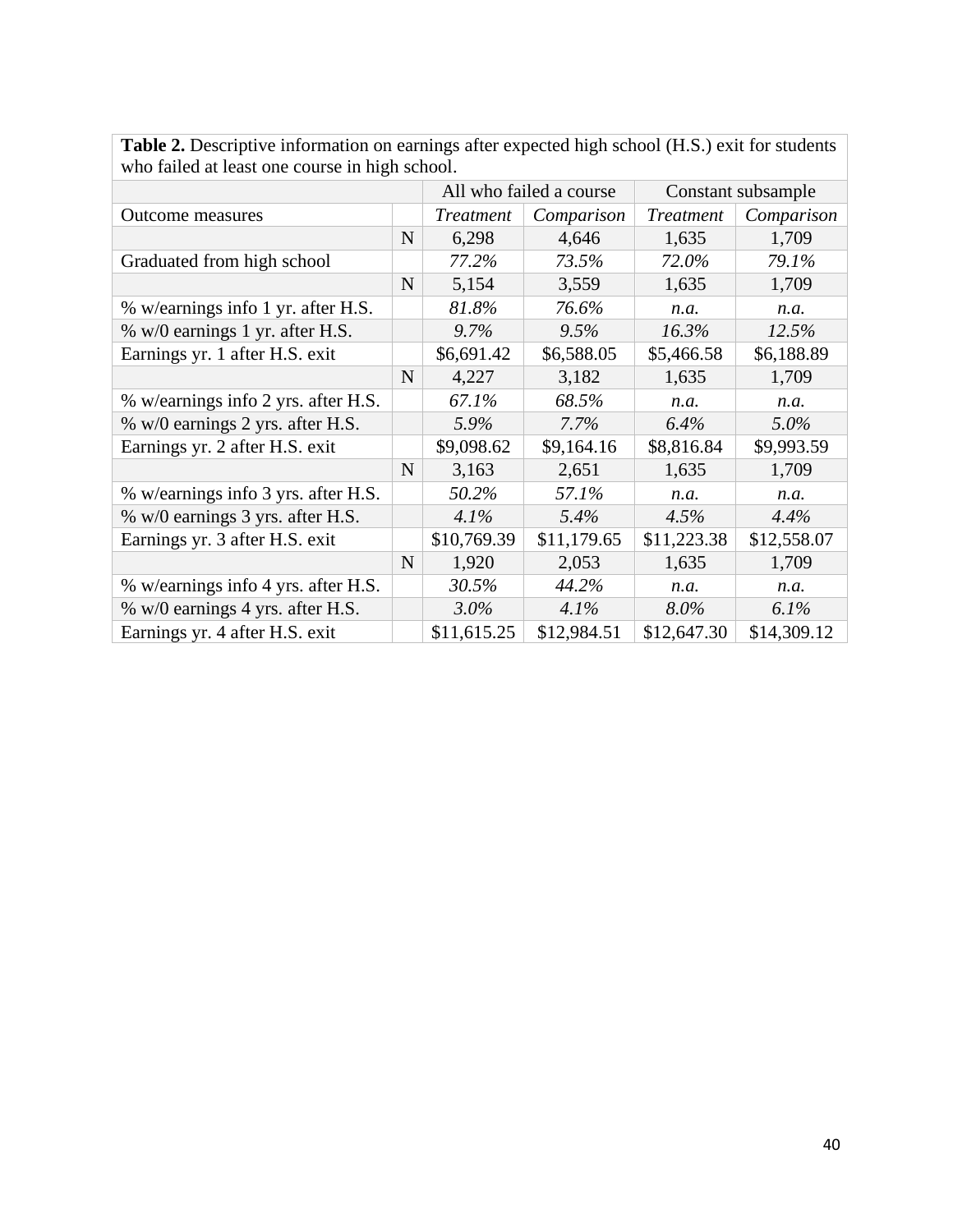**Table 3.** Instrumental variables (IV) estimated effects of online credit recovery on post-high school earnings (based on expected H.S. exit year).

| Treatment=Took courses online for credit recovery in high school |                    |              |              |              |  |  |  |
|------------------------------------------------------------------|--------------------|--------------|--------------|--------------|--|--|--|
| Panel A                                                          | Post-H.S. earnings |              |              |              |  |  |  |
| Failed at least one course in high                               | 1 yr. post         | 2 yrs. post  | 3 yrs. post  | 4 yrs. post  |  |  |  |
| school                                                           |                    |              |              |              |  |  |  |
| N                                                                | 6,278              | 4,842        | 3,546        | 2,249        |  |  |  |
| <b>Estimated effect</b>                                          | $$-249.22$         | $$-306.88$   | $$-609.05$   | $$-2971.44$  |  |  |  |
| Robust standard error                                            | (347.44)           | (563.19)     | (900.03)     | (1,428.86)   |  |  |  |
| Underidentification test p-value                                 | 0.000              | 0.000        | 0.000        | 0.000        |  |  |  |
| Weak instrument test p-value                                     | 0.922              | 0.549        | 0.277        | 0.144        |  |  |  |
| Overidentification test p-value                                  | 0.918              | 0.504        | 0.297        | 0.510        |  |  |  |
| Centered $R^2$                                                   | 0.278              | 0.149        | 0.132        | 0.143        |  |  |  |
| Panel B                                                          | Post-H.S. earnings |              |              |              |  |  |  |
| Failed at least one course in high                               |                    |              |              |              |  |  |  |
| school - constant subsample                                      | $1 \,$ yr. post    | 2 yrs. post  | 3 yrs. post  | 4 yrs. post  |  |  |  |
| N                                                                | 2,141              | 2,141        | 2,141        | 2,141        |  |  |  |
| <b>Estimated effect</b>                                          | $$-674.88$         | $$-1,696.47$ | $$-2,713.71$ | $$-4,032.80$ |  |  |  |
| Robust standard error                                            | (611.03)           | (916.74)     | (1,170.87)   | (1,276.68)   |  |  |  |
| Underidentification test p-value                                 | 0.000              | 0.000        | 0.000        | 0.000        |  |  |  |
| Weak instrument test p-value                                     | 0.766              | 0.316        | 0.399        | 0.149        |  |  |  |
| Overidentification test p-value                                  | 0.793              | 0.365        | 0.565        | 0.533        |  |  |  |
| Centered $\mathbb{R}^2$                                          | 0.246              | 0.132        | 0.109        | 0.113        |  |  |  |

*Notes*: Coefficient estimates in boldface are statistically significant at  $\alpha$ =0.05. The student and school covariates included in the first-stage IV (2SLS) models are indicated in Table 4. Test statistics reported in the table are:

- Underidentification test (null: equation is weakly identified): Kleibergen-Paap rk LM statistic
- Weak instrument test (null: overidentifying restrictions are valid): Stock-Wright LM S statistic
- Overidentification test (of joint significance of endogenous regressors): Hansen J statistic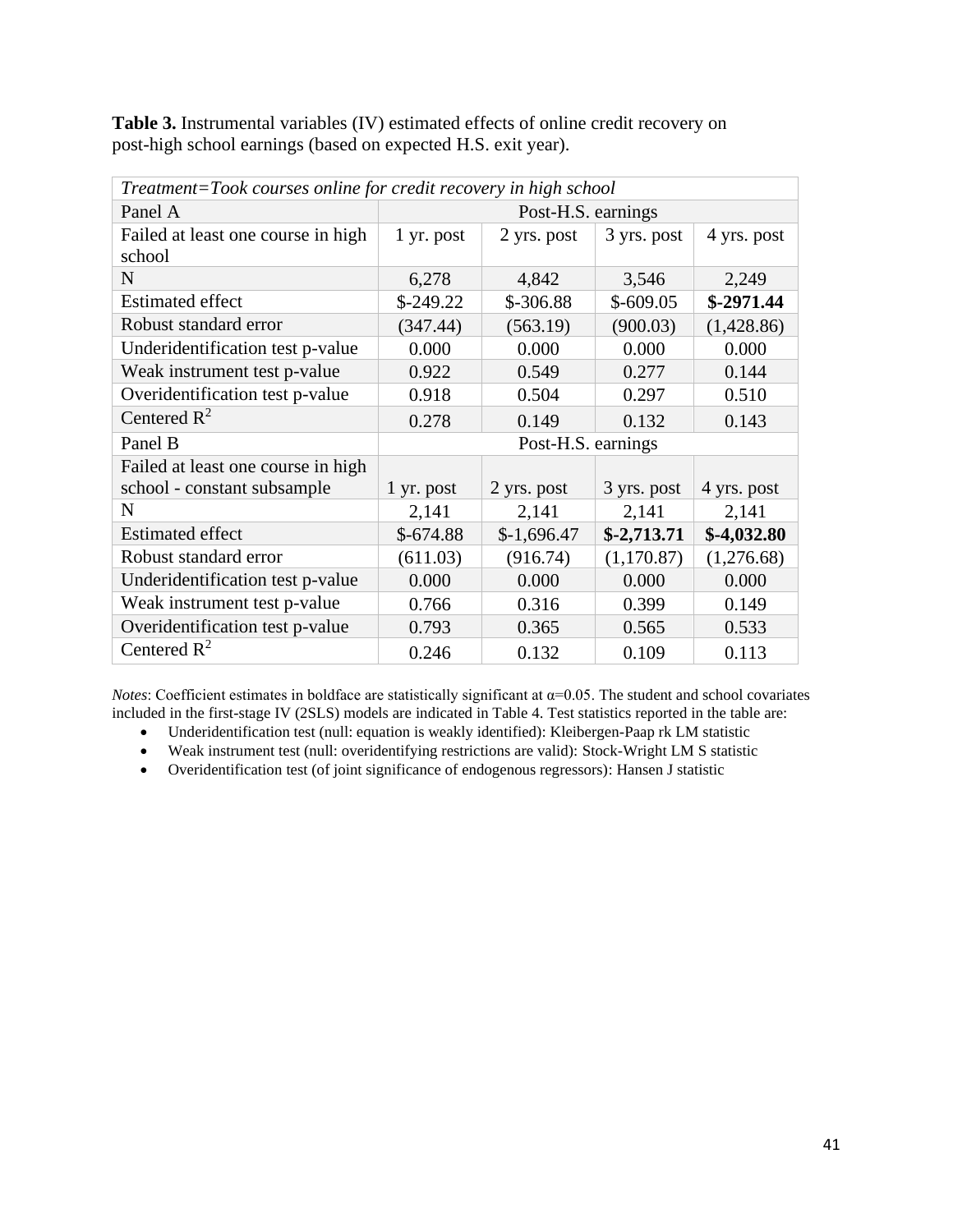| Predicting participation in                               | High school exiters - failed at |                              |         | Failed a course - no missing |            |         |  |
|-----------------------------------------------------------|---------------------------------|------------------------------|---------|------------------------------|------------|---------|--|
| online course-taking                                      |                                 | least one course $(n=6,278)$ |         | outcome data $(n=2,141)$     |            |         |  |
| Student characteristics                                   | Coefficient                     | Std.                         | p-value | Coefficient                  | Std.       | p-value |  |
|                                                           |                                 | error                        |         |                              | error      |         |  |
| Female                                                    | 0.016                           | 0.009                        | 0.078   | $-0.004$                     | 0.008      | 0.599   |  |
| Asian                                                     | $-0.080$                        | 0.030                        | 0.008   | 0.007                        | 0.019      | 0.727   |  |
| White                                                     | $-0.048$                        | 0.017                        | 0.005   | $-0.046$                     | 0.017      | 0.006   |  |
| Hispanic                                                  | $-0.026$                        | 0.014                        | 0.058   | $-0.012$                     | 0.013      | 0.334   |  |
| Other race                                                | 0.023                           | 0.044                        | 0.598   | $-0.027$                     | 0.043      | 0.536   |  |
| English lang. learner                                     | $-0.047$                        | 0.020                        | 0.018   | $-0.016$                     | 0.018      | 0.369   |  |
| Free lunch eligible                                       | 0.013                           | 0.012                        | 0.259   | $-0.009$                     | 0.011      | 0.407   |  |
| Student w/disabilities                                    | $-0.019$                        | 0.012                        | 0.109   | $-0.004$                     | 0.011      | 0.669   |  |
| Percent absent                                            | $-0.080$                        | 0.031                        | 0.010   | $-0.048$                     | 0.030      | 0.112   |  |
| <b>GPA</b>                                                | $-0.109$                        | 0.010                        | 0.000   | $-0.045$                     | 0.009      | 0.000   |  |
| Credits earned                                            | 0.011                           | 0.003                        | 0.000   | 0.008                        | 0.003      | 0.007   |  |
| Earnings yr. before expected HS<br>graduation (in 1,000s) | 0.00003                         | 0.00111                      | 0.763   | 0.00131                      | 0.00097    | 0.161   |  |
| School characteristics                                    |                                 |                              |         |                              |            |         |  |
| % students taking online courses                          | 1.005                           | 0.064                        | 0.000   | 0.512                        | 0.112      | 0.000   |  |
| % Black                                                   | $-0.421$                        | 0.205                        | 0.040   | $-0.869$                     | 0.318      | 0.006   |  |
| % Hispanic                                                | $-0.688$                        | 0.287                        | 0.016   | $-1.137$                     | 0.420      | 0.007   |  |
| % Asian                                                   | $-1.380$                        | 0.352                        | 0.000   | $-1.465$                     | 0.371      | 0.000   |  |
| % English lang. learners                                  | 0.745                           | 0.200                        | 0.674   | 0.584                        | 0.272      | 0.032   |  |
| % Free lunch eligible                                     | $-0.126$                        | 0.145                        | 0.387   | $-0.519$                     | 0.299      | 0.261   |  |
| % Student w/disabilities                                  | 0.285                           | 0.217                        | 0.191   | 0.533                        | 0.184      | 0.083   |  |
| Total courses offered                                     | 43.0                            | 15.3                         | 0.005   | 30.1                         | 8.6        | 0.001   |  |
| Advanced courses offered                                  | 2149.0                          | 654.7                        | 0.001   | 2367.8                       | 854.8      | 0.006   |  |
| Serv. learning courses offered                            | 217.3                           | 241.2                        | 0.368   | $-365.2$                     | 281.5      | 0.195   |  |
| CTE courses offered                                       | 1369.4                          | 173.6                        | 0.000   | 1912.1                       | 235.4      | 0.000   |  |
| Alternative school                                        | 0.018                           | 0.136                        | 0.896   | $-0.253$                     | 0.105      | 0.016   |  |
| Charter school                                            | $-0.306$                        | 0.117                        | 0.009   | $-0.085$                     | 0.102      | 0.407   |  |
| School-level student mobility                             | 0.217                           | 0.034                        | 0.000   | $-0.110$                     | 0.053      | 0.038   |  |
| Entry cohort - 2011                                       | $-0.310$                        | 0.017                        | 0.000   | $-0.174$                     | 0.025      | 0.000   |  |
| Entry cohort - 2012                                       | $-0.485$                        | 0.024                        | 0.000   | $-0.165$                     | 0.034      | 0.000   |  |
| Entry cohort - 2013                                       | $-0.389$                        | 0.027                        | 0.000   | $-0.121$                     | 0.037      | 0.001   |  |
| Entry cohort - 2014                                       | $-0.327$                        | 0.029                        | 0.000   | $-0.120$                     | 0.043      | 0.006   |  |
| Entry cohort - 2015                                       | $-0.099$                        | 0.035                        | 0.005   | 0.019                        | 0.079      | 0.809   |  |
| Entry cohort - 2016                                       | $-0.002$                        | 0.046                        | 0.968   | 0.503                        | 0.073      | 0.000   |  |
| Entry cohort - 2017                                       | $-0.286$                        | 0.045                        | 0.000   | omitted                      |            |         |  |
| Centered R-squared, Model F                               | 51.26%                          | $F=968$                      |         | 87.15%                       | $F = 6373$ |         |  |

**Table 4.** First-stage instrumental variables model results.

*Notes*: Coefficient estimates in boldface are statistically significant at  $\alpha$ =0.05. School and year fixed effects coefficient estimates are not presented.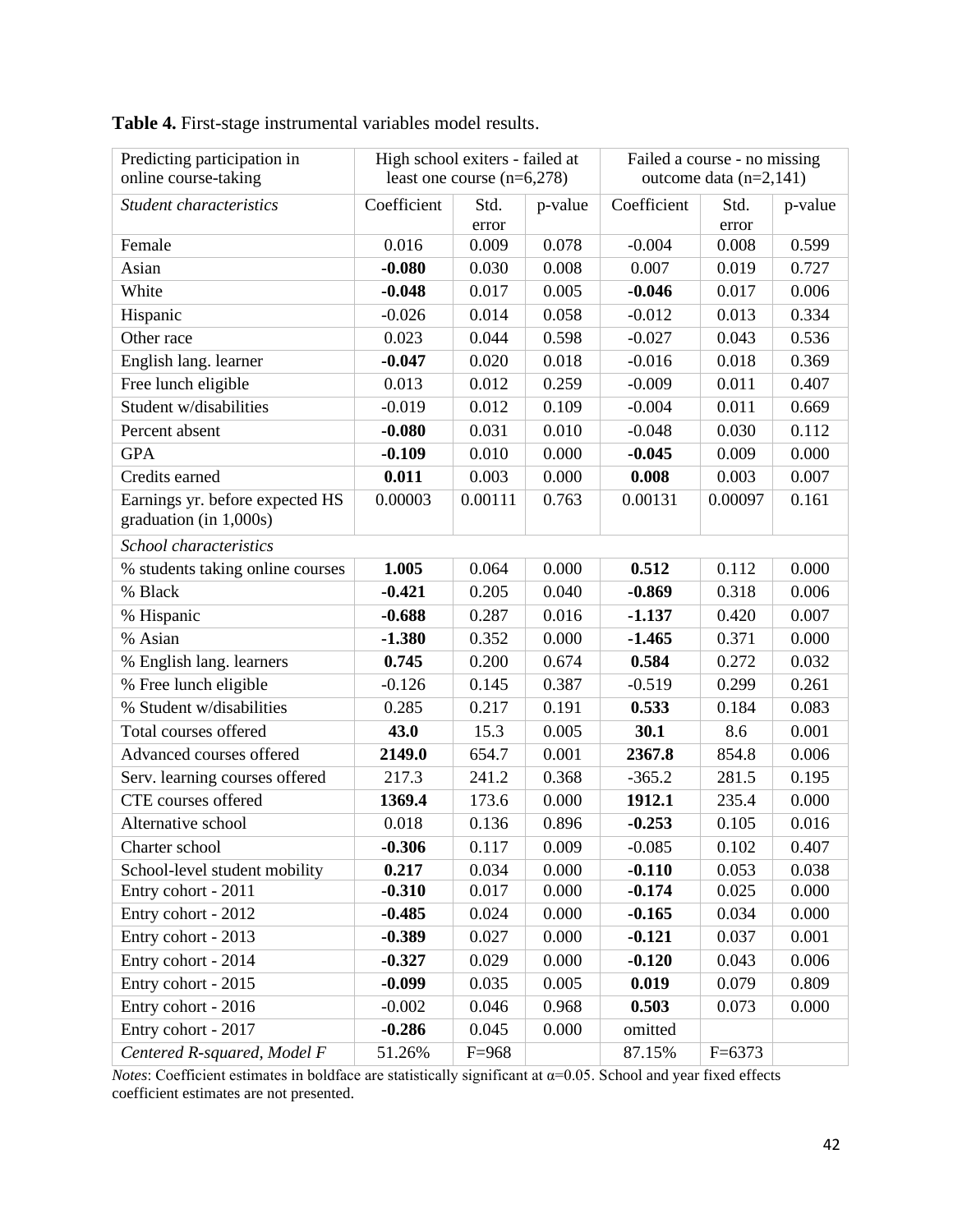**Table 5.** Instrumental variables (IV) estimated effects of online credit recovery on post-high school employment outcomes (based on expected H.S. exit year).

| Treatment=Took courses online for credit recovery in high school |                               |              |                  |  |  |  |  |  |
|------------------------------------------------------------------|-------------------------------|--------------|------------------|--|--|--|--|--|
| Panel A                                                          | Post-H.S. employment outcomes |              |                  |  |  |  |  |  |
|                                                                  |                               | No. of       | No. of           |  |  |  |  |  |
|                                                                  | No. of qtrs.                  | consecutive  | consecutive      |  |  |  |  |  |
| Students who failed at least                                     | worked in first 2             | qtrs. worked | qtrs. worked for |  |  |  |  |  |
| one course in high school                                        | years post-H.S.               | post-exit    | one employer     |  |  |  |  |  |
| N                                                                | 4,412                         | 3,778        | 3,778            |  |  |  |  |  |
| <b>Estimated effect</b>                                          | 0.051                         | 0.178        | 0.217            |  |  |  |  |  |
| Robust standard error                                            | (0.121)                       | (0.282)      | (0.231)          |  |  |  |  |  |
| Underidentification test p-                                      |                               |              |                  |  |  |  |  |  |
| value                                                            | 0.000                         | 0.000        | 0.000            |  |  |  |  |  |
| Weak instrument test p-value                                     | 0.269                         | 0.512        | 0.199            |  |  |  |  |  |
| Overidentification test p-value                                  | 0.228                         | 0.475        | 0.510            |  |  |  |  |  |
| Centered $R^2$                                                   | 0.131                         | 0.123        | 0.192            |  |  |  |  |  |
| Panel B                                                          |                               |              |                  |  |  |  |  |  |
|                                                                  |                               | No. of       | No. of           |  |  |  |  |  |
| Students who failed at least                                     | No. of qtrs.                  | consecutive  | consecutive      |  |  |  |  |  |
| one course in high school -                                      | worked in first 2             | qtrs. worked | qtrs. worked for |  |  |  |  |  |
| constant subsample                                               | years post-H.S.               | post-exit    | one employer     |  |  |  |  |  |
| $\mathbf N$                                                      | 2,090                         | 1,968        | 2,138            |  |  |  |  |  |
| <b>Estimated effect</b>                                          | $-0.060$                      | $-0.032$     | $-0.353$         |  |  |  |  |  |
| Robust standard error                                            | (0.246)                       | (0.234)      | (0.430)          |  |  |  |  |  |
| Underidentification test p-                                      |                               |              |                  |  |  |  |  |  |
| value                                                            | 0.000                         | 0.000        | 0.000            |  |  |  |  |  |
| Weak instrument test p-value                                     | 0.795                         | 0.507        | 0.804            |  |  |  |  |  |
| Overidentification test p-value                                  | 0.764                         | 0.437        | 0.754            |  |  |  |  |  |
| Centered $\mathbb{R}^2$                                          | 0.205                         | 0.132        | 0.133            |  |  |  |  |  |

*Notes*: Coefficient estimates in boldface are statistically significant at  $\alpha$ =0.05. The student and school covariates included in the first-stage IV (2SLS) models are shown in Table 4. Test statistics reported in the table are:

- Underidentification test (null: equation is weakly identified): Kleibergen-Paap rk LM statistic
- Weak instrument test (null: overidentifying restrictions are valid): Stock-Wright LM S statistic
- Overidentification test (of joint significance of endogenous regressors): Hansen J statistic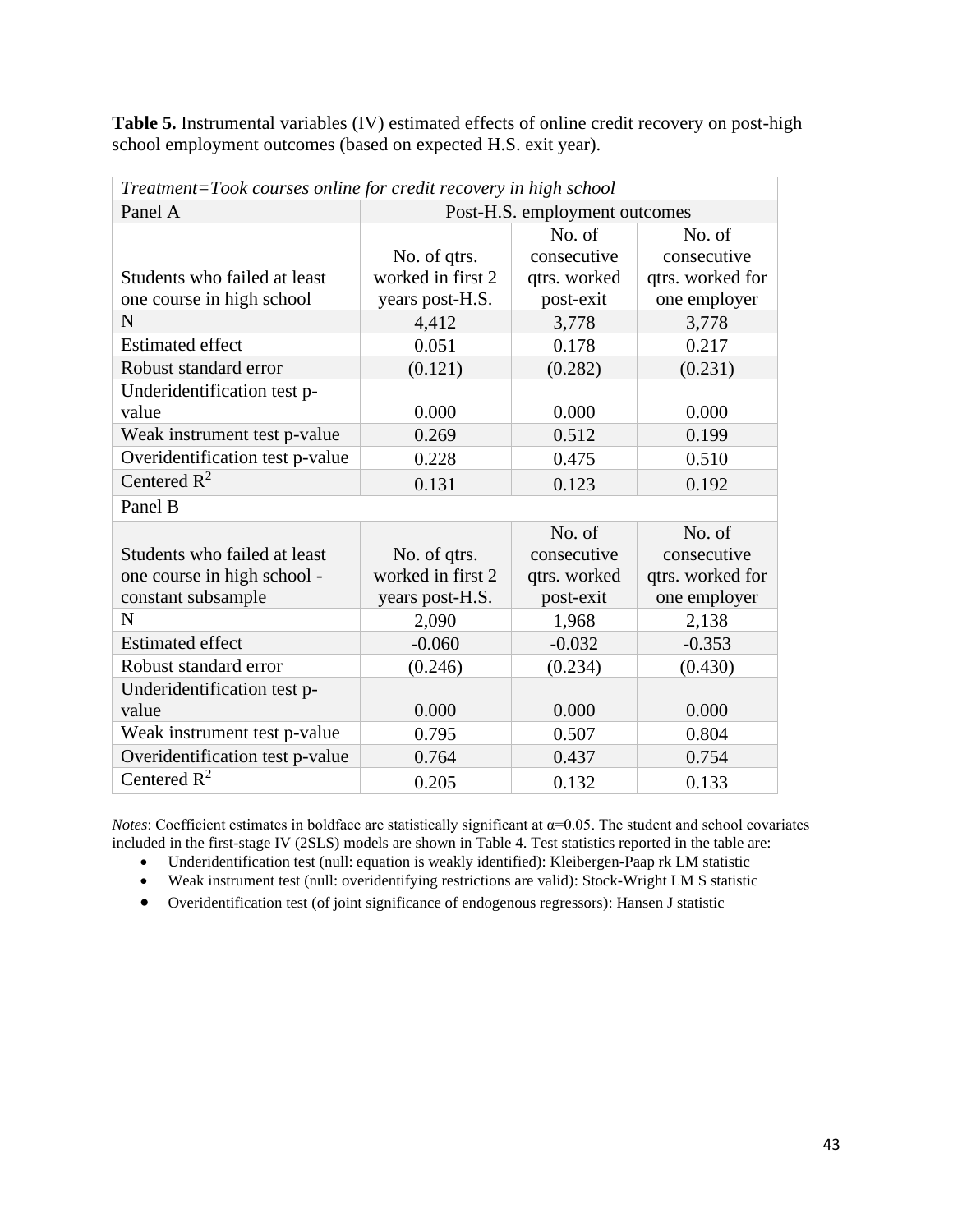

**Figure 1.** Descriptive Trends in Student Quarterly Earnings Prior to Expected High School Exit by Online Credit Recovery Participation in High School.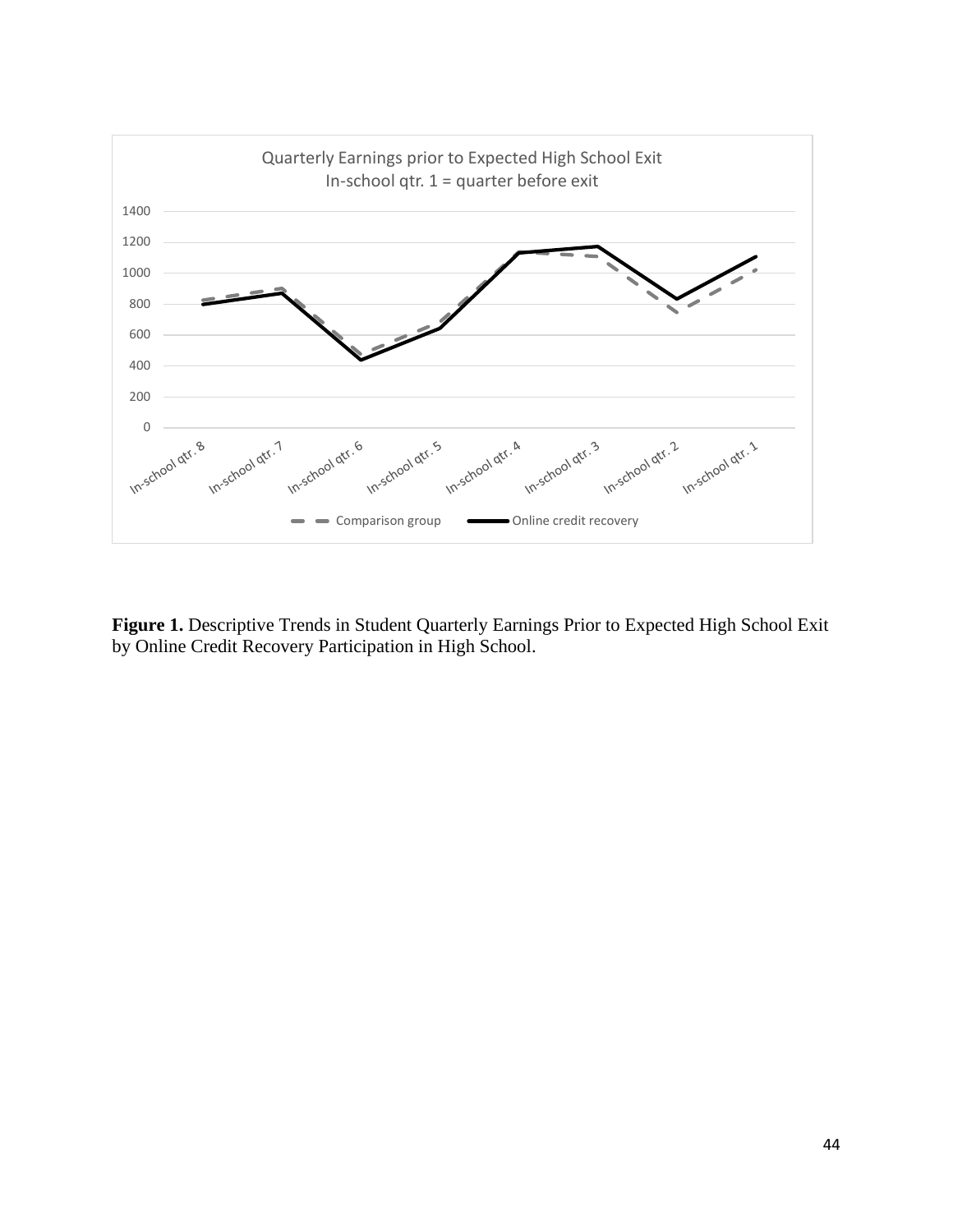

**Figure 2a.** Trends in Student Annual Earnings Before and After (Expected) High School Exit by Online Credit Recovery Participation for H.S. Students Who Failed a Course.



**Figure 2b.** Trends in Student Annual Earnings Before and After (Expected) High School Exit by Online Credit Recovery Participation for H.S. Students Who Failed a Course (Constant Subsample).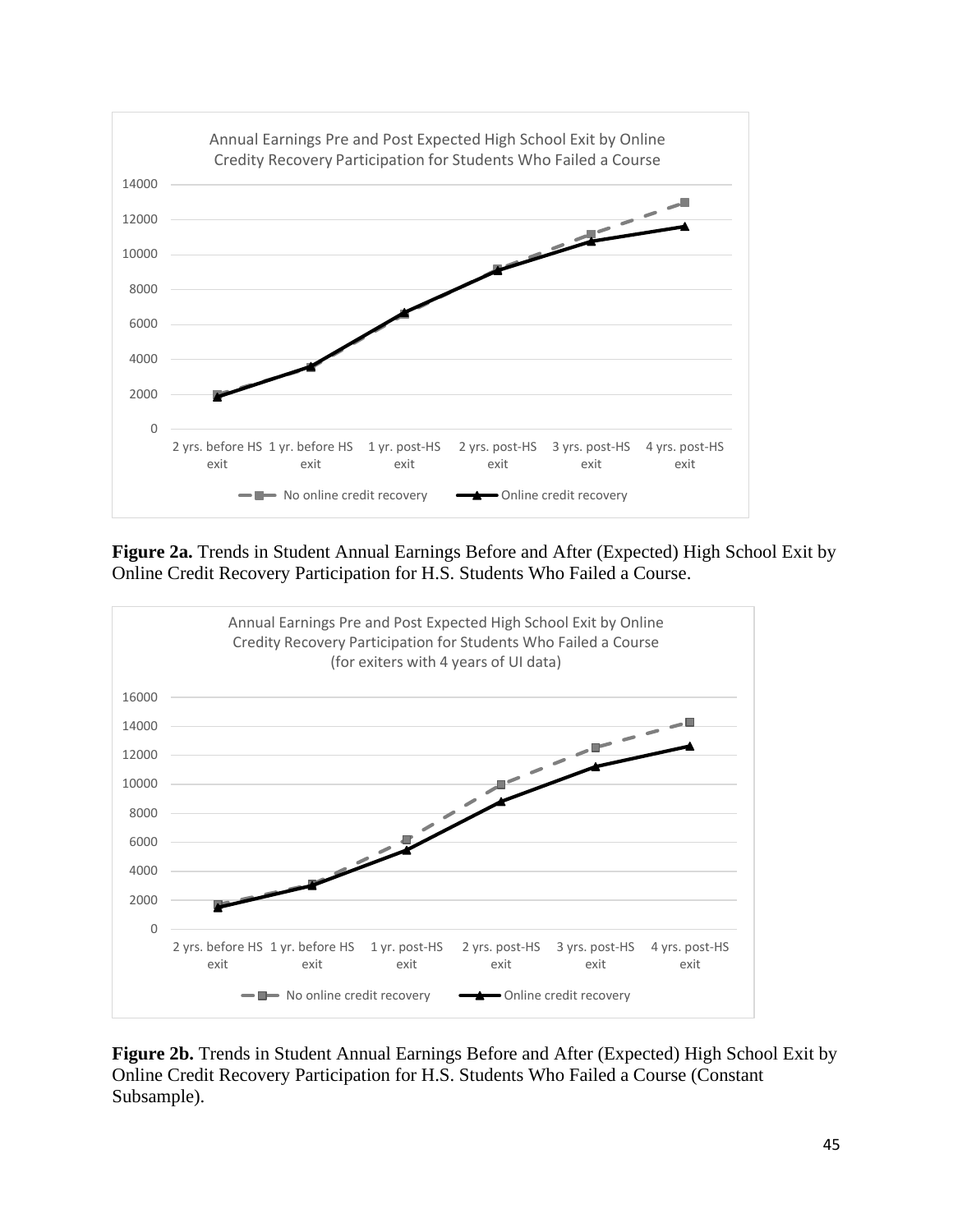

**Figure 3a.** Instrumental Variables (2SLS) Estimates of Online Credit Recovery Effects on Post-High School Earnings for High School Exiters.



# **Figure 3b.** Instrumental Variables (2SLS) Estimates of Online Credit Recovery Effects on Post-High School Earnings for Subsample of H.S. Exiters with No Missing UI Earnings. Information in Four Post-H.S. Years.

*Notes*: Standard error bars are included for each estimate of post-high school earnings. See Table 3 for a tabular summary of these results and notes on the estimation. The symbol indicates a statistically significant coefficient estimate.